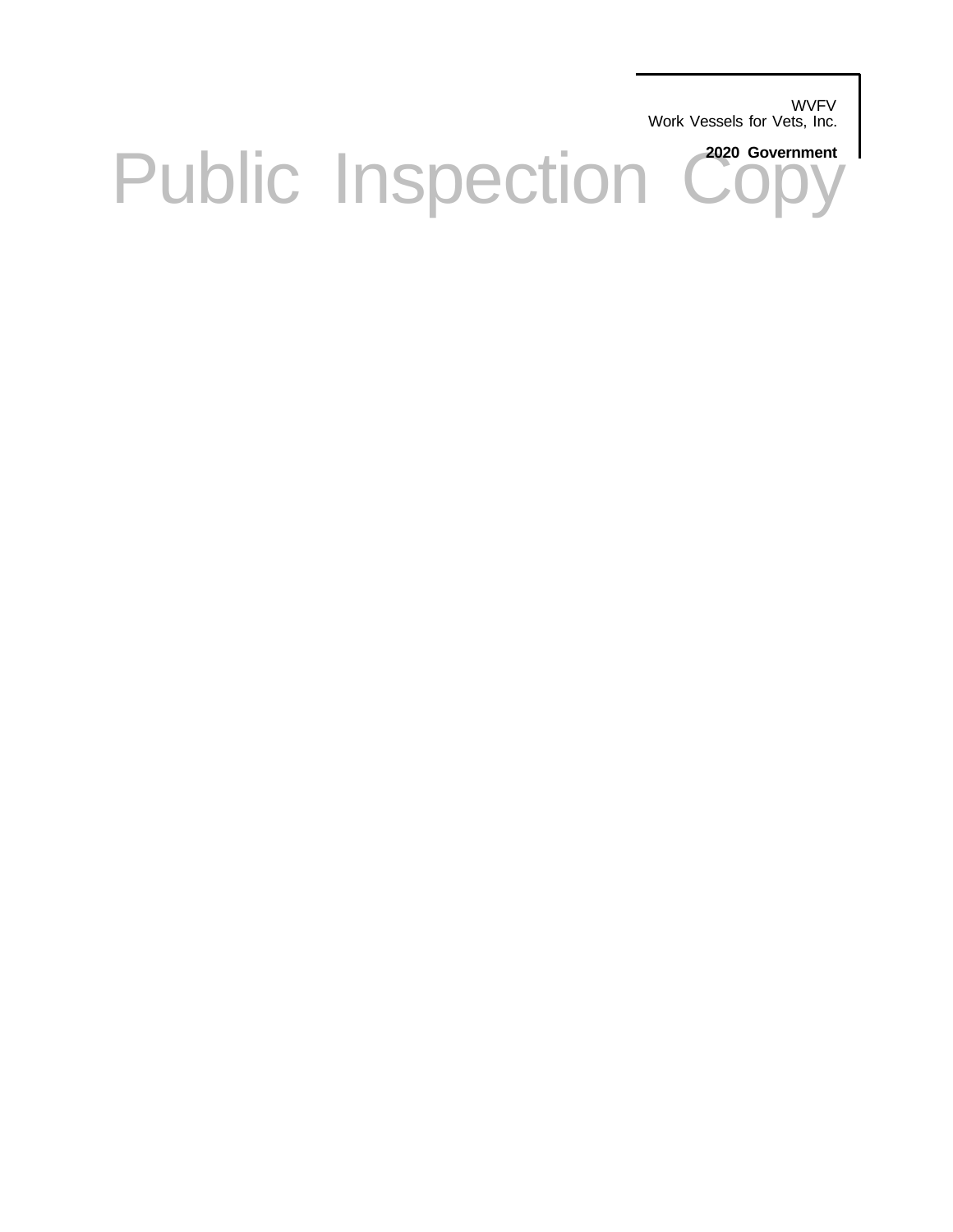Form

Department of the Treasury<br>Internal Revenue Service

Check if applicable:

Application pending

Tax-exempt status: **Website:** u Form of organization:

Amended return terminated

**I J K** Initial return Name change Address change

Final return/

**For the 2020 calendar year, or tax year beginning A , and ending**

C Name of organization

Doing business as

**PO BOX 215**

 $\mathbf{X}$  501(c)(3)

Name and address of principal officer:

**JOHN NIEKRASH P.O. BOX 215**

City or town, state or province, country, and ZIP or foreign postal code

**WEST MYSTIC CT 06388**

**WWW.WORKVESSELSFORVETS.ORG**

**WEST MYSTIC CT 06388**

# **990 2020 2010 2020 2020 2020 2020 2020 2020 2020 2020 2020 2020 2020 2020 2020**

**u** Go to *www.irs.gov/Form990* for instructions and the latest information. **u** Do not enter social security numbers on this form as it may be made public.

Noting business as<br>
Number and street (or P.O. box if mail is not delivered to street address)<br>
PO'BOX 215<br>
City of the or true state of provision country and 70 or foreign posts and<br>
City of the or true state of provision

)  $t$  (insert no.)  $\frac{1}{4947(a)(1)}$  or 527

**B** Check if annicable: C Name of organization **C D Employer identification number** 

Number and street (or P.O. box if mail is not delivered to street address) Room/suite

**WORK VESSELS FOR VETS, INC.**

OMB No. 1545-0047

|  | ZUZU                  |
|--|-----------------------|
|  | <b>Open to Public</b> |
|  | <b>Inspection</b>     |

Yes **X** No Yes **No** 

**275,359**

G Gross receipts \$

If "No," attach a list. See instructions

**H(a)** Is this a group return for subordinates? **H(b)** Are all subordinates included?

H(c) Group exemption number **U** 

**E** Telephone numbe

**26-3201760 860-536-4418**

|                    |          | <b>K</b> Form of organization: $ \mathbf{X} $ Corporation<br>Trust<br>Other $\mathbf u$<br>Association                                                                     | L Year of formation: 2008 | M State of legal domicile: CT |
|--------------------|----------|----------------------------------------------------------------------------------------------------------------------------------------------------------------------------|---------------------------|-------------------------------|
|                    | Part I   | <b>Summary</b>                                                                                                                                                             |                           |                               |
|                    |          |                                                                                                                                                                            |                           |                               |
|                    |          | SEE SCHEDULE O                                                                                                                                                             |                           |                               |
| Governance         |          |                                                                                                                                                                            |                           |                               |
|                    |          |                                                                                                                                                                            |                           |                               |
|                    |          | 2 Check this box $\mathbf{u}$   if the organization discontinued its operations or disposed of more than 25% of its net assets.                                            |                           |                               |
|                    |          | 3 Number of voting members of the governing body (Part VI, line 1a)                                                                                                        | 3                         | 9                             |
|                    |          |                                                                                                                                                                            | 4                         | $\overline{9}$                |
|                    |          |                                                                                                                                                                            | 5                         | 0                             |
| Activities &       |          | 6 Total number of volunteers (estimate if necessary)                                                                                                                       | 6                         | 55                            |
|                    |          |                                                                                                                                                                            |                           |                               |
|                    |          |                                                                                                                                                                            | 7a                        | 0<br>0                        |
|                    |          |                                                                                                                                                                            | 7b<br>Prior Year          | Current Year                  |
|                    |          |                                                                                                                                                                            | 317,988                   | 257,901                       |
|                    |          |                                                                                                                                                                            |                           |                               |
|                    |          |                                                                                                                                                                            |                           | U                             |
| Revenue            |          | 10 Investment income (Part VIII, column (A), lines 3, 4, and 7d) [                                                                                                         |                           |                               |
|                    |          | 11 Other revenue (Part VIII, column (A), lines 5, 6d, 8c, 9c, 10c, and 11e)                                                                                                | $-13,251$                 | $-25,814$                     |
|                    |          | 12 Total revenue – add lines 8 through 11 (must equal Part VIII, column (A), line 12)                                                                                      | 304,737                   | 232,087                       |
|                    |          | 13 Grants and similar amounts paid (Part IX, column (A), lines 1-3)                                                                                                        | 323,131                   | 212,880                       |
|                    |          | 14 Benefits paid to or for members (Part IX, column (A), line 4)                                                                                                           |                           | 0                             |
|                    |          | 15 Salaries, other compensation, employee benefits (Part IX, column (A), lines 5-10)                                                                                       |                           | 0                             |
| Expenses           |          |                                                                                                                                                                            |                           | 0                             |
|                    |          |                                                                                                                                                                            |                           |                               |
|                    |          | 17 Other expenses (Part IX, column (A), lines 11a-11d, 11f-24e)                                                                                                            | 7,385                     | 10,596                        |
|                    |          | 18 Total expenses. Add lines 13-17 (must equal Part IX, column (A), line 25)                                                                                               | 330,516                   | $\overline{2}$ 23,476         |
|                    |          |                                                                                                                                                                            | $-25,779$                 | 8,611                         |
| ិន្ត               |          |                                                                                                                                                                            | Beginning of Current Year | End of Year                   |
| Assets<br>1 Balanc |          | 20 Total assets (Part X, line 16)                                                                                                                                          | 109,720                   | 118,331                       |
|                    |          |                                                                                                                                                                            | O                         |                               |
|                    |          |                                                                                                                                                                            | 109,720                   | 118,331                       |
|                    | Part II  | <b>Signature Block</b>                                                                                                                                                     |                           |                               |
|                    |          | Under penalties of perjury, I declare that I have examined this return, including accompanying schedules and statements, and to the best of my knowledge and belief, it is |                           |                               |
|                    |          | true, correct, and complete. Declaration of preparer (other than officer) is based on all information of which preparer has any knowledge.                                 |                           |                               |
|                    |          |                                                                                                                                                                            |                           |                               |
| Sign               |          | Signature of officer                                                                                                                                                       | Date                      |                               |
| Here               |          | <b>JOHN NIEKRASH</b>                                                                                                                                                       | <b>PRESIDENT</b>          |                               |
|                    |          | Type or print name and title                                                                                                                                               |                           |                               |
|                    |          | Print/Type preparer's name<br>Preparer's signature                                                                                                                         | Date<br>Check             | PTIN<br>if                    |
| Paid               |          | PAUL R. FILIPPETTI<br>PAUL R. FILIPPETTI                                                                                                                                   | $06/08/21$ self-employed  | P00036888                     |
|                    | Preparer | HOYT, FILIPPETTI & MALAGHAN,<br>LLC<br>Firm's name                                                                                                                         | Firm's $EIN$ }            | 20-1696994                    |
|                    | Use Only | 1041 POQUONNOCK RD                                                                                                                                                         |                           |                               |
|                    |          | 06340-4211<br>GROTON, CT<br>$\rightarrow$<br>Firm's address                                                                                                                | Phone no.                 | 860-536-9685                  |
|                    |          | May the IRS discuss this return with the preparer shown above? See instructions                                                                                            |                           | $ \mathbf{X} $ Yes<br>No      |
|                    |          |                                                                                                                                                                            |                           |                               |

| Sign       |                                                                                         | Signature of officer         |                                                                                 |  |                      |                  |          |      |               | Date  |           |                  |  |
|------------|-----------------------------------------------------------------------------------------|------------------------------|---------------------------------------------------------------------------------|--|----------------------|------------------|----------|------|---------------|-------|-----------|------------------|--|
| Here       |                                                                                         | <b>JOHN</b>                  | <b>NIEKRASH</b>                                                                 |  |                      | <b>PRESIDENT</b> |          |      |               |       |           |                  |  |
|            |                                                                                         | Type or print name and title |                                                                                 |  |                      |                  |          |      |               |       |           |                  |  |
|            |                                                                                         | Print/Type preparer's name   |                                                                                 |  | Preparer's signature |                  |          | Date |               | Check |           | <b>PTIN</b>      |  |
| Paid       | PAUL R. FILIPPETTI                                                                      |                              |                                                                                 |  | R.<br>IPAUL.         | FILIPPETTI       | 06/08/21 |      | self-employed |       | P00036888 |                  |  |
| Preparer   | Firm's name                                                                             |                              | FILIPPETTI<br>HOYT,                                                             |  | δŁ                   | <b>MALAGHAN,</b> | LLC      |      | Firm's EIN Y  |       |           | 20-1696994       |  |
| Use Only   |                                                                                         |                              | POQUONNOCK RD<br>1041                                                           |  |                      |                  |          |      |               |       |           |                  |  |
|            | Firm's address                                                                          |                              | CT.<br>GROTON,                                                                  |  | 06340-4211           |                  |          |      | Phone no.     |       |           | 860-536-9685     |  |
|            |                                                                                         |                              | May the IRS discuss this return with the preparer shown above? See instructions |  |                      |                  |          |      |               |       |           | No<br><b>Yes</b> |  |
| <b>DAA</b> | 990(2020)<br>For Paperwork Reduction Act Notice, see the separate instructions.<br>Form |                              |                                                                                 |  |                      |                  |          |      |               |       |           |                  |  |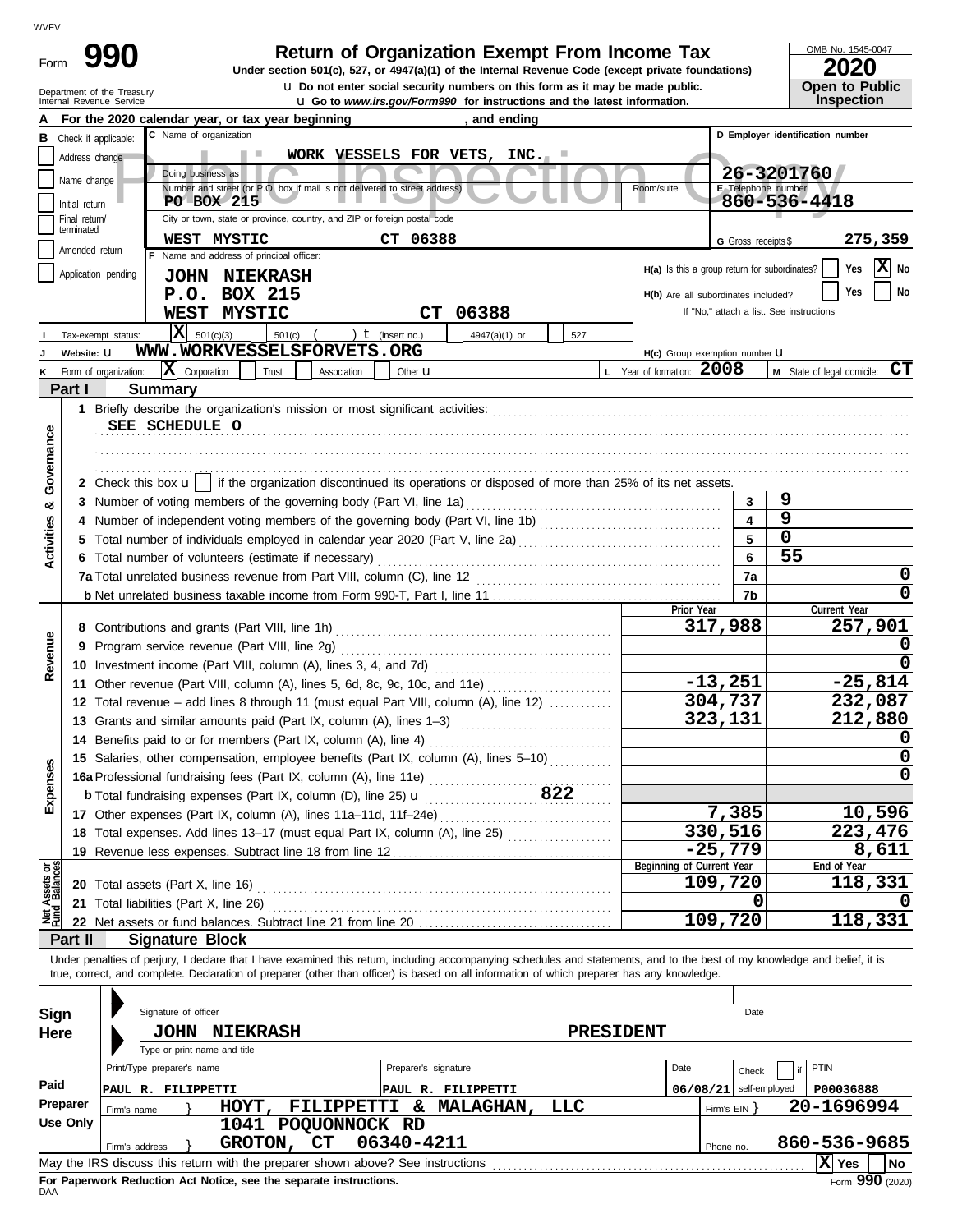|     | Form 990 (2020) WORK VESSELS FOR VETS, INC.                                                                                                                                               |                        | 26-3201760                                                          |               | Page 2                      |
|-----|-------------------------------------------------------------------------------------------------------------------------------------------------------------------------------------------|------------------------|---------------------------------------------------------------------|---------------|-----------------------------|
|     | <b>Statement of Program Service Accomplishments</b><br>Part III                                                                                                                           |                        |                                                                     |               |                             |
|     |                                                                                                                                                                                           |                        |                                                                     |               | $\mathbf{x}$                |
|     | 1 Briefly describe the organization's mission:<br>SEE SCHEDULE O                                                                                                                          |                        |                                                                     |               |                             |
|     |                                                                                                                                                                                           |                        |                                                                     |               |                             |
|     |                                                                                                                                                                                           |                        |                                                                     |               |                             |
| 2   | Did the organization undertake any significant program services during the year which were not listed on the                                                                              |                        |                                                                     |               |                             |
|     | prior Form 990 or 990-EZ?                                                                                                                                                                 |                        |                                                                     |               | Yes $\boxed{\mathbf{X}}$ No |
|     | If "Yes," describe these new services on Schedule O.                                                                                                                                      |                        |                                                                     |               |                             |
| 3   | Did the organization cease conducting, or make significant changes in how it conducts, any program<br>services?                                                                           |                        |                                                                     |               | Yes $\overline{X}$ No       |
|     | If "Yes," describe these changes on Schedule O.                                                                                                                                           |                        |                                                                     |               |                             |
| 4   | Describe the organization's program service accomplishments for each of its three largest program services, as measured by                                                                |                        |                                                                     |               |                             |
|     | expenses. Section 501(c)(3) and 501(c)(4) organizations are required to report the amount of grants and allocations to others,                                                            |                        |                                                                     |               |                             |
|     | the total expenses, and revenue, if any, for each program service reported.                                                                                                               |                        |                                                                     |               |                             |
|     |                                                                                                                                                                                           |                        |                                                                     |               |                             |
|     | 4a (Code:  ) (Expenses $\frac{1218,622}{180,622}$ including grants of $\frac{1212,880}{180,622}$ (Revenue \$<br>DONATIONS TO VETERANS FOR A SUCCESSFUL TRANSITION INTO A CIVILIAN CAREER. |                        |                                                                     |               |                             |
|     |                                                                                                                                                                                           |                        |                                                                     |               |                             |
|     |                                                                                                                                                                                           |                        |                                                                     |               |                             |
|     |                                                                                                                                                                                           |                        |                                                                     |               |                             |
|     |                                                                                                                                                                                           |                        |                                                                     |               |                             |
|     |                                                                                                                                                                                           |                        |                                                                     |               |                             |
|     |                                                                                                                                                                                           |                        |                                                                     |               |                             |
|     |                                                                                                                                                                                           |                        |                                                                     |               |                             |
|     |                                                                                                                                                                                           |                        |                                                                     |               |                             |
|     |                                                                                                                                                                                           |                        |                                                                     |               |                             |
|     |                                                                                                                                                                                           |                        |                                                                     |               |                             |
|     |                                                                                                                                                                                           |                        |                                                                     |               |                             |
| N/A |                                                                                                                                                                                           |                        |                                                                     |               |                             |
|     |                                                                                                                                                                                           |                        |                                                                     |               |                             |
|     |                                                                                                                                                                                           |                        |                                                                     |               |                             |
|     |                                                                                                                                                                                           |                        |                                                                     |               |                             |
|     |                                                                                                                                                                                           |                        |                                                                     |               |                             |
|     |                                                                                                                                                                                           |                        |                                                                     |               |                             |
|     |                                                                                                                                                                                           |                        |                                                                     |               |                             |
|     |                                                                                                                                                                                           |                        |                                                                     |               |                             |
|     |                                                                                                                                                                                           |                        |                                                                     |               |                             |
|     |                                                                                                                                                                                           |                        |                                                                     |               |                             |
|     |                                                                                                                                                                                           |                        |                                                                     |               |                             |
| N/A | 4c (Code:<br>$\ldots$ ) (Expenses \$                                                                                                                                                      |                        | $\ldots$ including grants of \$ $\ldots$ $\ldots$ $\ldots$ $\ldots$ | ) (Revenue \$ |                             |
|     |                                                                                                                                                                                           |                        |                                                                     |               |                             |
|     |                                                                                                                                                                                           |                        |                                                                     |               |                             |
|     |                                                                                                                                                                                           |                        |                                                                     |               |                             |
|     |                                                                                                                                                                                           |                        |                                                                     |               |                             |
|     |                                                                                                                                                                                           |                        |                                                                     |               |                             |
|     |                                                                                                                                                                                           |                        |                                                                     |               |                             |
|     |                                                                                                                                                                                           |                        |                                                                     |               |                             |
|     |                                                                                                                                                                                           |                        |                                                                     |               |                             |
|     |                                                                                                                                                                                           |                        |                                                                     |               |                             |
|     |                                                                                                                                                                                           |                        |                                                                     |               |                             |
|     | 4d Other program services (Describe on Schedule O.)                                                                                                                                       |                        |                                                                     |               |                             |
|     | (Expenses \$                                                                                                                                                                              | including grants of \$ | (Revenue \$                                                         |               |                             |
|     | 4e Total program service expenses u                                                                                                                                                       | 218,622                |                                                                     |               |                             |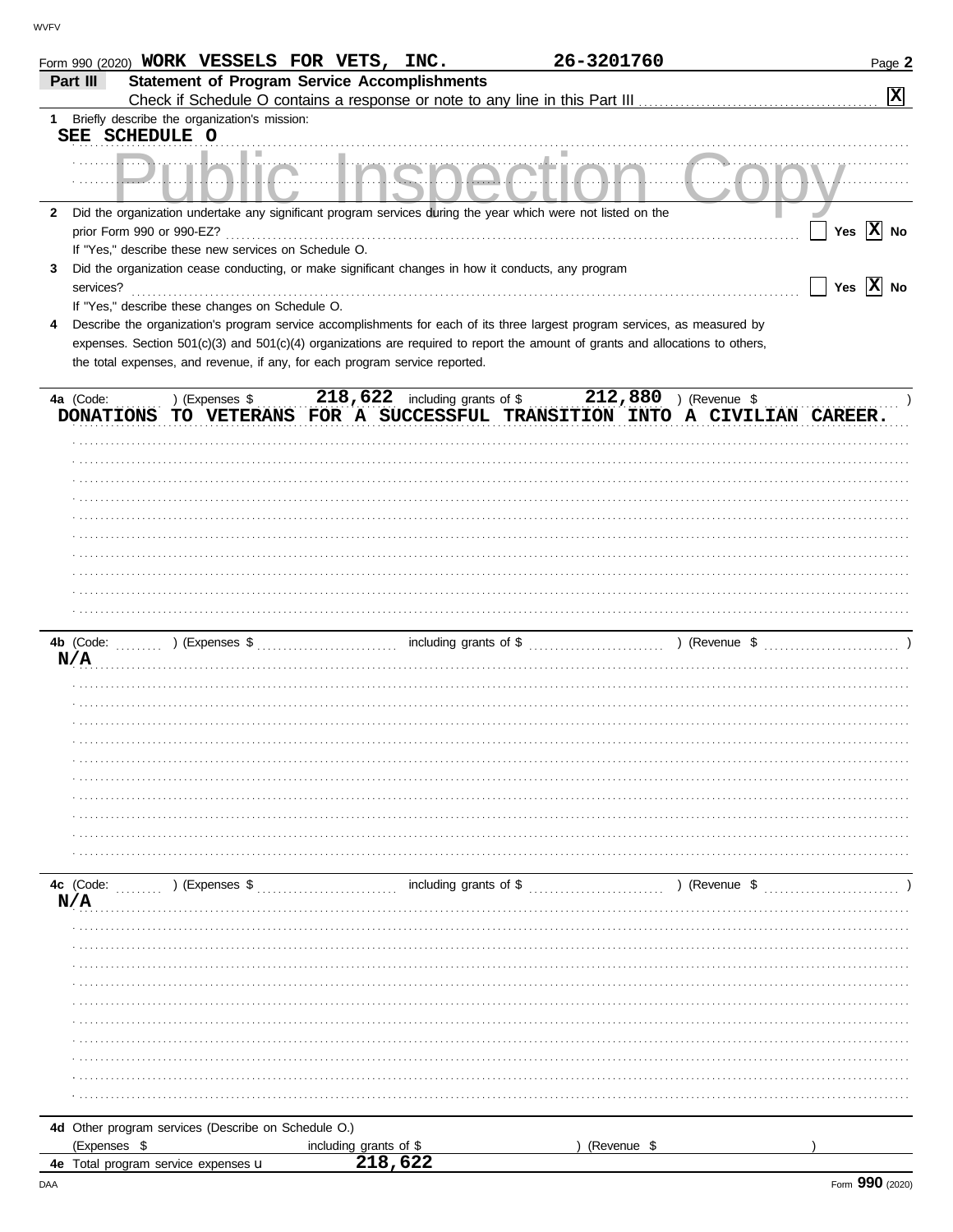| Form 990 (2020) | WORK<br><b>VESSELS</b> .               | <b>FOR</b> | VETS . | INC. | 3201760<br>26–<br>34U . | Page |
|-----------------|----------------------------------------|------------|--------|------|-------------------------|------|
| Part IV         | <b>Checklist of Required Schedules</b> |            |        |      |                         |      |

|     |                                                                                                                                                                                         |                 | Yes         | No                      |
|-----|-----------------------------------------------------------------------------------------------------------------------------------------------------------------------------------------|-----------------|-------------|-------------------------|
| 1   | Is the organization described in section $501(c)(3)$ or $4947(a)(1)$ (other than a private foundation)? If "Yes,"                                                                       |                 |             |                         |
|     | complete Schedule A                                                                                                                                                                     | 1               | X           |                         |
| 2   | Is the organization required to complete Schedule B, Schedule of Contributors (see instructions)?                                                                                       | $\overline{2}$  | $\mathbf x$ |                         |
| 3   | Did the organization engage in direct or indirect political campaign activities on behalf of or in opposition to<br>candidates for public office? If "Yes," complete Schedule C, Part I | 3               |             | X                       |
| 4   | Section 501(c)(3) organizations. Did the organization engage in lobbying activities, or have a section 501(h)                                                                           |                 |             |                         |
|     | election in effect during the tax year? If "Yes," complete Schedule C, Part II                                                                                                          | 4               |             | x                       |
| 5   | Is the organization a section $501(c)(4)$ , $501(c)(5)$ , or $501(c)(6)$ organization that receives membership dues,                                                                    |                 |             |                         |
|     | assessments, or similar amounts as defined in Revenue Procedure 98-19? If "Yes," complete Schedule C, Part III                                                                          | 5               |             | x                       |
| 6   | Did the organization maintain any donor advised funds or any similar funds or accounts for which donors                                                                                 |                 |             |                         |
|     | have the right to provide advice on the distribution or investment of amounts in such funds or accounts? If                                                                             |                 |             |                         |
|     | "Yes," complete Schedule D, Part I                                                                                                                                                      | 6               |             | x                       |
| 7   | Did the organization receive or hold a conservation easement, including easements to preserve open space,                                                                               |                 |             |                         |
|     | the environment, historic land areas, or historic structures? If "Yes," complete Schedule D, Part II                                                                                    | 7               |             | x                       |
| 8   | Did the organization maintain collections of works of art, historical treasures, or other similar assets? If "Yes,"                                                                     |                 |             |                         |
|     | complete Schedule D, Part III                                                                                                                                                           | 8               |             | x                       |
| 9   | Did the organization report an amount in Part X, line 21, for escrow or custodial account liability, serve as a                                                                         |                 |             |                         |
|     | custodian for amounts not listed in Part X; or provide credit counseling, debt management, credit repair, or                                                                            | 9               |             | X                       |
| 10  | Did the organization, directly or through a related organization, hold assets in donor-restricted endowments                                                                            |                 |             |                         |
|     | or in quasi endowments? If "Yes," complete Schedule D, Part V                                                                                                                           | 10              |             | x                       |
| 11  | If the organization's answer to any of the following questions is "Yes," then complete Schedule D, Parts VI,                                                                            |                 |             |                         |
|     | VII, VIII, IX, or X as applicable.                                                                                                                                                      |                 |             |                         |
|     | a Did the organization report an amount for land, buildings, and equipment in Part X, line 10? If "Yes,"                                                                                |                 |             |                         |
|     | complete Schedule D, Part VI                                                                                                                                                            | 11a l           | х           |                         |
|     | <b>b</b> Did the organization report an amount for investments—other securities in Part X, line 12, that is 5% or more                                                                  |                 |             |                         |
|     | of its total assets reported in Part X, line 16? If "Yes," complete Schedule D, Part VII                                                                                                | 11b             |             | x                       |
| c   | Did the organization report an amount for investments—program related in Part X, line 13, that is 5% or more                                                                            |                 |             |                         |
|     |                                                                                                                                                                                         | 11c             |             | x                       |
| d   | Did the organization report an amount for other assets in Part X, line 15, that is 5% or more of its total assets                                                                       |                 |             |                         |
|     | reported in Part X, line 16? If "Yes," complete Schedule D, Part IX                                                                                                                     | 11d             |             | X                       |
|     | Did the organization report an amount for other liabilities in Part X, line 25? If "Yes," complete Schedule D, Part X                                                                   | 11e             |             | $\overline{\mathbf{x}}$ |
| f   | Did the organization's separate or consolidated financial statements for the tax year include a footnote that addresses                                                                 |                 |             |                         |
|     | the organization's liability for uncertain tax positions under FIN 48 (ASC 740)? If "Yes," complete Schedule D, Part X                                                                  | 11f             |             | x                       |
| 12a | Did the organization obtain separate, independent audited financial statements for the tax year? If "Yes," complete                                                                     |                 |             | X                       |
|     | Was the organization included in consolidated, independent audited financial statements for the tax year? If                                                                            | 12a             |             |                         |
|     | "Yes," and if the organization answered "No" to line 12a, then completing Schedule D, Parts XI and XII is optional                                                                      | 12b             |             | X                       |
| 13  |                                                                                                                                                                                         | 13              |             | X                       |
| 14a |                                                                                                                                                                                         | 14a             |             | $\mathbf x$             |
| b   | Did the organization have aggregate revenues or expenses of more than \$10,000 from grantmaking,                                                                                        |                 |             |                         |
|     | fundraising, business, investment, and program service activities outside the United States, or aggregate                                                                               |                 |             |                         |
|     |                                                                                                                                                                                         | 14b             |             | X                       |
| 15  | Did the organization report on Part IX, column (A), line 3, more than \$5,000 of grants or other assistance to or                                                                       |                 |             |                         |
|     | for any foreign organization? If "Yes," complete Schedule F, Parts II and IV                                                                                                            | 15              |             | X                       |
| 16  | Did the organization report on Part IX, column (A), line 3, more than \$5,000 of aggregate grants or other                                                                              |                 |             |                         |
|     | assistance to or for foreign individuals? If "Yes," complete Schedule F, Parts III and IV [[[[[[[[[[[[[[[[[[[                                                                           | 16              |             | X                       |
| 17  | Did the organization report a total of more than \$15,000 of expenses for professional fundraising services on                                                                          |                 |             |                         |
|     |                                                                                                                                                                                         | 17              |             | X                       |
| 18  | Did the organization report more than \$15,000 total of fundraising event gross income and contributions on                                                                             |                 | X           |                         |
|     | Part VIII, lines 1c and 8a? If "Yes," complete Schedule G, Part II                                                                                                                      | 18              |             |                         |
| 19  | Did the organization report more than \$15,000 of gross income from gaming activities on Part VIII, line 9a?                                                                            | 19              |             | X                       |
| 20a |                                                                                                                                                                                         | 20a             |             | X                       |
| b   |                                                                                                                                                                                         | 20 <sub>b</sub> |             |                         |
| 21  | Did the organization report more than \$5,000 of grants or other assistance to any domestic organization or                                                                             |                 |             |                         |
|     |                                                                                                                                                                                         | 21              |             | X                       |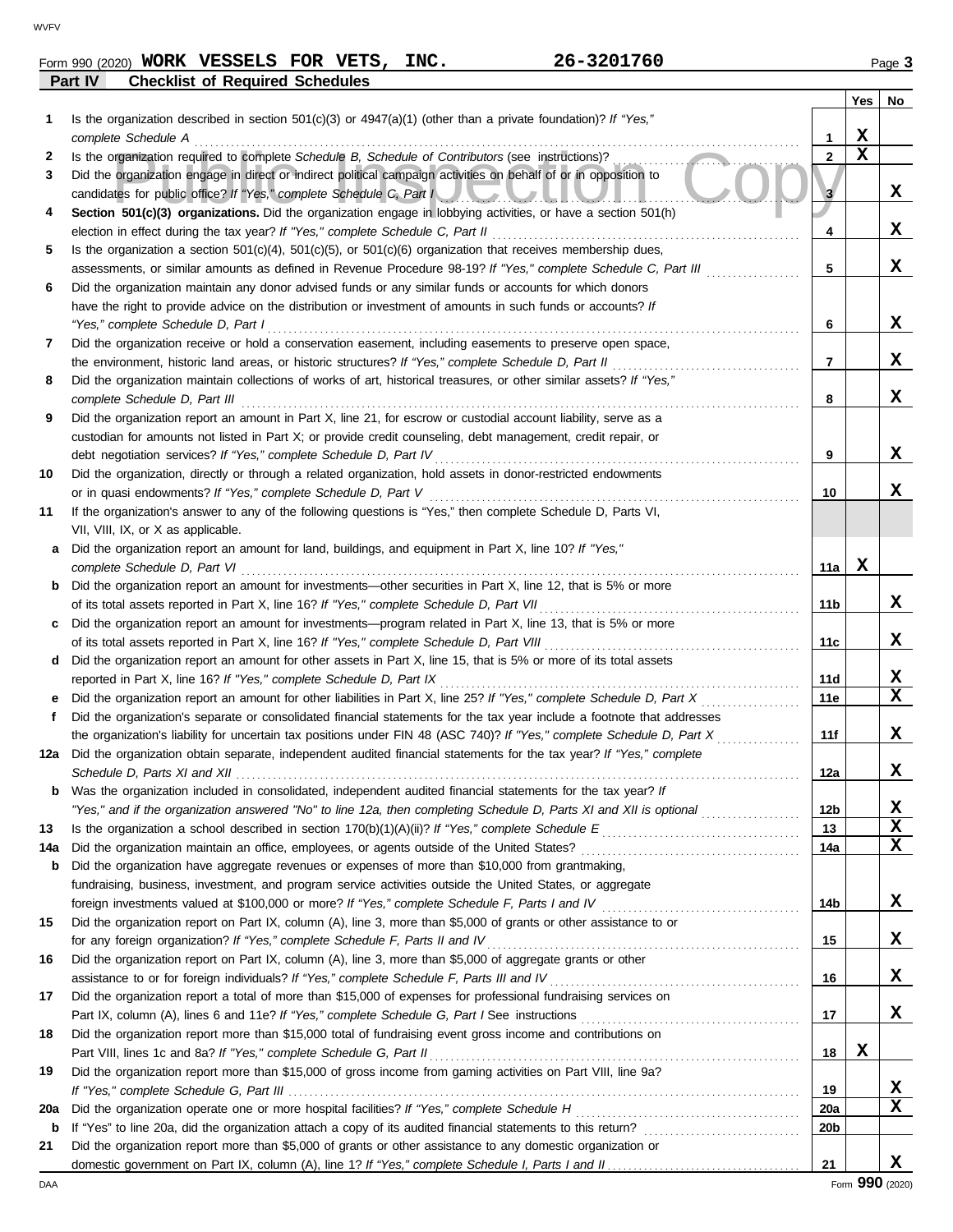|     | Part IV<br><b>Checklist of Required Schedules (continued)</b>                                                         |     |     |                         |  |  |  |  |  |  |  |
|-----|-----------------------------------------------------------------------------------------------------------------------|-----|-----|-------------------------|--|--|--|--|--|--|--|
|     |                                                                                                                       |     | Yes | No.                     |  |  |  |  |  |  |  |
| 22  | Did the organization report more than \$5,000 of grants or other assistance to or for domestic individuals on         |     |     |                         |  |  |  |  |  |  |  |
|     | Part IX, column (A), line 2? If "Yes," complete Schedule I, Parts I and III                                           | 22  | х   |                         |  |  |  |  |  |  |  |
| 23  | Did the organization answer "Yes" to Part VII, Section A, line 3, 4, or 5 about compensation of the                   |     |     |                         |  |  |  |  |  |  |  |
|     | organization's current and former officers, directors, trustees, key employees, and highest compensated               |     |     |                         |  |  |  |  |  |  |  |
|     | employees? If "Yes," complete Schedule J<br><u>ETOTO MONDANIA E</u>                                                   | 23  |     | x                       |  |  |  |  |  |  |  |
| 24a | Did the organization have a tax-exempt bond issue with an outstanding principal amount of more than                   |     |     |                         |  |  |  |  |  |  |  |
|     | \$100,000 as of the last day of the year, that was issued after December 31, 2002? If "Yes," answer lines 24b         |     |     |                         |  |  |  |  |  |  |  |
|     | through 24d and complete Schedule K. If "No," go to line 25a                                                          | 24a |     | x                       |  |  |  |  |  |  |  |
| b   | Did the organization invest any proceeds of tax-exempt bonds beyond a temporary period exception?                     | 24b |     |                         |  |  |  |  |  |  |  |
| с   | Did the organization maintain an escrow account other than a refunding escrow at any time during the year             |     |     |                         |  |  |  |  |  |  |  |
|     | to defease any tax-exempt bonds?                                                                                      | 24c |     |                         |  |  |  |  |  |  |  |
| d   | Did the organization act as an "on behalf of" issuer for bonds outstanding at any time during the year?               | 24d |     |                         |  |  |  |  |  |  |  |
| 25а | Section 501(c)(3), 501(c)(4), and 501(c)(29) organizations. Did the organization engage in an excess benefit          |     |     |                         |  |  |  |  |  |  |  |
|     | transaction with a disqualified person during the year? If "Yes," complete Schedule L, Part I                         | 25a |     | x                       |  |  |  |  |  |  |  |
| b   | Is the organization aware that it engaged in an excess benefit transaction with a disqualified person in a prior      |     |     |                         |  |  |  |  |  |  |  |
|     | year, and that the transaction has not been reported on any of the organization's prior Forms 990 or 990-EZ?          |     |     |                         |  |  |  |  |  |  |  |
|     | If "Yes," complete Schedule L, Part I                                                                                 | 25b |     | X                       |  |  |  |  |  |  |  |
| 26  | Did the organization report any amount on Part X, line 5 or 22, for receivables from or payables to any current       |     |     |                         |  |  |  |  |  |  |  |
|     | or former officer, director, trustee, key employee, creator or founder, substantial contributor, or 35%               |     |     |                         |  |  |  |  |  |  |  |
|     | controlled entity or family member of any of these persons? If "Yes," complete Schedule L, Part II                    | 26  |     | x                       |  |  |  |  |  |  |  |
| 27  | Did the organization provide a grant or other assistance to any current or former officer, director, trustee, key     |     |     |                         |  |  |  |  |  |  |  |
|     | employee, creator or founder, substantial contributor or employee thereof, a grant selection committee                |     |     |                         |  |  |  |  |  |  |  |
|     | member, or to a 35% controlled entity (including an employee thereof) or family member of any of these                |     |     |                         |  |  |  |  |  |  |  |
|     | persons? If "Yes," complete Schedule L, Part III                                                                      | 27  |     | x                       |  |  |  |  |  |  |  |
| 28  | Was the organization a party to a business transaction with one of the following parties (see Schedule L, Part        |     |     |                         |  |  |  |  |  |  |  |
|     | IV instructions, for applicable filing thresholds, conditions, and exceptions):                                       |     |     |                         |  |  |  |  |  |  |  |
| а   | A current or former officer, director, trustee, key employee, creator or founder, or substantial contributor? If      |     |     |                         |  |  |  |  |  |  |  |
|     | "Yes," complete Schedule L, Part IV                                                                                   | 28a |     | x<br>$\mathbf x$        |  |  |  |  |  |  |  |
| b   | A family member of any individual described in line 28a? If "Yes," complete Schedule L, Part IV<br>28b                |     |     |                         |  |  |  |  |  |  |  |
| c   | A 35% controlled entity of one or more individuals and/or organizations described in lines 28a or 28b? If             |     |     |                         |  |  |  |  |  |  |  |
|     | "Yes," complete Schedule L, Part IV                                                                                   | 28c |     | X                       |  |  |  |  |  |  |  |
| 29  | Did the organization receive more than \$25,000 in non-cash contributions? If "Yes," complete Schedule M<br>.         | 29  | х   |                         |  |  |  |  |  |  |  |
| 30  | Did the organization receive contributions of art, historical treasures, or other similar assets, or qualified        |     |     |                         |  |  |  |  |  |  |  |
|     | conservation contributions? If "Yes," complete Schedule M                                                             | 30  |     | X                       |  |  |  |  |  |  |  |
| 31  | Did the organization liquidate, terminate, or dissolve and cease operations? If "Yes," complete Schedule N, Part I    | 31  |     | $\overline{\mathbf{x}}$ |  |  |  |  |  |  |  |
|     | Did the organization sell, exchange, dispose of, or transfer more than 25% of its net assets? If "Yes,"               |     |     |                         |  |  |  |  |  |  |  |
|     | complete Schedule N, Part II                                                                                          | 32  |     | X                       |  |  |  |  |  |  |  |
| 33  | Did the organization own 100% of an entity disregarded as separate from the organization under Regulations            |     |     |                         |  |  |  |  |  |  |  |
|     | sections 301.7701-2 and 301.7701-3? If "Yes," complete Schedule R, Part I                                             | 33  |     | X                       |  |  |  |  |  |  |  |
| 34  | Was the organization related to any tax-exempt or taxable entity? If "Yes," complete Schedule R, Part II, III,        |     |     |                         |  |  |  |  |  |  |  |
|     | or IV, and Part V, line 1                                                                                             | 34  |     | x                       |  |  |  |  |  |  |  |
| 35a |                                                                                                                       | 35a |     | $\mathbf x$             |  |  |  |  |  |  |  |
| b   | If "Yes" to line 35a, did the organization receive any payment from or engage in any transaction with a               |     |     |                         |  |  |  |  |  |  |  |
|     | controlled entity within the meaning of section 512(b)(13)? If "Yes," complete Schedule R, Part V, line 2             | 35b |     |                         |  |  |  |  |  |  |  |
| 36  | Section 501(c)(3) organizations. Did the organization make any transfers to an exempt non-charitable                  |     |     |                         |  |  |  |  |  |  |  |
|     | related organization? If "Yes," complete Schedule R, Part V, line 2                                                   | 36  |     | X                       |  |  |  |  |  |  |  |
| 37  | Did the organization conduct more than 5% of its activities through an entity that is not a related organization      |     |     |                         |  |  |  |  |  |  |  |
|     | and that is treated as a partnership for federal income tax purposes? If "Yes," complete Schedule R, Part VI          | 37  |     | X                       |  |  |  |  |  |  |  |
| 38  | Did the organization complete Schedule O and provide explanations in Schedule O for Part VI, lines 11b and            |     |     |                         |  |  |  |  |  |  |  |
|     | 19? Note: All Form 990 filers are required to complete Schedule O.                                                    | 38  | X   |                         |  |  |  |  |  |  |  |
|     | Part V<br>Statements Regarding Other IRS Filings and Tax Compliance                                                   |     |     |                         |  |  |  |  |  |  |  |
|     | Check if Schedule O contains a response or note to any line in this Part V                                            |     |     |                         |  |  |  |  |  |  |  |
|     |                                                                                                                       |     | Yes | No                      |  |  |  |  |  |  |  |
| 1а  | 4<br>Enter the number reported in Box 3 of Form 1096. Enter -0- if not applicable<br>1a                               |     |     |                         |  |  |  |  |  |  |  |
| b   | $\mathbf 0$<br>1 <sub>b</sub><br>Enter the number of Forms W-2G included in line 1a. Enter -0- if not applicable<br>. |     |     |                         |  |  |  |  |  |  |  |
| c   | Did the organization comply with backup withholding rules for reportable payments to vendors and                      |     |     |                         |  |  |  |  |  |  |  |
|     |                                                                                                                       | 1c  | X   |                         |  |  |  |  |  |  |  |
| DAA |                                                                                                                       |     |     | Form 990 (2020)         |  |  |  |  |  |  |  |

**WORK VESSELS FOR VETS, INC. 26-3201760**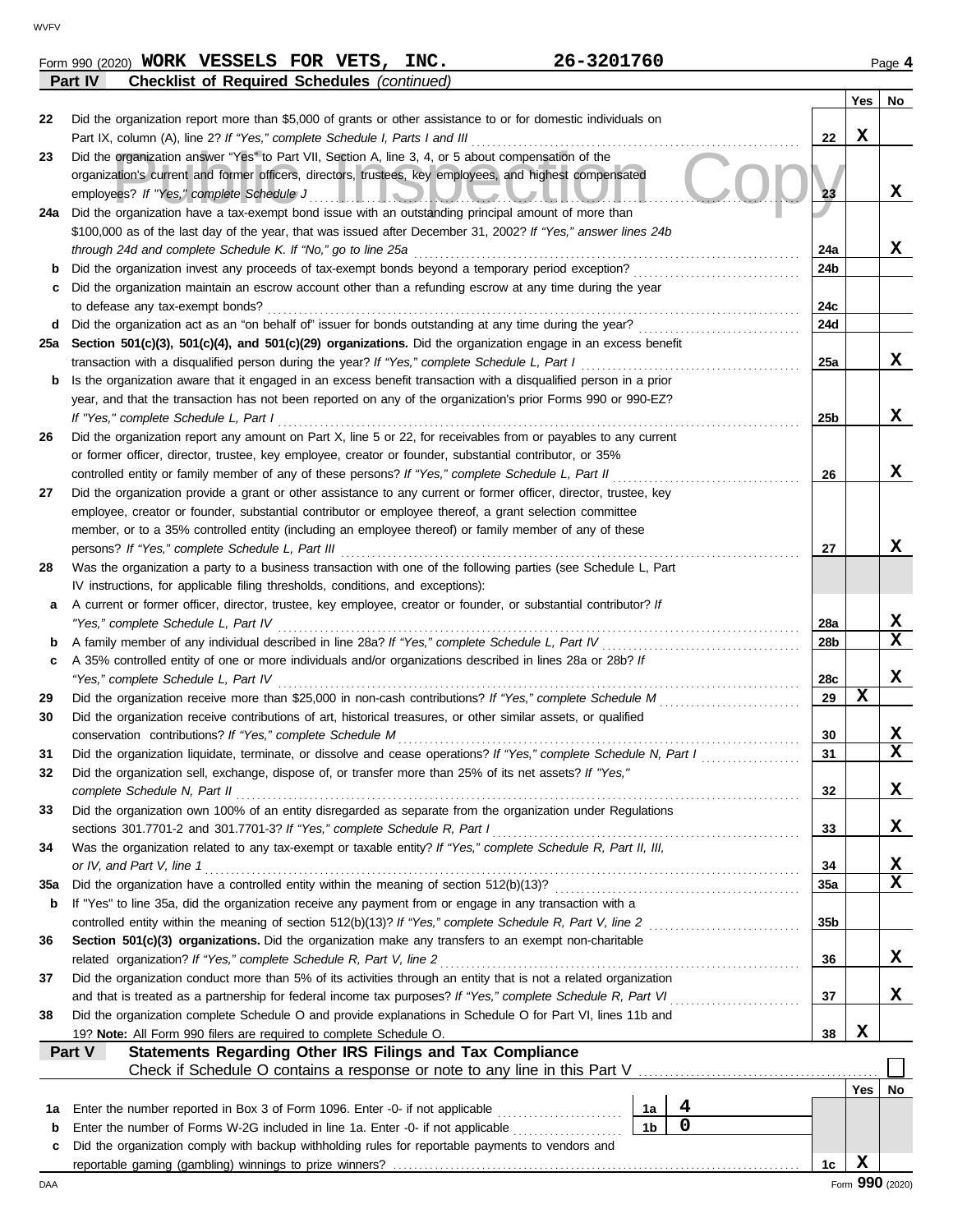|             |                                                                                                                                                                                                                                                       |                 |                | Yes | No                      |  |  |  |  |  |  |  |
|-------------|-------------------------------------------------------------------------------------------------------------------------------------------------------------------------------------------------------------------------------------------------------|-----------------|----------------|-----|-------------------------|--|--|--|--|--|--|--|
| 2a          | Enter the number of employees reported on Form W-3, Transmittal of Wage and Tax                                                                                                                                                                       |                 |                |     |                         |  |  |  |  |  |  |  |
|             | Statements, filed for the calendar year ending with or within the year covered by this return                                                                                                                                                         | 0<br>2a         |                |     |                         |  |  |  |  |  |  |  |
| b           | If at least one is reported on line 2a, did the organization file all required federal employment tax returns?                                                                                                                                        |                 | 2b             |     |                         |  |  |  |  |  |  |  |
|             | Note: If the sum of lines 1a and 2a is greater than 250, you may be required to e-file (see instructions)                                                                                                                                             |                 |                |     |                         |  |  |  |  |  |  |  |
| За          | Did the organization have unrelated business gross income of \$1,000 or more during the year?                                                                                                                                                         |                 | 3a             |     | X                       |  |  |  |  |  |  |  |
| b           | If "Yes," has it filed a Form 990-T for this year? If "No" to line 3b, provide an explanation on Schedule O                                                                                                                                           |                 | 3 <sub>b</sub> |     |                         |  |  |  |  |  |  |  |
| 4a          | At any time during the calendar year, did the organization have an interest in, or a signature or other authority over,                                                                                                                               |                 |                |     |                         |  |  |  |  |  |  |  |
|             | a financial account in a foreign country (such as a bank account, securities account, or other financial account)?                                                                                                                                    |                 | 4a             |     | X                       |  |  |  |  |  |  |  |
| b           | If "Yes," enter the name of the foreign country u                                                                                                                                                                                                     |                 |                |     |                         |  |  |  |  |  |  |  |
|             | See instructions for filing requirements for FinCEN Form 114, Report of Foreign Bank and Financial Accounts (FBAR).                                                                                                                                   |                 |                |     |                         |  |  |  |  |  |  |  |
| 5a          | Was the organization a party to a prohibited tax shelter transaction at any time during the tax year?                                                                                                                                                 |                 | 5a             |     | x                       |  |  |  |  |  |  |  |
| b           | Did any taxable party notify the organization that it was or is a party to a prohibited tax shelter transaction?                                                                                                                                      |                 | 5 <sub>b</sub> |     | $\overline{\mathbf{x}}$ |  |  |  |  |  |  |  |
| c           | If "Yes" to line 5a or 5b, did the organization file Form 8886-T?                                                                                                                                                                                     |                 |                |     |                         |  |  |  |  |  |  |  |
| 6a          | Does the organization have annual gross receipts that are normally greater than \$100,000, and did the                                                                                                                                                |                 |                |     |                         |  |  |  |  |  |  |  |
|             | organization solicit any contributions that were not tax deductible as charitable contributions?                                                                                                                                                      |                 | 6а             |     | X                       |  |  |  |  |  |  |  |
| b           | If "Yes," did the organization include with every solicitation an express statement that such contributions or                                                                                                                                        |                 |                |     |                         |  |  |  |  |  |  |  |
|             | gifts were not tax deductible?                                                                                                                                                                                                                        |                 | 6b             |     |                         |  |  |  |  |  |  |  |
| 7           | Organizations that may receive deductible contributions under section 170(c).                                                                                                                                                                         |                 |                |     |                         |  |  |  |  |  |  |  |
| а           | Did the organization receive a payment in excess of \$75 made partly as a contribution and partly for goods                                                                                                                                           |                 |                |     |                         |  |  |  |  |  |  |  |
|             | and services provided to the payor?                                                                                                                                                                                                                   |                 | 7а             |     |                         |  |  |  |  |  |  |  |
| b           | If "Yes," did the organization notify the donor of the value of the goods or services provided?                                                                                                                                                       |                 | 7b             |     |                         |  |  |  |  |  |  |  |
| c           | Did the organization sell, exchange, or otherwise dispose of tangible personal property for which it was                                                                                                                                              |                 |                |     |                         |  |  |  |  |  |  |  |
|             | required to file Form 8282?                                                                                                                                                                                                                           |                 | 7c             |     |                         |  |  |  |  |  |  |  |
| d           | If "Yes," indicate the number of Forms 8282 filed during the year                                                                                                                                                                                     | 7d              |                |     |                         |  |  |  |  |  |  |  |
| е           | Did the organization receive any funds, directly or indirectly, to pay premiums on a personal benefit contract?                                                                                                                                       |                 | 7e<br>7f       |     |                         |  |  |  |  |  |  |  |
|             | Did the organization, during the year, pay premiums, directly or indirectly, on a personal benefit contract?<br>f<br>If the organization received a contribution of qualified intellectual property, did the organization file Form 8899 as required? |                 |                |     |                         |  |  |  |  |  |  |  |
| g           | If the organization received a contribution of cars, boats, airplanes, or other vehicles, did the organization file a Form 1098-C?                                                                                                                    |                 | 7g<br>7h       |     |                         |  |  |  |  |  |  |  |
| h<br>8      | Sponsoring organizations maintaining donor advised funds. Did a donor advised fund maintained by the                                                                                                                                                  |                 |                |     |                         |  |  |  |  |  |  |  |
|             |                                                                                                                                                                                                                                                       |                 | 8              |     |                         |  |  |  |  |  |  |  |
| 9           | sponsoring organization have excess business holdings at any time during the year?<br>Sponsoring organizations maintaining donor advised funds.                                                                                                       |                 |                |     |                         |  |  |  |  |  |  |  |
| а           | Did the sponsoring organization make any taxable distributions under section 4966?                                                                                                                                                                    |                 | 9a             |     |                         |  |  |  |  |  |  |  |
| $\mathbf b$ | Did the sponsoring organization make a distribution to a donor, donor advisor, or related person?                                                                                                                                                     |                 | 9b             |     |                         |  |  |  |  |  |  |  |
| 10          | Section 501(c)(7) organizations. Enter:                                                                                                                                                                                                               |                 |                |     |                         |  |  |  |  |  |  |  |
| а           | Initiation fees and capital contributions included on Part VIII, line 12                                                                                                                                                                              | 10a             |                |     |                         |  |  |  |  |  |  |  |
| b           | Gross receipts, included on Form 990, Part VIII, line 12, for public use of club facilities                                                                                                                                                           | 10 <sub>b</sub> |                |     |                         |  |  |  |  |  |  |  |
| 11          | Section 501(c)(12) organizations. Enter:                                                                                                                                                                                                              |                 |                |     |                         |  |  |  |  |  |  |  |
| а           | Gross income from members or shareholders                                                                                                                                                                                                             | 11a             |                |     |                         |  |  |  |  |  |  |  |
| b           | Gross income from other sources (Do not net amounts due or paid to other sources                                                                                                                                                                      |                 |                |     |                         |  |  |  |  |  |  |  |
|             | against amounts due or received from them.)                                                                                                                                                                                                           | 11 <sub>b</sub> |                |     |                         |  |  |  |  |  |  |  |
| 12a         | Section 4947(a)(1) non-exempt charitable trusts. Is the organization filing Form 990 in lieu of Form 1041?                                                                                                                                            |                 | 12a            |     |                         |  |  |  |  |  |  |  |
| b           | If "Yes," enter the amount of tax-exempt interest received or accrued during the year                                                                                                                                                                 | 12 <sub>b</sub> |                |     |                         |  |  |  |  |  |  |  |
| 13          | Section 501(c)(29) qualified nonprofit health insurance issuers.                                                                                                                                                                                      |                 |                |     |                         |  |  |  |  |  |  |  |
| а           | Is the organization licensed to issue qualified health plans in more than one state?                                                                                                                                                                  |                 | 13a            |     |                         |  |  |  |  |  |  |  |
|             | Note: See the instructions for additional information the organization must report on Schedule O.                                                                                                                                                     |                 |                |     |                         |  |  |  |  |  |  |  |
| b           | Enter the amount of reserves the organization is required to maintain by the states in which                                                                                                                                                          |                 |                |     |                         |  |  |  |  |  |  |  |
|             |                                                                                                                                                                                                                                                       | 13 <sub>b</sub> |                |     |                         |  |  |  |  |  |  |  |
| c           | Enter the amount of reserves on hand                                                                                                                                                                                                                  | 13c             |                |     |                         |  |  |  |  |  |  |  |
| 14a         | Did the organization receive any payments for indoor tanning services during the tax year?                                                                                                                                                            |                 | 14a            |     | X                       |  |  |  |  |  |  |  |
| b           |                                                                                                                                                                                                                                                       |                 | 14b            |     |                         |  |  |  |  |  |  |  |
| 15          | Is the organization subject to the section 4960 tax on payment(s) of more than \$1,000,000 in remuneration or                                                                                                                                         |                 |                |     |                         |  |  |  |  |  |  |  |
|             | excess parachute payment(s) during the year?                                                                                                                                                                                                          |                 | 15             |     | X                       |  |  |  |  |  |  |  |
|             | If "Yes," see instructions and file Form 4720, Schedule N.                                                                                                                                                                                            |                 |                |     |                         |  |  |  |  |  |  |  |
| 16          | Is the organization an educational institution subject to the section 4968 excise tax on net investment income?                                                                                                                                       |                 | 16             |     | X                       |  |  |  |  |  |  |  |
|             | If "Yes," complete Form 4720, Schedule O.                                                                                                                                                                                                             |                 |                | nnn |                         |  |  |  |  |  |  |  |

| Form 990 (2020) WORK VESSELS FOR VETS, $\perp$ |  |  | INC. | 26-3201760                                                            | Page 5 |
|------------------------------------------------|--|--|------|-----------------------------------------------------------------------|--------|
| <b>Part V</b>                                  |  |  |      | Statements Regarding Other IRS Filings and Tax Compliance (continued) |        |

|  |  | 71<br>UI / |  |  |  |  |
|--|--|------------|--|--|--|--|
|  |  |            |  |  |  |  |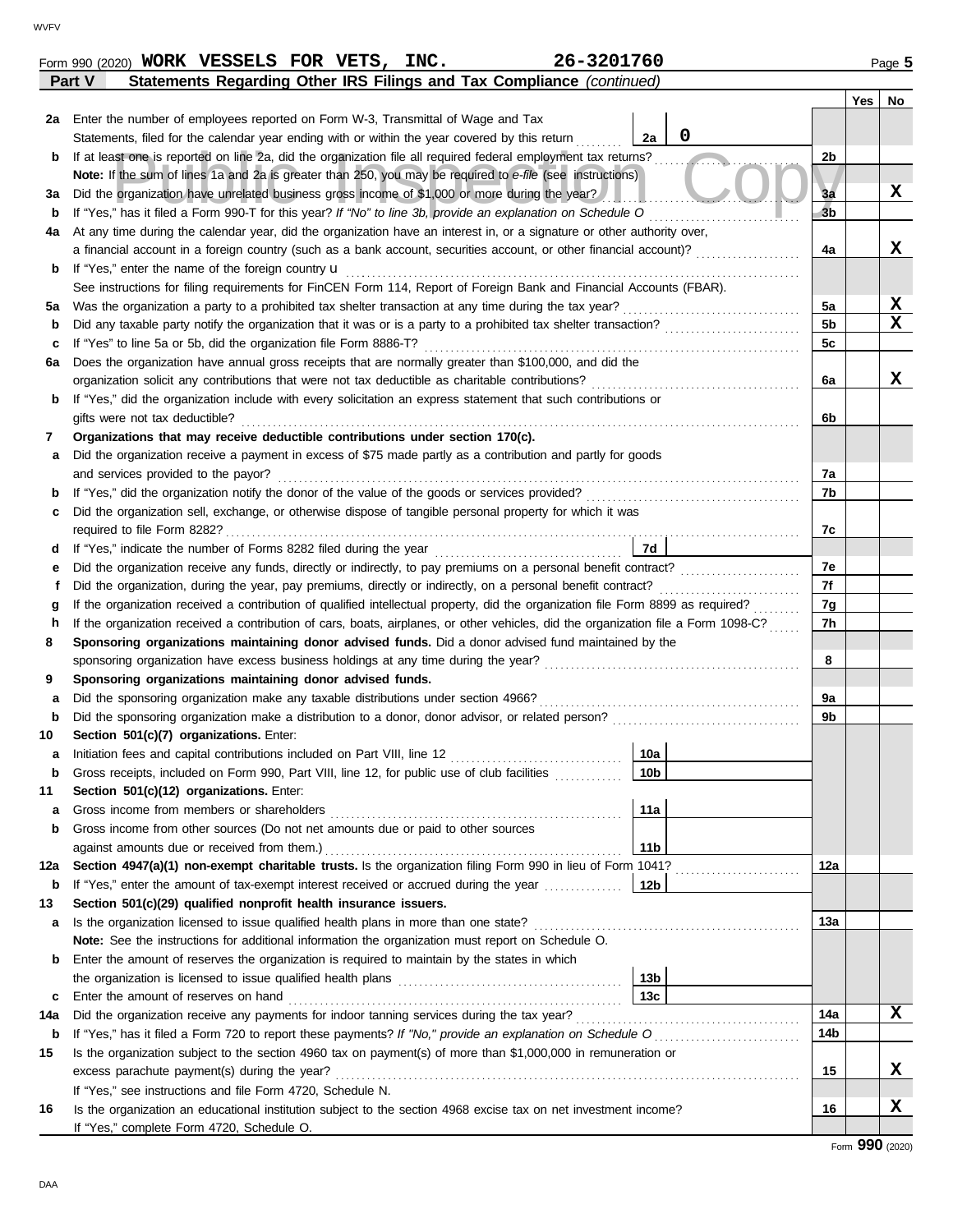|     | Part VI<br>Governance, Management, and Disclosure For each "Yes" response to lines 2 through 7b below, and for a "No"                                                                                                                                                           |                 |                 |             |  |  |  |  |  |  |  |
|-----|---------------------------------------------------------------------------------------------------------------------------------------------------------------------------------------------------------------------------------------------------------------------------------|-----------------|-----------------|-------------|--|--|--|--|--|--|--|
|     | response to line 8a, 8b, or 10b below, describe the circumstances, processes, or changes on Schedule O. See instructions.                                                                                                                                                       |                 |                 |             |  |  |  |  |  |  |  |
|     |                                                                                                                                                                                                                                                                                 |                 |                 | IхI         |  |  |  |  |  |  |  |
|     | Section A. Governing Body and Management                                                                                                                                                                                                                                        |                 |                 |             |  |  |  |  |  |  |  |
|     |                                                                                                                                                                                                                                                                                 |                 | Yes             | No          |  |  |  |  |  |  |  |
| 1а  | Enter the number of voting members of the governing body at the end of the tax year<br>1a<br>If there are material differences in voting rights among members of the governing body, or<br>if the governing body delegated broad authority to an executive committee or similar |                 |                 |             |  |  |  |  |  |  |  |
|     | committee, explain on Schedule O.                                                                                                                                                                                                                                               |                 |                 |             |  |  |  |  |  |  |  |
| b   | 9<br>1b<br>Enter the number of voting members included on line 1a, above, who are independent                                                                                                                                                                                   |                 |                 |             |  |  |  |  |  |  |  |
| 2   | Did any officer, director, trustee, or key employee have a family relationship or a business relationship with                                                                                                                                                                  |                 |                 |             |  |  |  |  |  |  |  |
|     | any other officer, director, trustee, or key employee?                                                                                                                                                                                                                          | $\mathbf{2}$    | X               |             |  |  |  |  |  |  |  |
| 3   | Did the organization delegate control over management duties customarily performed by or under the direct                                                                                                                                                                       | 3               |                 | X           |  |  |  |  |  |  |  |
|     | supervision of officers, directors, trustees, or key employees to a management company or other person?                                                                                                                                                                         |                 |                 |             |  |  |  |  |  |  |  |
| 4   | Did the organization make any significant changes to its governing documents since the prior Form 990 was filed?                                                                                                                                                                | 4               |                 | X           |  |  |  |  |  |  |  |
| 5   |                                                                                                                                                                                                                                                                                 | 5               |                 | $\mathbf x$ |  |  |  |  |  |  |  |
| 6   | Did the organization have members or stockholders?                                                                                                                                                                                                                              | 6               |                 | $\mathbf x$ |  |  |  |  |  |  |  |
| 7a  | Did the organization have members, stockholders, or other persons who had the power to elect or appoint                                                                                                                                                                         |                 |                 |             |  |  |  |  |  |  |  |
|     | one or more members of the governing body?                                                                                                                                                                                                                                      | 7a              |                 | X           |  |  |  |  |  |  |  |
| b   | Are any governance decisions of the organization reserved to (or subject to approval by) members,                                                                                                                                                                               |                 |                 |             |  |  |  |  |  |  |  |
|     | stockholders, or persons other than the governing body?                                                                                                                                                                                                                         | 7b              |                 | X           |  |  |  |  |  |  |  |
| 8   | Did the organization contemporaneously document the meetings held or written actions undertaken during the year by the following:                                                                                                                                               |                 |                 |             |  |  |  |  |  |  |  |
| а   | The governing body?                                                                                                                                                                                                                                                             | 8а              | X<br>X          |             |  |  |  |  |  |  |  |
| b   | Each committee with authority to act on behalf of the governing body?                                                                                                                                                                                                           | 8b              |                 |             |  |  |  |  |  |  |  |
| 9   | Is there any officer, director, trustee, or key employee listed in Part VII, Section A, who cannot be reached at                                                                                                                                                                | 9               |                 | X           |  |  |  |  |  |  |  |
|     | Section B. Policies (This Section B requests information about policies not required by the Internal Revenue Code.)                                                                                                                                                             |                 |                 |             |  |  |  |  |  |  |  |
|     |                                                                                                                                                                                                                                                                                 |                 | Yes             | No          |  |  |  |  |  |  |  |
| 10a | Did the organization have local chapters, branches, or affiliates?                                                                                                                                                                                                              | 10a             |                 | X           |  |  |  |  |  |  |  |
| b   | If "Yes," did the organization have written policies and procedures governing the activities of such chapters,                                                                                                                                                                  |                 |                 |             |  |  |  |  |  |  |  |
|     |                                                                                                                                                                                                                                                                                 | 10 <sub>b</sub> |                 |             |  |  |  |  |  |  |  |
|     | 11a Has the organization provided a complete copy of this Form 990 to all members of its governing body before filing the form?                                                                                                                                                 | 11a             | х               |             |  |  |  |  |  |  |  |
| b   | Describe in Schedule O the process, if any, used by the organization to review this Form 990.                                                                                                                                                                                   |                 |                 |             |  |  |  |  |  |  |  |
| 12a | Did the organization have a written conflict of interest policy? If "No," go to line 13                                                                                                                                                                                         | 12a             | X               |             |  |  |  |  |  |  |  |
| b   | Were officers, directors, or trustees, and key employees required to disclose annually interests that could give rise to conflicts?                                                                                                                                             | 12b             |                 | x           |  |  |  |  |  |  |  |
| c   | Did the organization regularly and consistently monitor and enforce compliance with the policy? If "Yes,"                                                                                                                                                                       |                 |                 |             |  |  |  |  |  |  |  |
|     | describe in Schedule O how this was done                                                                                                                                                                                                                                        | 12c             |                 | X           |  |  |  |  |  |  |  |
| 13  | Did the organization have a written whistleblower policy?                                                                                                                                                                                                                       | 13              |                 | x           |  |  |  |  |  |  |  |
| 14  |                                                                                                                                                                                                                                                                                 | 14              |                 | $\mathbf x$ |  |  |  |  |  |  |  |
| 15  | Did the process for determining compensation of the following persons include a review and approval by                                                                                                                                                                          |                 |                 |             |  |  |  |  |  |  |  |
|     | independent persons, comparability data, and contemporaneous substantiation of the deliberation and decision?                                                                                                                                                                   |                 |                 |             |  |  |  |  |  |  |  |
| а   |                                                                                                                                                                                                                                                                                 | 15a             |                 | х           |  |  |  |  |  |  |  |
| b   | Other officers or key employees of the organization                                                                                                                                                                                                                             | 15b             |                 | X           |  |  |  |  |  |  |  |
|     | If "Yes" to line 15a or 15b, describe the process in Schedule O (see instructions).                                                                                                                                                                                             |                 |                 |             |  |  |  |  |  |  |  |
| 16a | Did the organization invest in, contribute assets to, or participate in a joint venture or similar arrangement                                                                                                                                                                  |                 |                 |             |  |  |  |  |  |  |  |
|     | with a taxable entity during the year?                                                                                                                                                                                                                                          | 16a             |                 | X           |  |  |  |  |  |  |  |
| b   | If "Yes," did the organization follow a written policy or procedure requiring the organization to evaluate its                                                                                                                                                                  |                 |                 |             |  |  |  |  |  |  |  |
|     | participation in joint venture arrangements under applicable federal tax law, and take steps to safeguard the                                                                                                                                                                   |                 |                 |             |  |  |  |  |  |  |  |
|     |                                                                                                                                                                                                                                                                                 | 16b             |                 |             |  |  |  |  |  |  |  |
|     | <b>Section C. Disclosure</b>                                                                                                                                                                                                                                                    |                 |                 |             |  |  |  |  |  |  |  |
| 17  | List the states with which a copy of this Form 990 is required to be filed $\mathbf{u}$ $\mathbf{CT}$                                                                                                                                                                           |                 |                 |             |  |  |  |  |  |  |  |
| 18  | Section 6104 requires an organization to make its Forms 1023 (1024 or 1024-A, if applicable), 990, and 990-T (Section 501(c)                                                                                                                                                    |                 |                 |             |  |  |  |  |  |  |  |
|     | (3) sonly) available for public inspection. Indicate how you made these available. Check all that apply.                                                                                                                                                                        |                 |                 |             |  |  |  |  |  |  |  |
|     | Another's website $ \mathbf{X} $ Upon request<br>Own website<br>Other (explain on Schedule O)                                                                                                                                                                                   |                 |                 |             |  |  |  |  |  |  |  |
| 19  | Describe on Schedule O whether (and if so, how) the organization made its governing documents, conflict of interest policy, and                                                                                                                                                 |                 |                 |             |  |  |  |  |  |  |  |
|     | financial statements available to the public during the tax year.                                                                                                                                                                                                               |                 |                 |             |  |  |  |  |  |  |  |
| 20  | State the name, address, and telephone number of the person who possesses the organization's books and records u                                                                                                                                                                |                 |                 |             |  |  |  |  |  |  |  |
|     | <b>43 PEQUOT AVE</b><br><b>CATHERINE COOK</b>                                                                                                                                                                                                                                   |                 |                 |             |  |  |  |  |  |  |  |
|     | 06355<br>$\mathbf{C}\mathbf{T}$<br><b>MYSTIC</b>                                                                                                                                                                                                                                | 860-536-4418    |                 |             |  |  |  |  |  |  |  |
| DAA |                                                                                                                                                                                                                                                                                 |                 | Form 990 (2020) |             |  |  |  |  |  |  |  |

**Form 990 (2020) WORK VESSELS FOR VETS, INC.** 26-3201760 2010 2020 2020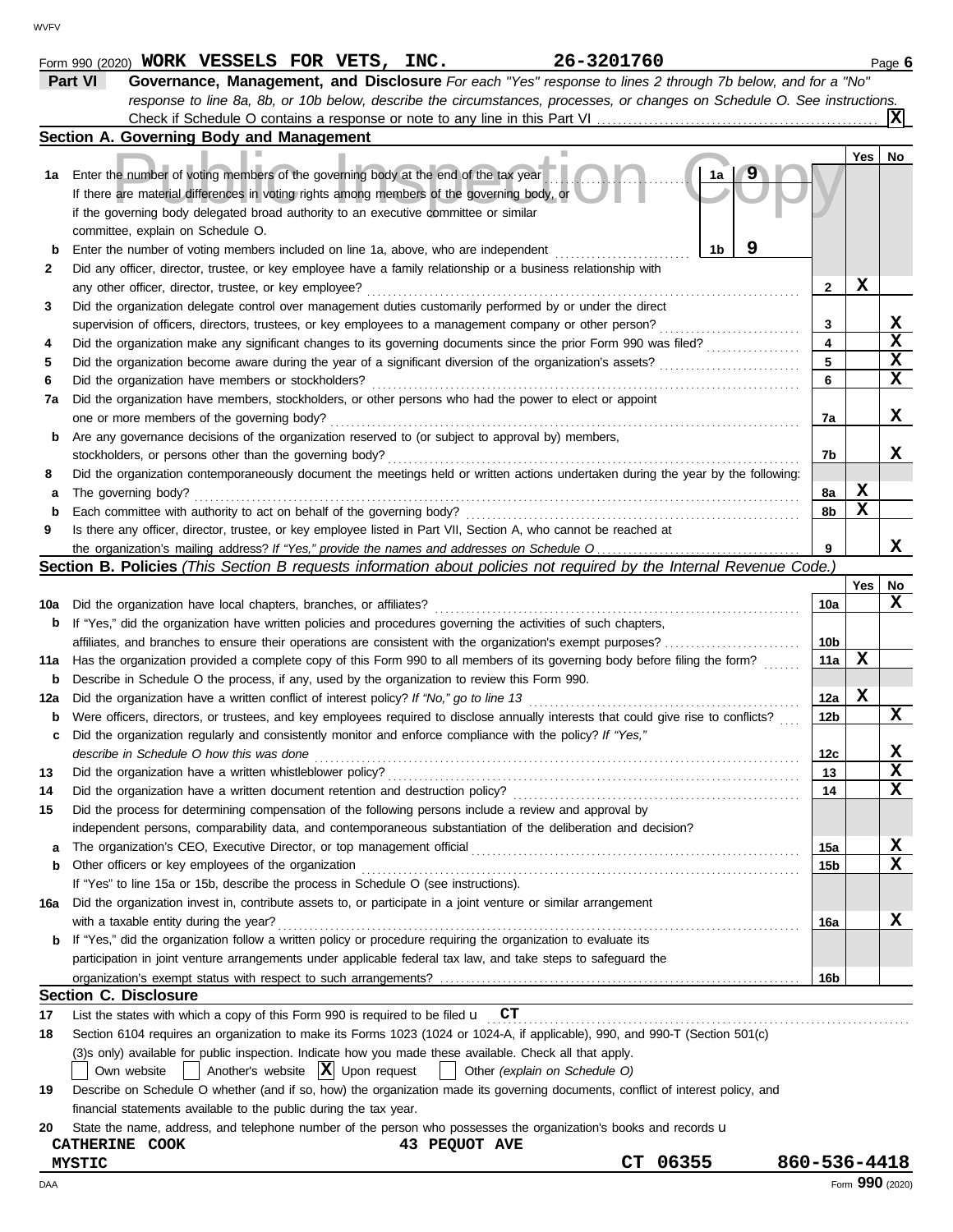### **Form 990 (2020) WORK VESSELS FOR VETS, INC.** 26-3201760 2010 2020 2020 2030 2049 2058

| Part VII Compensation of Officers, Directors, Trustees, Key Employees, Highest Compensated Employees, and<br><b>Independent Contractors</b>                                                                                                                                                                                   |                          |            |              |          |          |                                                                  |        |                                                                                 |                               |                              |
|-------------------------------------------------------------------------------------------------------------------------------------------------------------------------------------------------------------------------------------------------------------------------------------------------------------------------------|--------------------------|------------|--------------|----------|----------|------------------------------------------------------------------|--------|---------------------------------------------------------------------------------|-------------------------------|------------------------------|
|                                                                                                                                                                                                                                                                                                                               |                          |            |              |          |          |                                                                  |        | Check if Schedule O contains a response or note to any line in this Part VII    |                               |                              |
| Section A.                                                                                                                                                                                                                                                                                                                    |                          |            |              |          |          |                                                                  |        | Officers, Directors, Trustees, Key Employees, and Highest Compensated Employees |                               |                              |
| 1a Complete this table for all persons required to be listed. Report compensation for the calendar year ending with or within the<br>organization's tax year.                                                                                                                                                                 |                          |            |              |          |          |                                                                  |        |                                                                                 |                               |                              |
| • List all of the organization's current officers, directors, trustees (whether individuals or organizations), regardless of amount of<br>compensation. Enter -0- in columns (D), (E), and (F) if no compensation was paid.                                                                                                   |                          |            |              |          |          |                                                                  |        |                                                                                 |                               |                              |
| • List all of the organization's current key employees, if any. See instructions for definition of "key employee."                                                                                                                                                                                                            |                          |            |              |          |          |                                                                  |        |                                                                                 |                               |                              |
| List the organization's five current highest compensated employees (other than an officer, director, trustee, or key employee)<br>who received reportable compensation (Box 5 of Form W-2 and/or Box 7 of Form 1099-MISC) of more than \$100,000 from the<br>organization and any related organizations.                      |                          |            |              |          |          |                                                                  |        |                                                                                 |                               |                              |
| • List all of the organization's former officers, key employees, and highest compensated employees who received more than<br>\$100,000 of reportable compensation from the organization and any related organizations.                                                                                                        |                          |            |              |          |          |                                                                  |        |                                                                                 |                               |                              |
| • List all of the organization's former directors or trustees that received, in the capacity as a former director or trustee of the<br>organization, more than \$10,000 of reportable compensation from the organization and any related organizations.<br>See instructions for the order in which to list the persons above. |                          |            |              |          |          |                                                                  |        |                                                                                 |                               |                              |
| X<br>Check this box if neither the organization nor any related organization compensated any current officer, director, or trustee.                                                                                                                                                                                           |                          |            |              |          |          |                                                                  |        |                                                                                 |                               |                              |
| (A)                                                                                                                                                                                                                                                                                                                           | (B)                      |            |              |          | (C)      |                                                                  |        | (D)                                                                             | (E)                           | (F)                          |
| Name and title                                                                                                                                                                                                                                                                                                                | Average<br>hours         |            |              | Position |          | (do not check more than one                                      |        | Reportable<br>compensation                                                      | Reportable<br>compensation    | Estimated amount<br>of other |
|                                                                                                                                                                                                                                                                                                                               | per week<br>(list any    |            |              |          |          | box, unless person is both an<br>officer and a director/trustee) |        | from the<br>organization                                                        | from related<br>organizations | compensation<br>from the     |
|                                                                                                                                                                                                                                                                                                                               | hours for                |            |              |          | Ķey      |                                                                  |        | (W-2/1099-MISC)                                                                 | (W-2/1099-MISC)               | organization and             |
|                                                                                                                                                                                                                                                                                                                               | related<br>organizations | Individual | nstitutional | Officer  |          |                                                                  | Former |                                                                                 |                               | related organizations        |
|                                                                                                                                                                                                                                                                                                                               | below<br>dotted line)    |            |              |          | employee |                                                                  |        |                                                                                 |                               |                              |
|                                                                                                                                                                                                                                                                                                                               |                          | trustee    | trustee      |          |          | Highest compensated<br>employee                                  |        |                                                                                 |                               |                              |
| (1) DAN BURNS                                                                                                                                                                                                                                                                                                                 |                          |            |              |          |          |                                                                  |        |                                                                                 |                               |                              |
|                                                                                                                                                                                                                                                                                                                               | 2.00                     |            |              |          |          |                                                                  |        |                                                                                 |                               |                              |
| DIRECTOR, CO-FOUNDER                                                                                                                                                                                                                                                                                                          | 0.00                     | X          |              |          |          |                                                                  |        | 0                                                                               | 0                             | 0                            |
| (2) KATHLEEN M. BURNS                                                                                                                                                                                                                                                                                                         |                          |            |              |          |          |                                                                  |        |                                                                                 |                               |                              |
|                                                                                                                                                                                                                                                                                                                               | 2.00                     |            |              |          |          |                                                                  |        |                                                                                 |                               |                              |
| DIRECTOR, CO-FOUNDER                                                                                                                                                                                                                                                                                                          | 0.00                     | X          |              |          |          |                                                                  |        | 0                                                                               | 0                             | 0                            |
| (3) RICHARD<br><b>CROLIUS</b>                                                                                                                                                                                                                                                                                                 |                          |            |              |          |          |                                                                  |        |                                                                                 |                               |                              |
| VICE PRESIDENT                                                                                                                                                                                                                                                                                                                | 2.00<br>0.00             | X          |              | х        |          |                                                                  |        | 0                                                                               | 0                             | 0                            |
| (4) ROBERT FIORE                                                                                                                                                                                                                                                                                                              |                          |            |              |          |          |                                                                  |        |                                                                                 |                               |                              |
|                                                                                                                                                                                                                                                                                                                               | 2.00                     |            |              |          |          |                                                                  |        |                                                                                 |                               |                              |
| SECRETARY/TREASURER                                                                                                                                                                                                                                                                                                           | 0.00                     | X          |              | X        |          |                                                                  |        | 0                                                                               | 0                             | 0                            |
| (5) FRANK GAGLIO                                                                                                                                                                                                                                                                                                              |                          |            |              |          |          |                                                                  |        |                                                                                 |                               |                              |
|                                                                                                                                                                                                                                                                                                                               | 2.00                     |            |              |          |          |                                                                  |        |                                                                                 |                               |                              |
| <b>DIRECTOR</b><br>(6) MARC HARRELL                                                                                                                                                                                                                                                                                           | 0.00                     | X          |              |          |          |                                                                  |        | 0                                                                               | 0                             | $\mathbf 0$                  |
|                                                                                                                                                                                                                                                                                                                               | 2.00                     |            |              |          |          |                                                                  |        |                                                                                 |                               |                              |
| <b>DIRECTOR</b>                                                                                                                                                                                                                                                                                                               | 0.00                     | X          |              |          |          |                                                                  |        | 0                                                                               | 0                             | $\mathbf 0$                  |
| (7) PAUL JACEY                                                                                                                                                                                                                                                                                                                |                          |            |              |          |          |                                                                  |        |                                                                                 |                               |                              |
|                                                                                                                                                                                                                                                                                                                               | 2.00                     |            |              |          |          |                                                                  |        |                                                                                 |                               |                              |
| <b>DIRECTOR</b>                                                                                                                                                                                                                                                                                                               | 0.00                     | X          |              |          |          |                                                                  |        | 0                                                                               | 0                             | $\mathbf 0$                  |
| (8) JAY KANE                                                                                                                                                                                                                                                                                                                  | 2.00                     |            |              |          |          |                                                                  |        |                                                                                 |                               |                              |
| <b>DIRECTOR</b>                                                                                                                                                                                                                                                                                                               | 0.00                     | X          |              |          |          |                                                                  |        | 0                                                                               | 0                             | $\mathbf 0$                  |
| (9) JOHN NIEKRASH                                                                                                                                                                                                                                                                                                             |                          |            |              |          |          |                                                                  |        |                                                                                 |                               |                              |
|                                                                                                                                                                                                                                                                                                                               | 2.00                     |            |              |          |          |                                                                  |        |                                                                                 |                               |                              |
| PRESIDENT                                                                                                                                                                                                                                                                                                                     | 0.00                     | X          |              | X        |          |                                                                  |        | 0                                                                               | 0                             | $\mathbf 0$                  |
| (10)                                                                                                                                                                                                                                                                                                                          |                          |            |              |          |          |                                                                  |        |                                                                                 |                               |                              |
|                                                                                                                                                                                                                                                                                                                               |                          |            |              |          |          |                                                                  |        |                                                                                 |                               |                              |
| (11)                                                                                                                                                                                                                                                                                                                          |                          |            |              |          |          |                                                                  |        |                                                                                 |                               |                              |

. . . . . . . . . . . . . . . . . . . . . . . . . . . . . . . . . . . . . . . . . . . . . . . . . . . . . . .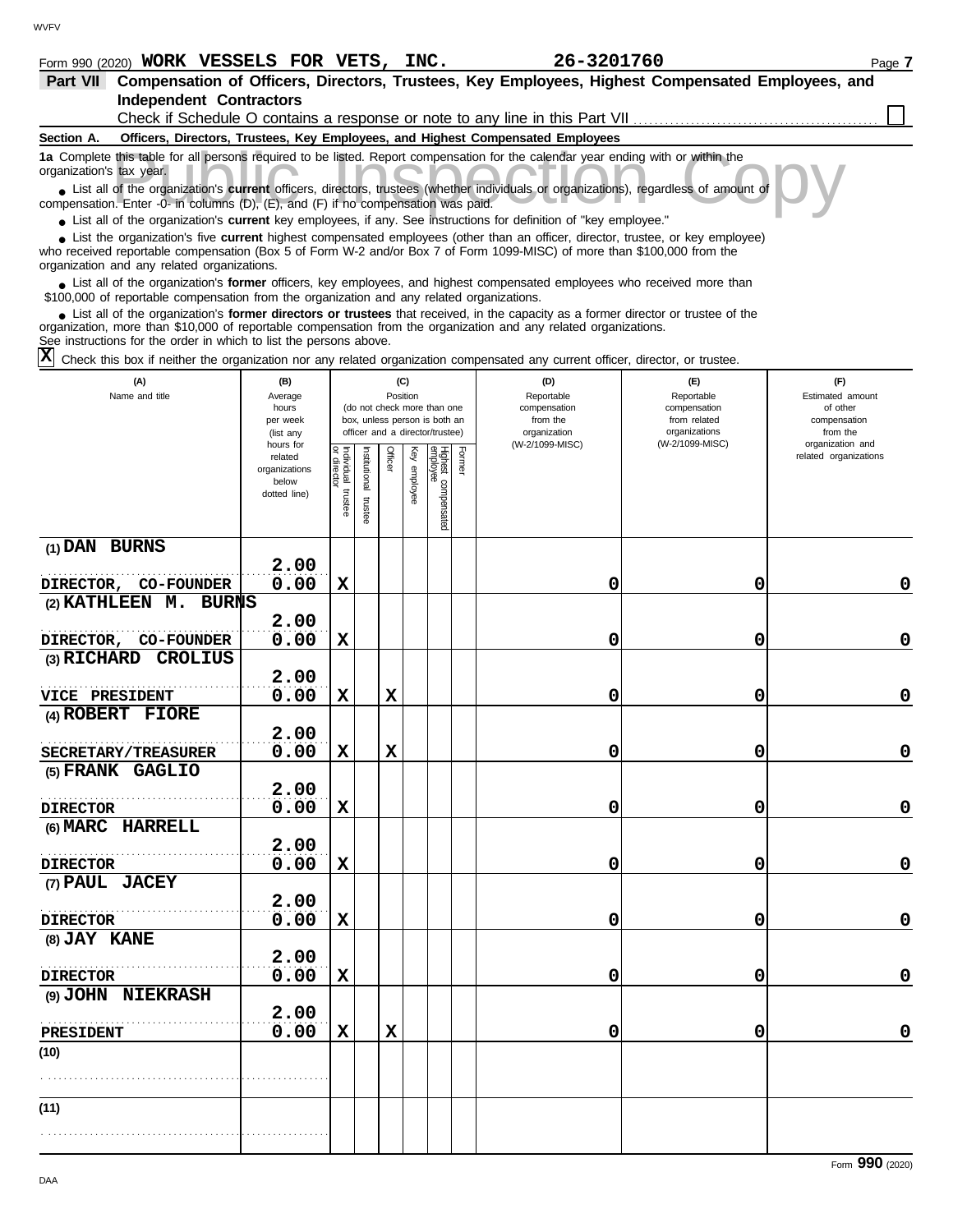| <b>WVFV</b> | Form 990 (2020) WORK VESSELS FOR VETS, INC.<br><b>Part VII</b>                                                                                                                                                       |                                                                |                                   |                       |                                                                                                                    |              |                                 |        | 26-3201760<br>Section A. Officers, Directors, Trustees, Key Employees, and Highest Compensated Employees (continued) |                                                                    |                                                                 |                       | Page 8 |
|-------------|----------------------------------------------------------------------------------------------------------------------------------------------------------------------------------------------------------------------|----------------------------------------------------------------|-----------------------------------|-----------------------|--------------------------------------------------------------------------------------------------------------------|--------------|---------------------------------|--------|----------------------------------------------------------------------------------------------------------------------|--------------------------------------------------------------------|-----------------------------------------------------------------|-----------------------|--------|
|             | (A)<br>Name and title                                                                                                                                                                                                | (B)<br>Average<br>hours<br>per week<br>(list any               |                                   |                       | (C)<br>Position<br>(do not check more than one<br>box, unless person is both an<br>officer and a director/trustee) |              |                                 |        | (D)<br>Reportable<br>compensation<br>from the<br>organization                                                        | (E)<br>Reportable<br>compensation<br>from related<br>organizations | (F)<br>Estimated amount<br>of other<br>compensation<br>from the |                       |        |
|             |                                                                                                                                                                                                                      | hours for<br>related<br>organizations<br>below<br>dotted line) | Individual trustee<br>or director | Institutional trustee | Officer                                                                                                            | Key employee | Highest compensated<br>employee | Former | (W-2/1099-MISC)                                                                                                      | (W-2/1099-MISC)                                                    | organization and                                                | related organizations |        |
|             |                                                                                                                                                                                                                      |                                                                |                                   |                       |                                                                                                                    |              |                                 |        |                                                                                                                      |                                                                    |                                                                 |                       |        |
|             |                                                                                                                                                                                                                      |                                                                |                                   |                       |                                                                                                                    |              |                                 |        |                                                                                                                      |                                                                    |                                                                 |                       |        |
|             |                                                                                                                                                                                                                      |                                                                |                                   |                       |                                                                                                                    |              |                                 |        |                                                                                                                      |                                                                    |                                                                 |                       |        |
|             |                                                                                                                                                                                                                      |                                                                |                                   |                       |                                                                                                                    |              |                                 |        |                                                                                                                      |                                                                    |                                                                 |                       |        |
|             |                                                                                                                                                                                                                      |                                                                |                                   |                       |                                                                                                                    |              |                                 |        |                                                                                                                      |                                                                    |                                                                 |                       |        |
|             |                                                                                                                                                                                                                      |                                                                |                                   |                       |                                                                                                                    |              |                                 |        |                                                                                                                      |                                                                    |                                                                 |                       |        |
|             |                                                                                                                                                                                                                      |                                                                |                                   |                       |                                                                                                                    |              |                                 |        |                                                                                                                      |                                                                    |                                                                 |                       |        |
|             |                                                                                                                                                                                                                      |                                                                |                                   |                       |                                                                                                                    |              |                                 |        |                                                                                                                      |                                                                    |                                                                 |                       |        |
| 1b          | Total from continuation sheets to Part VII, Section A                                                                                                                                                                |                                                                |                                   |                       |                                                                                                                    |              |                                 | u      |                                                                                                                      |                                                                    |                                                                 |                       |        |
| c<br>d      |                                                                                                                                                                                                                      |                                                                |                                   |                       |                                                                                                                    |              |                                 | u<br>u |                                                                                                                      |                                                                    |                                                                 |                       |        |
| 2           | Total number of individuals (including but not limited to those listed above) who received more than \$100,000 of<br>reportable compensation from the organization $\bf{u}$ 0                                        |                                                                |                                   |                       |                                                                                                                    |              |                                 |        |                                                                                                                      |                                                                    |                                                                 |                       |        |
|             |                                                                                                                                                                                                                      |                                                                |                                   |                       |                                                                                                                    |              |                                 |        |                                                                                                                      |                                                                    |                                                                 | Yes                   | No.    |
| 3           | Did the organization list any former officer, director, trustee, key employee, or highest compensated                                                                                                                |                                                                |                                   |                       |                                                                                                                    |              |                                 |        |                                                                                                                      |                                                                    | 3                                                               |                       | x      |
| 4           | For any individual listed on line 1a, is the sum of reportable compensation and other compensation from the<br>organization and related organizations greater than \$150,000? If "Yes," complete Schedule J for such |                                                                |                                   |                       |                                                                                                                    |              |                                 |        |                                                                                                                      |                                                                    |                                                                 |                       |        |
| 5           | individual<br>Did any person listed on line 1a receive or accrue compensation from any unrelated organization or individual                                                                                          |                                                                |                                   |                       |                                                                                                                    |              |                                 |        |                                                                                                                      |                                                                    | 4                                                               |                       | X      |
|             |                                                                                                                                                                                                                      |                                                                |                                   |                       |                                                                                                                    |              |                                 |        |                                                                                                                      |                                                                    | 5                                                               |                       | х      |
| 1           | Section B. Independent Contractors<br>Complete this table for your five highest compensated independent contractors that received more than \$100,000 of                                                             |                                                                |                                   |                       |                                                                                                                    |              |                                 |        |                                                                                                                      |                                                                    |                                                                 |                       |        |
|             | compensation from the organization. Report compensation for the calendar year ending with or within the organization's tax year.                                                                                     |                                                                |                                   |                       |                                                                                                                    |              |                                 |        |                                                                                                                      |                                                                    |                                                                 |                       |        |
|             |                                                                                                                                                                                                                      | (A)<br>Name and business address                               |                                   |                       |                                                                                                                    |              |                                 |        |                                                                                                                      | (B)<br>Description of services                                     |                                                                 | (C)<br>Compensation   |        |
|             |                                                                                                                                                                                                                      |                                                                |                                   |                       |                                                                                                                    |              |                                 |        |                                                                                                                      |                                                                    |                                                                 |                       |        |
|             |                                                                                                                                                                                                                      |                                                                |                                   |                       |                                                                                                                    |              |                                 |        |                                                                                                                      |                                                                    |                                                                 |                       |        |
|             |                                                                                                                                                                                                                      |                                                                |                                   |                       |                                                                                                                    |              |                                 |        |                                                                                                                      |                                                                    |                                                                 |                       |        |
|             |                                                                                                                                                                                                                      |                                                                |                                   |                       |                                                                                                                    |              |                                 |        |                                                                                                                      |                                                                    |                                                                 |                       |        |
| 2           | Total number of independent contractors (including but not limited to those listed above) who<br>received more than \$100,000 of compensation from the organization $\mathbf u$                                      |                                                                |                                   |                       |                                                                                                                    |              |                                 |        |                                                                                                                      | 0                                                                  |                                                                 |                       |        |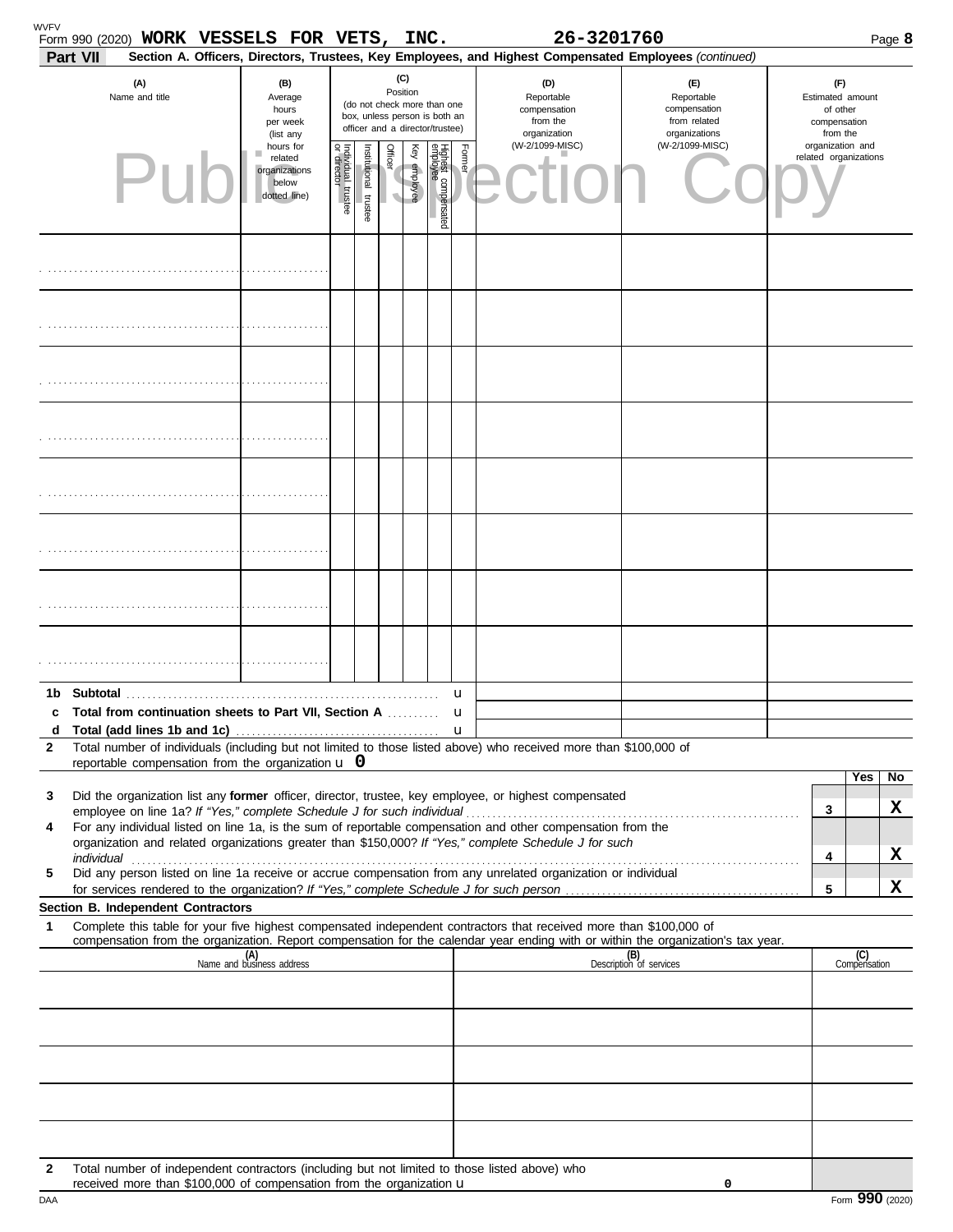# **Form 990 (2020) WORK VESSELS FOR VETS, INC.** 26-3201760 2010 2020 Page 9

|                                                                  | Part VIII<br><b>Statement of Revenue</b><br>Check if Schedule O contains a response or note to any line in this Part VIII |                                                                                           |    |                            |                      |               |                                      |               |                          |                               |                                    |
|------------------------------------------------------------------|---------------------------------------------------------------------------------------------------------------------------|-------------------------------------------------------------------------------------------|----|----------------------------|----------------------|---------------|--------------------------------------|---------------|--------------------------|-------------------------------|------------------------------------|
|                                                                  |                                                                                                                           |                                                                                           |    |                            |                      |               |                                      | (A)           | (B)<br>Related or exempt | (C)                           | (D)                                |
|                                                                  |                                                                                                                           |                                                                                           |    |                            |                      |               |                                      | Total revenue | function revenue         | Unrelated<br>business revenue | Revenue excluded<br>from tax under |
|                                                                  |                                                                                                                           |                                                                                           |    |                            |                      |               |                                      |               |                          |                               | sections 512-514                   |
| <b>Contributions, Gifts, Grants</b><br>and Other Similar Amounts |                                                                                                                           | 1a Federated campaigns                                                                    |    |                            | 1a                   |               |                                      |               |                          |                               |                                    |
|                                                                  |                                                                                                                           | <b>b</b> Membership dues                                                                  |    |                            | 1b<br>1 <sub>c</sub> |               | 74,212                               |               |                          |                               |                                    |
|                                                                  |                                                                                                                           | c Fundraising events<br>d Related organizations                                           |    |                            | 1 <sub>d</sub>       |               |                                      |               |                          |                               |                                    |
|                                                                  |                                                                                                                           | e Government grants (contributions)                                                       |    |                            | 1e                   |               |                                      |               |                          |                               |                                    |
|                                                                  |                                                                                                                           | f All other contributions, gifts, grants,                                                 |    |                            |                      |               |                                      |               |                          |                               |                                    |
|                                                                  |                                                                                                                           | and similar amounts not included above                                                    |    |                            | 1f                   |               | 183,689                              |               |                          |                               |                                    |
|                                                                  |                                                                                                                           | g Noncash contributions included in lines 1a-1f                                           |    |                            | 1g $\vert$ \$        |               | 48,219                               |               |                          |                               |                                    |
|                                                                  |                                                                                                                           |                                                                                           |    |                            |                      |               | $\mathbf{u}$                         | 257,901       |                          |                               |                                    |
|                                                                  | 2a                                                                                                                        |                                                                                           |    |                            |                      |               | <b>Business Code</b>                 |               |                          |                               |                                    |
| Program Service<br>Revenue                                       | b                                                                                                                         |                                                                                           |    |                            |                      |               |                                      |               |                          |                               |                                    |
|                                                                  | c                                                                                                                         |                                                                                           |    |                            |                      |               |                                      |               |                          |                               |                                    |
|                                                                  | d                                                                                                                         |                                                                                           |    |                            |                      |               |                                      |               |                          |                               |                                    |
|                                                                  | е                                                                                                                         |                                                                                           |    |                            |                      |               |                                      |               |                          |                               |                                    |
|                                                                  |                                                                                                                           | f All other program service revenue                                                       |    |                            |                      |               |                                      |               |                          |                               |                                    |
|                                                                  | 3                                                                                                                         | Investment income (including dividends, interest, and                                     |    |                            |                      |               | u                                    |               |                          |                               |                                    |
|                                                                  |                                                                                                                           |                                                                                           |    |                            |                      |               | u                                    |               |                          |                               |                                    |
|                                                                  | 4                                                                                                                         | Income from investment of tax-exempt bond proceeds                                        |    |                            |                      |               | u                                    |               |                          |                               |                                    |
|                                                                  | 5                                                                                                                         |                                                                                           |    |                            |                      |               | u                                    |               |                          |                               |                                    |
|                                                                  |                                                                                                                           |                                                                                           |    | (i) Real                   |                      | (ii) Personal |                                      |               |                          |                               |                                    |
|                                                                  |                                                                                                                           | 6a Gross rents                                                                            | 6a |                            |                      |               |                                      |               |                          |                               |                                    |
|                                                                  |                                                                                                                           | <b>b</b> Less: rental expenses                                                            | 6b |                            |                      |               |                                      |               |                          |                               |                                    |
|                                                                  |                                                                                                                           | C Rental inc. or (loss)                                                                   | 6c |                            |                      |               | u                                    |               |                          |                               |                                    |
|                                                                  |                                                                                                                           | <b>7a</b> Gross amount from                                                               |    | (i) Securities             |                      | (ii) Other    |                                      |               |                          |                               |                                    |
|                                                                  |                                                                                                                           | sales of assets<br>other than inventory                                                   | 7a |                            |                      |               |                                      |               |                          |                               |                                    |
|                                                                  |                                                                                                                           | <b>b</b> Less: cost or other                                                              |    |                            |                      |               |                                      |               |                          |                               |                                    |
| Revenue                                                          |                                                                                                                           | basis and sales exps.                                                                     | 7b |                            |                      |               |                                      |               |                          |                               |                                    |
|                                                                  |                                                                                                                           | c Gain or (loss)                                                                          | 7c |                            |                      |               |                                      |               |                          |                               |                                    |
| <u>br</u><br>δ                                                   |                                                                                                                           | 8a Gross income from fundraising events                                                   |    | the company of the company |                      |               | u                                    |               |                          |                               |                                    |
|                                                                  |                                                                                                                           | (not including $$$ 74, 212                                                                |    |                            |                      |               |                                      |               |                          |                               |                                    |
|                                                                  |                                                                                                                           | of contributions reported on line 1c).                                                    |    |                            |                      |               |                                      |               |                          |                               |                                    |
|                                                                  |                                                                                                                           | See Part IV, line 18                                                                      |    |                            | 8а                   |               | 17,458                               |               |                          |                               |                                    |
|                                                                  |                                                                                                                           | <b>b</b> Less: direct expenses <i>minimum</i>                                             |    |                            | 8b                   |               | 43,272                               |               |                          |                               |                                    |
|                                                                  |                                                                                                                           | c Net income or (loss) from fundraising events<br>9a Gross income from gaming activities. |    |                            |                      |               | u                                    | $-25,814$     |                          |                               |                                    |
|                                                                  |                                                                                                                           |                                                                                           |    |                            | 9а                   |               |                                      |               |                          |                               |                                    |
|                                                                  |                                                                                                                           | <b>b</b> Less: direct expenses $\ldots$                                                   |    |                            | 9 <sub>b</sub>       |               |                                      |               |                          |                               |                                    |
|                                                                  |                                                                                                                           | c Net income or (loss) from gaming activities                                             |    |                            |                      |               | u                                    |               |                          |                               |                                    |
|                                                                  |                                                                                                                           | 10a Gross sales of inventory, less                                                        |    |                            |                      |               |                                      |               |                          |                               |                                    |
|                                                                  |                                                                                                                           | returns and allowances                                                                    |    |                            | 10a                  |               |                                      |               |                          |                               |                                    |
|                                                                  |                                                                                                                           | <b>b</b> Less: cost of goods sold                                                         |    |                            | 10 <sub>b</sub>      |               |                                      |               |                          |                               |                                    |
|                                                                  |                                                                                                                           | <b>c</b> Net income or (loss) from sales of inventory                                     |    |                            |                      |               | $\mathbf{u}$<br><b>Business Code</b> |               |                          |                               |                                    |
| Miscellaneous<br>Revenue                                         | 11a                                                                                                                       |                                                                                           |    |                            |                      |               |                                      |               |                          |                               |                                    |
|                                                                  | b                                                                                                                         |                                                                                           |    |                            |                      |               |                                      |               |                          |                               |                                    |
|                                                                  |                                                                                                                           |                                                                                           |    |                            |                      |               |                                      |               |                          |                               |                                    |
|                                                                  |                                                                                                                           | <b>d</b> All other revenue $\ldots$ $\ldots$ $\ldots$ $\ldots$ $\ldots$ $\ldots$ $\ldots$ |    |                            |                      |               |                                      |               |                          |                               |                                    |
|                                                                  |                                                                                                                           |                                                                                           |    |                            |                      |               | $\mathbf{u}$<br>$\mathbf{u}$         | 232,087       | 0                        | 0                             | 0                                  |
|                                                                  |                                                                                                                           |                                                                                           |    |                            |                      |               |                                      |               |                          |                               |                                    |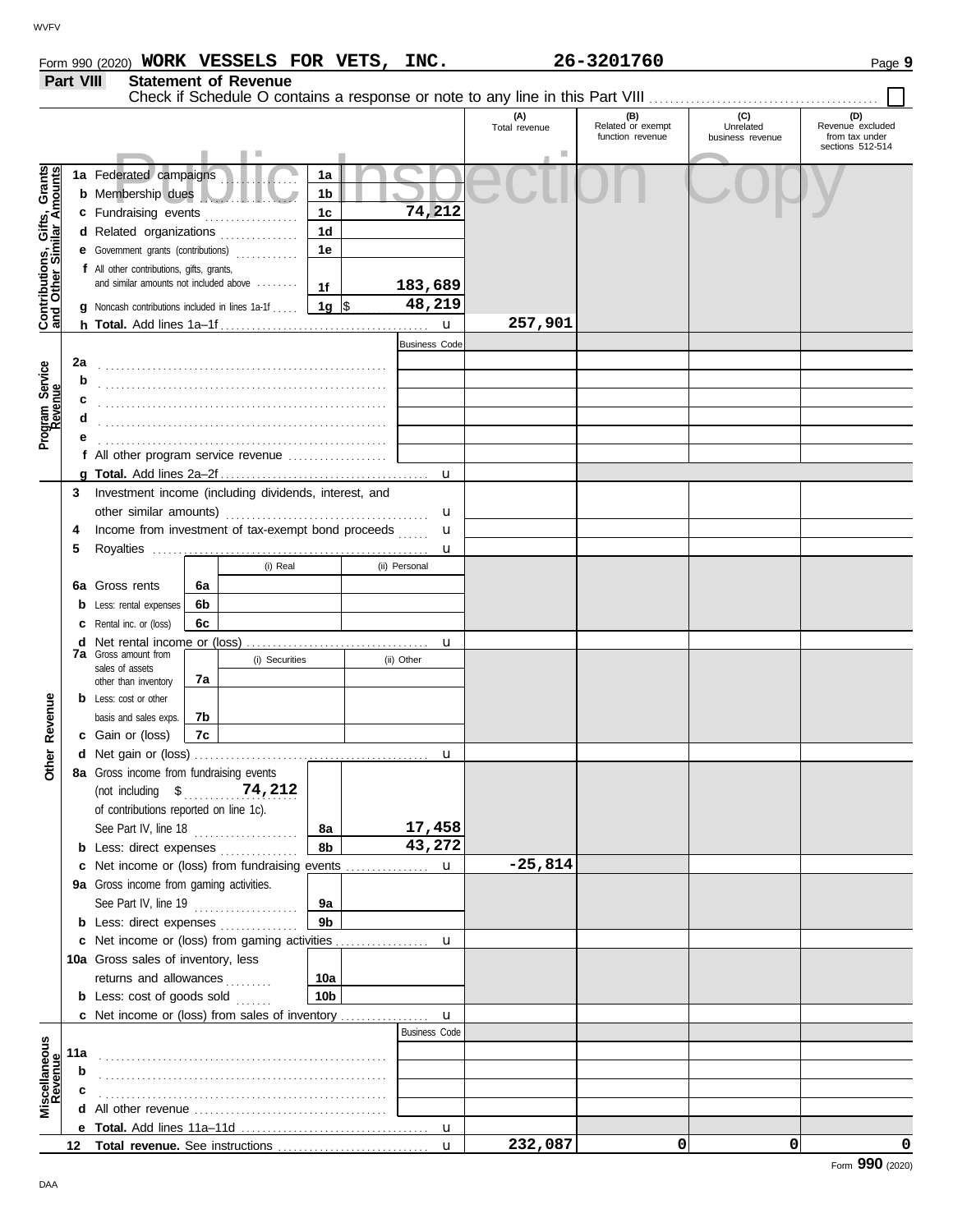| <b>VVFV</b> |                                                                                                                            |                       |         |                        |                       |                    |         |
|-------------|----------------------------------------------------------------------------------------------------------------------------|-----------------------|---------|------------------------|-----------------------|--------------------|---------|
|             | Form 990 (2020) WORK VESSELS FOR VETS, INC.                                                                                |                       |         | 26-3201760             |                       |                    | Page 10 |
|             | Part IX<br><b>Statement of Functional Expenses</b>                                                                         |                       |         |                        |                       |                    |         |
|             | Section 501(c)(3) and 501(c)(4) organizations must complete all columns. All other organizations must complete column (A). |                       |         |                        |                       |                    |         |
|             | Check if Schedule O contains a response or note to any line in this Part IX                                                |                       |         |                        |                       |                    |         |
|             | Do not include amounts reported on lines 6b,                                                                               | (A)<br>Total expenses |         | (B)<br>Program service | (C)<br>Management and | (D)<br>Fundraising |         |
|             | 7b, 8b, 9b, and 10b of Part VIII.                                                                                          |                       |         | expenses               | general expenses      | expenses           |         |
| 1.          | Grants and other assistance to domestic organizations                                                                      |                       |         |                        |                       |                    |         |
|             | and domestic governments. See Part IV, line 21                                                                             |                       |         |                        |                       |                    |         |
|             | Grants and other assistance to domestic                                                                                    |                       |         |                        |                       |                    |         |
|             | individuals. See Part IV, line 22                                                                                          |                       | 212,880 | 212,880                |                       |                    |         |
| 3.          | Grants and other assistance to foreign                                                                                     |                       |         |                        |                       |                    |         |
|             | organizations, foreign governments, and foreign                                                                            |                       |         |                        |                       |                    |         |
|             | individuals. See Part IV, lines 15 and 16                                                                                  |                       |         |                        |                       |                    |         |
|             | Benefits paid to or for members                                                                                            |                       |         |                        |                       |                    |         |
| 5.          | Compensation of current officers, directors,                                                                               |                       |         |                        |                       |                    |         |
|             | trustees, and key employees                                                                                                |                       |         |                        |                       |                    |         |
|             | Compensation not included above to disqualified                                                                            |                       |         |                        |                       |                    |         |
|             | persons (as defined under section $4958(f)(1)$ ) and                                                                       |                       |         |                        |                       |                    |         |
|             | persons described in section 4958(c)(3)(B)                                                                                 |                       |         |                        |                       |                    |         |
|             | Other salaries and wages                                                                                                   |                       |         |                        |                       |                    |         |
|             |                                                                                                                            |                       |         |                        |                       |                    |         |

**5,025 4,523 251 251**

**1,200 1,200**

**825 825**

**223,476 218,622 4,032 822**

**185 185**

- **8** Pension plan accruals and contributions (include section 401(k) and 403(b) employer contributions)
- **9 10** Other employee benefits .................... Payroll taxes . . . . . . . . . . . . . . . . . . . . . . . . . . . . . . . . .
- **11 a** Management ................................. **b** Legal . . . . . . . . . . . . . . . . . . . . . . . . . . . . . . . . . . . . . . . . . **c** Accounting . . . . . . . . . . . . . . . . . . . . . . . . . . . . . . . . . . . Fees for services (nonemployees):
- **d** Lobbying . . . . . . . . . . . . . . . . . . . . . . . . . . . . . . . . . . . . . **e** Professional fundraising services. See Part IV, line 17 **f g** Other. (If line 11g amount exceeds 10% of line 25, column Investment management fees ............... (A) amount, list line 11g expenses on Schedule O.) .......
- **12** Advertising and promotion . . . . . . . . . . . . . . . . . . Office expenses . . . . . . . . . . . . . . . . . . . . . . . . . . . . . Information technology ...................... Royalties . . . . . . . . . . . . . . . . . . . . . . . . . . . . . . . . . . . . . Occupancy . . . . . . . . . . . . . . . . . . . . . . . . . . . . . . . . . . Travel . . . . . . . . . . . . . . . . . . . . . . . . . . . . . . . . . . . . . . . . **135 135 1,876 899 511 466**
- **17 18 19 20 21 22 23 24** Payments of travel or entertainment expenses for any federal, state, or local public officials Conferences, conventions, and meetings Interest . . . . . . . . . . . . . . . . . . . . . . . . . . . . . . . . . . . . . . Payments to affiliates . . . . . . . . . . . . . . . . . . . . . . . . Depreciation, depletion, and amortization  ${\color{red}Insurance} \begin{picture}(1,0) \put(0,0.5) {\vector(0,1){100}} \put(1,0.5) {\vector(0,1){100}} \put(1,0.5) {\vector(0,1){100}} \put(2,0.5) {\vector(0,1){100}} \put(2,0.5) {\vector(0,1){100}} \put(2,0.5) {\vector(0,1){100}} \put(2,0.5) {\vector(0,1){100}} \put(2,0.5) {\vector(0,1){100}} \put(2,0.5) {\vector(0,1){100}} \put(2,0.5) {\vector(0,1){100}} \put$ Other expenses. Itemize expenses not covered above (List miscellaneous expenses on line 24e. If line 24e amount exceeds 10% of line 25, column (A) amount, list line 24e expenses on Schedule O.)
	- **a b c d** . . . . . . . . . . . . . . . . . . . . . . . . . . . . . . . . . . . . . . . . . . . . . . . **105 105 105 105 105 105 105 105 105 105 105 105 105 105 105** . . . . . . . . . . . . . . . . . . . . . . . . . . . . . . . . . . . . . . . . . . . . . . . . . . . . . . . . . . . . . . . . . . . . . . . . . . . . . . . . . . . . . . . . . . . . . . **BANK CHARGES** 825<br> **ELICENSES/REGISTRATION** 525<br> **BANK CHARGES**
- **e** All other expenses . . . . . . . . . . . . . . . . . . . . . . . . . . . **25 Total functional expenses.** Add lines 1 through 24e . . . . . **26** fundraising solicitation. Check here  $\mathbf{u}$  | if organization reported in column (B) joint costs from a combined educational campaign and following SOP 98-2 (ASC 958-720) **Joint costs.** Complete this line only if the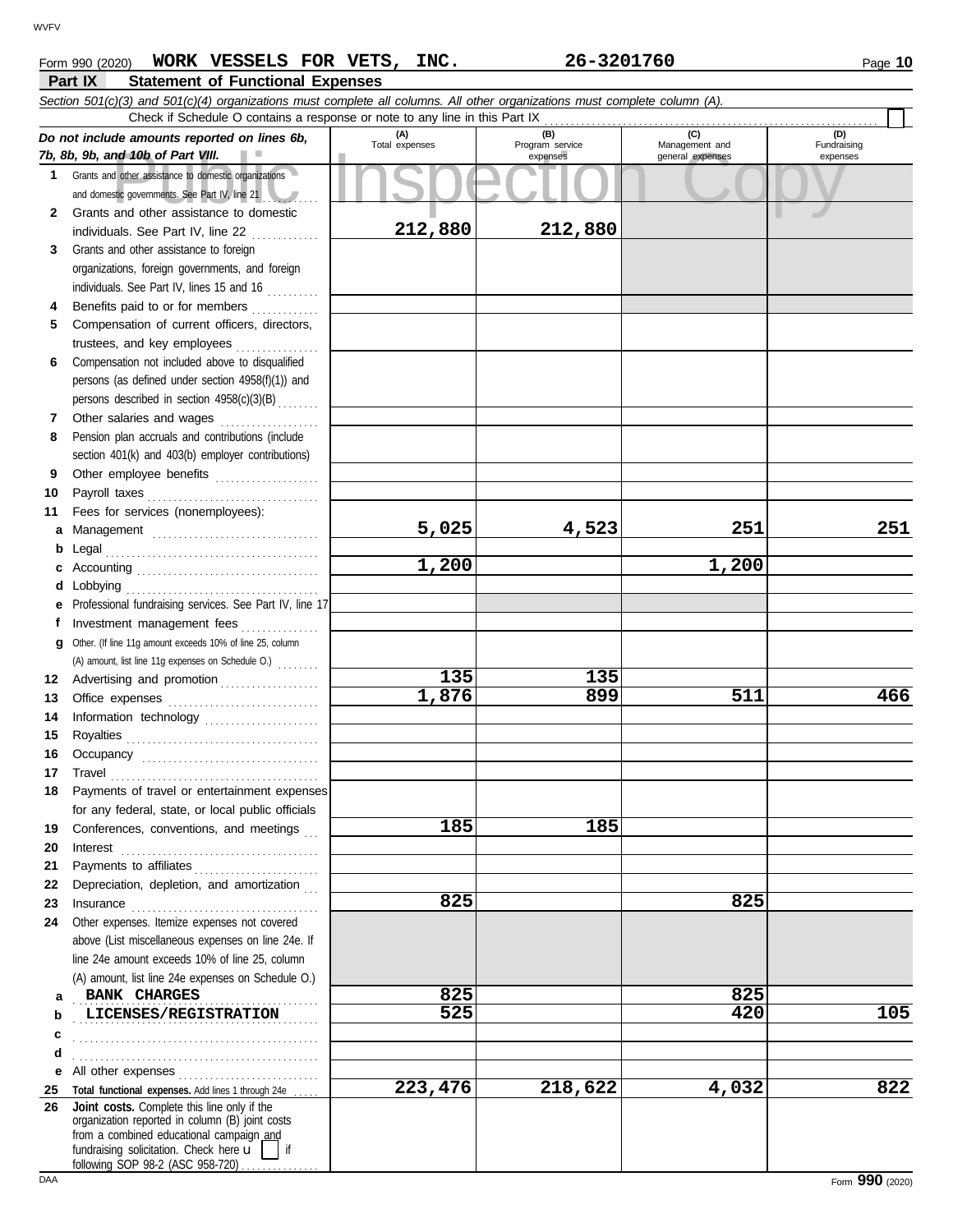| Form 990 (2020) |                      | WORK VESSELS FOR                                                                   | <b>VETS.</b> | INC. | 26-3201760 | Page |
|-----------------|----------------------|------------------------------------------------------------------------------------|--------------|------|------------|------|
| Part X          | <b>Balance Sheet</b> |                                                                                    |              |      |            |      |
|                 |                      | Chock if Schoolule $\Omega$ contains a response or note to any line in this Part Y |              |      |            |      |

|                      |    |                                                                                                                                     |                 |        | (A)               |                | (B)             |
|----------------------|----|-------------------------------------------------------------------------------------------------------------------------------------|-----------------|--------|-------------------|----------------|-----------------|
|                      |    |                                                                                                                                     |                 |        | Beginning of year |                | End of year     |
|                      | 1  | Cash-non-interest-bearing                                                                                                           |                 | $\sim$ | 109,720           | $\mathbf{1}$   | 118,331         |
|                      | 2  |                                                                                                                                     |                 |        |                   | $\overline{2}$ |                 |
|                      | 3  | Pledges and grants receivable, net //www.all.com/all.com/all.com/all.com/all.com/all.com/all.com/all                                |                 |        |                   | 3              |                 |
|                      | 4  | Accounts receivable, net                                                                                                            |                 |        |                   | 4              |                 |
|                      | 5  | Loans and other receivables from any current or former officer, director,                                                           |                 |        |                   |                |                 |
|                      |    | trustee, key employee, creator or founder, substantial contributor, or 35%                                                          |                 |        |                   |                |                 |
|                      |    | controlled entity or family member of any of these persons                                                                          |                 |        |                   | 5              |                 |
|                      | 6  | Loans and other receivables from other disqualified persons (as defined                                                             |                 |        |                   |                |                 |
|                      |    | under section 4958(f)(1)), and persons described in section 4958(c)(3)(B)                                                           |                 |        |                   | 6              |                 |
| Assets               | 7  | Notes and loans receivable, net                                                                                                     |                 |        |                   | 7              |                 |
|                      | 8  | Inventories for sale or use                                                                                                         |                 |        |                   | 8              |                 |
|                      | 9  |                                                                                                                                     |                 |        |                   | 9              |                 |
|                      |    | 10a Land, buildings, and equipment: cost or other                                                                                   |                 |        |                   |                |                 |
|                      |    |                                                                                                                                     | 10a             | 5,765  |                   |                |                 |
|                      |    |                                                                                                                                     | 10 <sub>b</sub> | 5,765  |                   | 10c            |                 |
|                      | 11 |                                                                                                                                     |                 |        |                   | 11             |                 |
|                      | 12 |                                                                                                                                     |                 |        |                   | 12             |                 |
|                      | 13 |                                                                                                                                     |                 |        |                   | 13             |                 |
|                      | 14 | Intangible assets                                                                                                                   |                 |        |                   | 14             |                 |
|                      | 15 |                                                                                                                                     |                 |        |                   | 15             |                 |
|                      | 16 |                                                                                                                                     |                 |        | 109,720           | 16             | 118,331         |
|                      | 17 |                                                                                                                                     |                 |        |                   | 17             |                 |
|                      | 18 | Grants payable                                                                                                                      |                 |        |                   | 18             |                 |
|                      | 19 | Deferred revenue                                                                                                                    |                 |        |                   | 19             |                 |
|                      | 20 | Tax-exempt bond liabilities                                                                                                         |                 |        | 20                |                |                 |
|                      | 21 | Escrow or custodial account liability. Complete Part IV of Schedule D                                                               |                 |        | 21                |                |                 |
|                      | 22 | Loans and other payables to any current or former officer, director,                                                                |                 |        |                   |                |                 |
| Liabilities          |    | trustee, key employee, creator or founder, substantial contributor, or 35%                                                          |                 |        |                   |                |                 |
|                      |    | controlled entity or family member of any of these persons                                                                          |                 |        |                   | 22             |                 |
|                      | 23 | Secured mortgages and notes payable to unrelated third parties [111] Secured mortgages and notes payable to unrelated third parties |                 |        |                   | 23             |                 |
|                      | 24 |                                                                                                                                     |                 |        |                   | 24             |                 |
|                      | 25 | Other liabilities (including federal income tax, payables to related third                                                          |                 |        |                   |                |                 |
|                      |    | parties, and other liabilities not included on lines 17-24). Complete Part X                                                        |                 |        |                   |                |                 |
|                      |    | of Schedule D                                                                                                                       |                 |        |                   | 25             |                 |
|                      | 26 |                                                                                                                                     |                 |        | 0                 | 26             | 0               |
|                      |    | Organizations that follow FASB ASC 958, check here $\mathbf{u} \mathbf{X}$                                                          |                 |        |                   |                |                 |
|                      |    | and complete lines 27, 28, 32, and 33.                                                                                              |                 |        |                   |                |                 |
|                      | 27 | Net assets without donor restrictions                                                                                               |                 |        | 109,720           | 27             | 118,331         |
|                      | 28 | Net assets with donor restrictions                                                                                                  |                 |        |                   | 28             |                 |
| <b>Fund Balances</b> |    | Organizations that do not follow FASB ASC 958, check here u                                                                         |                 |        |                   |                |                 |
|                      |    | and complete lines 29 through 33.                                                                                                   |                 |        |                   |                |                 |
| Net Assets or        | 29 | Capital stock or trust principal, or current funds                                                                                  |                 |        |                   | 29             |                 |
|                      | 30 |                                                                                                                                     |                 |        |                   | 30             |                 |
|                      | 31 | Retained earnings, endowment, accumulated income, or other funds                                                                    |                 |        |                   | 31             |                 |
|                      | 32 | Total net assets or fund balances                                                                                                   |                 |        | 109,720           | 32             | 118,331         |
|                      | 33 |                                                                                                                                     |                 |        | 109,720           | 33             | 118,331         |
|                      |    |                                                                                                                                     |                 |        |                   |                | Form 990 (2020) |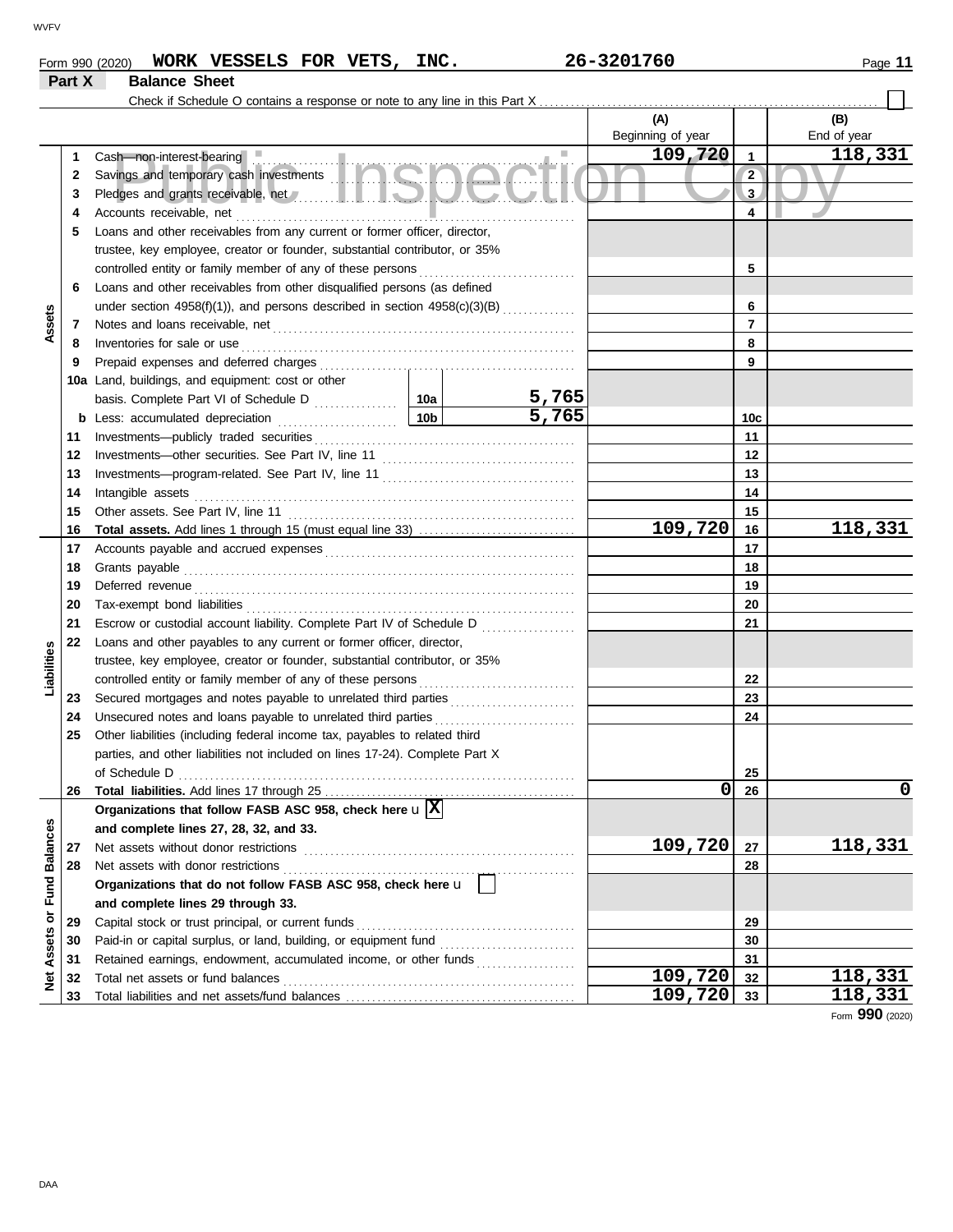|    | 26-3201760<br>Form 990 (2020) WORK VESSELS FOR VETS, INC.                                                                                                                                                                            |                |    |            | Page 12              |
|----|--------------------------------------------------------------------------------------------------------------------------------------------------------------------------------------------------------------------------------------|----------------|----|------------|----------------------|
|    | <b>Reconciliation of Net Assets</b><br>Part XI                                                                                                                                                                                       |                |    |            |                      |
|    |                                                                                                                                                                                                                                      |                |    |            |                      |
| 1  |                                                                                                                                                                                                                                      |                |    |            | $\overline{232,087}$ |
| 2  |                                                                                                                                                                                                                                      | $\mathbf{2}$   |    | 223,476    |                      |
| 3  |                                                                                                                                                                                                                                      | $\mathbf{3}$   |    |            | 8,611                |
| 4  | Revenue less expenses. Subtract line 2 from line 1<br>Net assets or fund balances at beginning of year (must equal Part X, line 32, column (A))                                                                                      | $\overline{4}$ |    | 109,720    |                      |
| 5  |                                                                                                                                                                                                                                      | 5 <sub>1</sub> |    |            |                      |
| 6  | Donated services and use of facilities <b>constant of the constant of the constant of the constant of the constant of the constant of the constant of the constant of the constant of the constant of the constant of the consta</b> | 6              |    |            |                      |
| 7  | Investment expenses                                                                                                                                                                                                                  | $\overline{7}$ |    |            |                      |
| 8  | Prior period adjustments                                                                                                                                                                                                             | 8              |    |            |                      |
| 9  | Other changes in net assets or fund balances (explain on Schedule O)                                                                                                                                                                 | 9              |    |            |                      |
| 10 | Net assets or fund balances at end of year. Combine lines 3 through 9 (must equal Part X, line                                                                                                                                       |                |    |            |                      |
|    |                                                                                                                                                                                                                                      | 10             |    | 118,331    |                      |
|    | <b>Financial Statements and Reporting</b><br>Part XII                                                                                                                                                                                |                |    |            |                      |
|    |                                                                                                                                                                                                                                      |                |    |            |                      |
|    |                                                                                                                                                                                                                                      |                |    | <b>Yes</b> | No                   |
| 1  | $ {\bf x} $<br>Accounting method used to prepare the Form 990:<br>Cash<br>Other<br>Accrual                                                                                                                                           |                |    |            |                      |
|    | If the organization changed its method of accounting from a prior year or checked "Other," explain in                                                                                                                                |                |    |            |                      |
|    | Schedule O.                                                                                                                                                                                                                          |                |    |            |                      |
|    | 2a Were the organization's financial statements compiled or reviewed by an independent accountant?                                                                                                                                   |                | 2a |            | x                    |
|    | If "Yes," check a box below to indicate whether the financial statements for the year were compiled or                                                                                                                               |                |    |            |                      |
|    | reviewed on a separate basis, consolidated basis, or both:                                                                                                                                                                           |                |    |            |                      |
|    | Separate basis<br>  Consolidated basis<br>Both consolidated and separate basis<br>$\perp$                                                                                                                                            |                |    |            |                      |
|    | <b>b</b> Were the organization's financial statements audited by an independent accountant?                                                                                                                                          |                | 2b |            | x                    |
|    | If "Yes," check a box below to indicate whether the financial statements for the year were audited on a                                                                                                                              |                |    |            |                      |
|    | separate basis, consolidated basis, or both:                                                                                                                                                                                         |                |    |            |                      |
|    | Separate basis<br>Consolidated basis<br>Both consolidated and separate basis                                                                                                                                                         |                |    |            |                      |
|    | c If "Yes" to line 2a or 2b, does the organization have a committee that assumes responsibility for oversight of                                                                                                                     |                |    |            |                      |
|    | the audit, review, or compilation of its financial statements and selection of an independent accountant?                                                                                                                            |                | 2c |            |                      |
|    | If the organization changed either its oversight process or selection process during the tax year, explain on<br>Schedule O.                                                                                                         |                |    |            |                      |
|    |                                                                                                                                                                                                                                      |                |    |            |                      |
|    | 3a As a result of a federal award, was the organization required to undergo an audit or audits as set forth in the                                                                                                                   |                |    |            | x                    |
|    | Single Audit Act and OMB Circular A-133?<br>b If "Yes," did the organization undergo the required audit or audits? If the organization did not undergo the                                                                           |                | За |            |                      |
|    | required audit or audits, explain why on Schedule O and describe any steps taken to undergo such audits                                                                                                                              |                | 3b |            |                      |
|    |                                                                                                                                                                                                                                      |                |    |            |                      |

Form **990** (2020)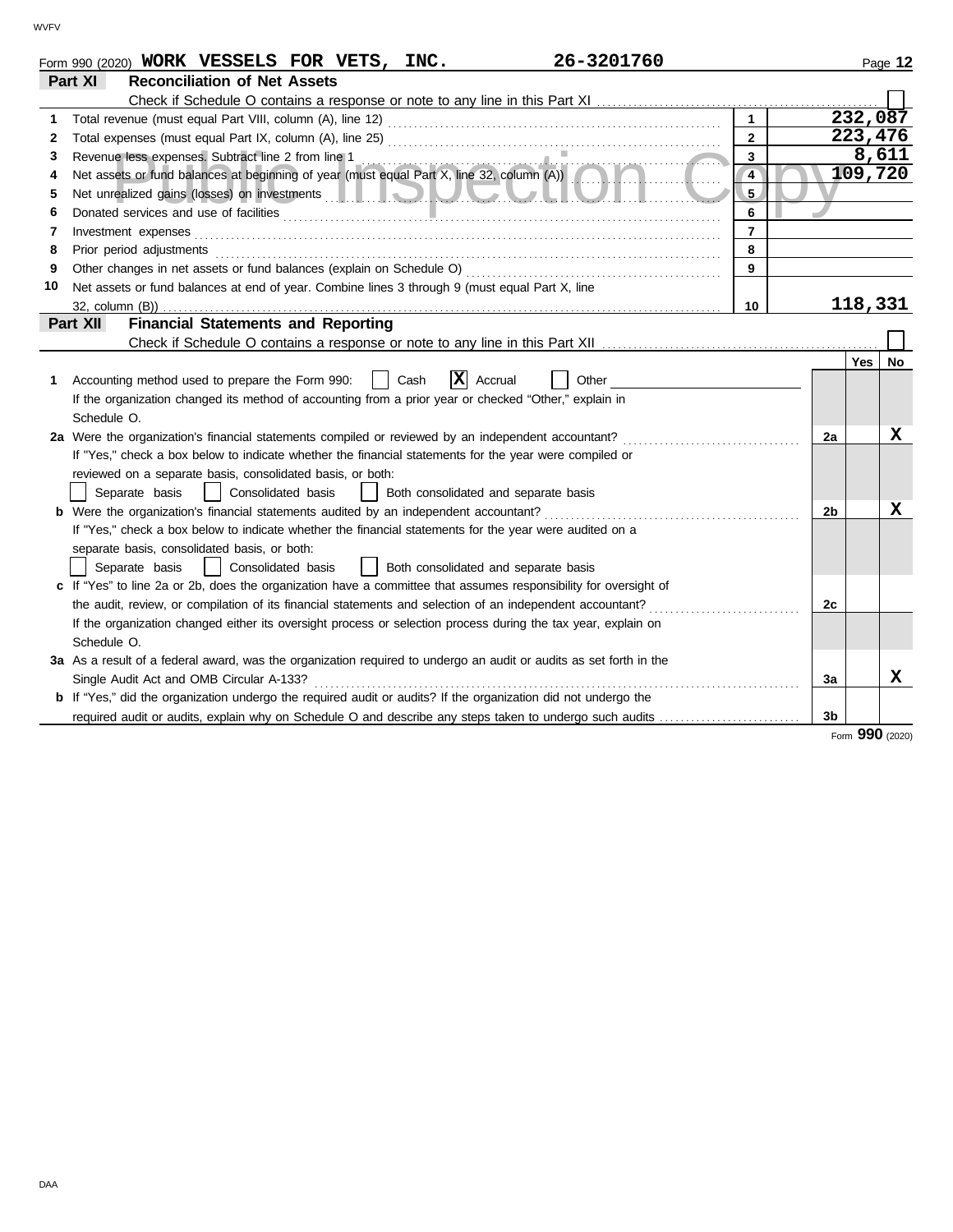| <b>SCHEDULE A</b>                     |                                                                                                  | <b>Public Charity Status and Public Support</b>                                                                                                                                                                                                                 |                                                      |    |                                        | OMB No. 1545-0047                    |  |  |  |  |
|---------------------------------------|--------------------------------------------------------------------------------------------------|-----------------------------------------------------------------------------------------------------------------------------------------------------------------------------------------------------------------------------------------------------------------|------------------------------------------------------|----|----------------------------------------|--------------------------------------|--|--|--|--|
| (Form 990 or 990-EZ)                  |                                                                                                  | Complete if the organization is a section 501(c)(3) organization or a section 4947(a)(1) nonexempt charitable trust.                                                                                                                                            |                                                      |    |                                        |                                      |  |  |  |  |
| Department of the Treasury            |                                                                                                  | La Attach to Form 990 or Form 990-EZ.                                                                                                                                                                                                                           |                                                      |    |                                        | <b>ZUZU</b><br>Open to Public        |  |  |  |  |
| Internal Revenue Service              |                                                                                                  | <b>u</b> Go to www.irs.gov/Form990 for instructions and the latest information.                                                                                                                                                                                 |                                                      |    |                                        | Inspection                           |  |  |  |  |
| Name of the organization              | ш                                                                                                |                                                                                                                                                                                                                                                                 |                                                      |    |                                        | Employer identification number       |  |  |  |  |
| Part I                                | WORK VESSELS FOR VETS,                                                                           | INC.<br>Reason for Public Charity Status. (All organizations must complete this part.)                                                                                                                                                                          |                                                      |    | 26-3201760<br>See instructions.        |                                      |  |  |  |  |
|                                       |                                                                                                  | The organization is not a private foundation because it is: (For lines 1 through 12, check only one box.)                                                                                                                                                       |                                                      |    |                                        |                                      |  |  |  |  |
| 1                                     |                                                                                                  | A church, convention of churches, or association of churches described in section 170(b)(1)(A)(i).                                                                                                                                                              |                                                      |    |                                        |                                      |  |  |  |  |
| 2                                     |                                                                                                  | A school described in section 170(b)(1)(A)(ii). (Attach Schedule E (Form 990 or 990-EZ).)                                                                                                                                                                       |                                                      |    |                                        |                                      |  |  |  |  |
| 3                                     |                                                                                                  | A hospital or a cooperative hospital service organization described in section 170(b)(1)(A)(iii).                                                                                                                                                               |                                                      |    |                                        |                                      |  |  |  |  |
| 4<br>city, and state:                 |                                                                                                  | A medical research organization operated in conjunction with a hospital described in section 170(b)(1)(A)(iii). Enter the hospital's name,                                                                                                                      |                                                      |    |                                        |                                      |  |  |  |  |
| 5                                     |                                                                                                  | An organization operated for the benefit of a college or university owned or operated by a governmental unit described in                                                                                                                                       |                                                      |    |                                        |                                      |  |  |  |  |
|                                       | section 170(b)(1)(A)(iv). (Complete Part II.)                                                    |                                                                                                                                                                                                                                                                 |                                                      |    |                                        |                                      |  |  |  |  |
| 6                                     | A federal, state, or local government or governmental unit described in section 170(b)(1)(A)(v). |                                                                                                                                                                                                                                                                 |                                                      |    |                                        |                                      |  |  |  |  |
| X<br>7                                | described in section 170(b)(1)(A)(vi). (Complete Part II.)                                       | An organization that normally receives a substantial part of its support from a governmental unit or from the general public                                                                                                                                    |                                                      |    |                                        |                                      |  |  |  |  |
| 8                                     |                                                                                                  | A community trust described in section 170(b)(1)(A)(vi). (Complete Part II.)                                                                                                                                                                                    |                                                      |    |                                        |                                      |  |  |  |  |
| 9<br>university:                      |                                                                                                  | An agricultural research organization described in section 170(b)(1)(A)(ix) operated in conjunction with a land-grant college<br>or university or a non-land-grant college of agriculture (see instructions). Enter the name, city, and state of the college or |                                                      |    |                                        |                                      |  |  |  |  |
| 10                                    |                                                                                                  | An organization that normally receives: (1) more than 33 1/3% of its support from contributions, membership fees, and gross                                                                                                                                     |                                                      |    |                                        |                                      |  |  |  |  |
|                                       |                                                                                                  | receipts from activities related to its exempt functions, subject to certain exceptions; and (2) no more than 331/3% of its<br>support from gross investment income and unrelated business taxable income (less section 511 tax) from businesses                |                                                      |    |                                        |                                      |  |  |  |  |
|                                       |                                                                                                  | acquired by the organization after June 30, 1975. See section 509(a)(2). (Complete Part III.)                                                                                                                                                                   |                                                      |    |                                        |                                      |  |  |  |  |
| 11                                    |                                                                                                  | An organization organized and operated exclusively to test for public safety. See section 509(a)(4).                                                                                                                                                            |                                                      |    |                                        |                                      |  |  |  |  |
| 12                                    |                                                                                                  | An organization organized and operated exclusively for the benefit of, to perform the functions of, or to carry out the purposes                                                                                                                                |                                                      |    |                                        |                                      |  |  |  |  |
|                                       |                                                                                                  | of one or more publicly supported organizations described in section 509(a)(1) or section 509(a)(2). See section 509(a)(3).<br>Check the box in lines 12a through 12d that describes the type of supporting organization and complete lines 12e, 12f, and 12g.  |                                                      |    |                                        |                                      |  |  |  |  |
| a                                     |                                                                                                  | Type I. A supporting organization operated, supervised, or controlled by its supported organization(s), typically by giving                                                                                                                                     |                                                      |    |                                        |                                      |  |  |  |  |
|                                       |                                                                                                  | the supported organization(s) the power to regularly appoint or elect a majority of the directors or trustees of the                                                                                                                                            |                                                      |    |                                        |                                      |  |  |  |  |
|                                       |                                                                                                  | supporting organization. You must complete Part IV, Sections A and B.                                                                                                                                                                                           |                                                      |    |                                        |                                      |  |  |  |  |
| b                                     |                                                                                                  | Type II. A supporting organization supervised or controlled in connection with its supported organization(s), by having<br>control or management of the supporting organization vested in the same persons that control or manage the supported                 |                                                      |    |                                        |                                      |  |  |  |  |
|                                       |                                                                                                  | organization(s). You must complete Part IV, Sections A and C.                                                                                                                                                                                                   |                                                      |    |                                        |                                      |  |  |  |  |
| c                                     |                                                                                                  | Type III functionally integrated. A supporting organization operated in connection with, and functionally integrated with,<br>its supported organization(s) (see instructions). You must complete Part IV, Sections A, D, and E.                                |                                                      |    |                                        |                                      |  |  |  |  |
| d                                     |                                                                                                  | Type III non-functionally integrated. A supporting organization operated in connection with its supported organization(s)                                                                                                                                       |                                                      |    |                                        |                                      |  |  |  |  |
|                                       |                                                                                                  | that is not functionally integrated. The organization generally must satisfy a distribution requirement and an attentiveness                                                                                                                                    |                                                      |    |                                        |                                      |  |  |  |  |
|                                       |                                                                                                  | requirement (see instructions). You must complete Part IV, Sections A and D, and Part V.<br>Check this box if the organization received a written determination from the IRS that it is a Type I, Type II, Type III                                             |                                                      |    |                                        |                                      |  |  |  |  |
| е                                     |                                                                                                  | functionally integrated, or Type III non-functionally integrated supporting organization.                                                                                                                                                                       |                                                      |    |                                        |                                      |  |  |  |  |
| f                                     | Enter the number of supported organizations                                                      |                                                                                                                                                                                                                                                                 |                                                      |    |                                        |                                      |  |  |  |  |
| g                                     |                                                                                                  | Provide the following information about the supported organization(s).                                                                                                                                                                                          |                                                      |    |                                        |                                      |  |  |  |  |
| (i) Name of supported<br>organization | (ii) EIN                                                                                         | (iii) Type of organization<br>(described on lines 1-10                                                                                                                                                                                                          | (iv) Is the organization<br>listed in your governing |    | (v) Amount of monetary<br>support (see | (vi) Amount of<br>other support (see |  |  |  |  |
|                                       |                                                                                                  | above (see instructions))                                                                                                                                                                                                                                       | document?                                            |    | instructions)                          | instructions)                        |  |  |  |  |
| (A)                                   |                                                                                                  |                                                                                                                                                                                                                                                                 | Yes                                                  | No |                                        |                                      |  |  |  |  |
|                                       |                                                                                                  |                                                                                                                                                                                                                                                                 |                                                      |    |                                        |                                      |  |  |  |  |
| (B)                                   |                                                                                                  |                                                                                                                                                                                                                                                                 |                                                      |    |                                        |                                      |  |  |  |  |
| (C)                                   |                                                                                                  |                                                                                                                                                                                                                                                                 |                                                      |    |                                        |                                      |  |  |  |  |
| (D)                                   |                                                                                                  |                                                                                                                                                                                                                                                                 |                                                      |    |                                        |                                      |  |  |  |  |
| (E)                                   |                                                                                                  |                                                                                                                                                                                                                                                                 |                                                      |    |                                        |                                      |  |  |  |  |
| <b>Total</b>                          |                                                                                                  |                                                                                                                                                                                                                                                                 |                                                      |    |                                        |                                      |  |  |  |  |

**For Paperwork Reduction Act Notice, see the Instructions for Form 990 or 990-EZ.**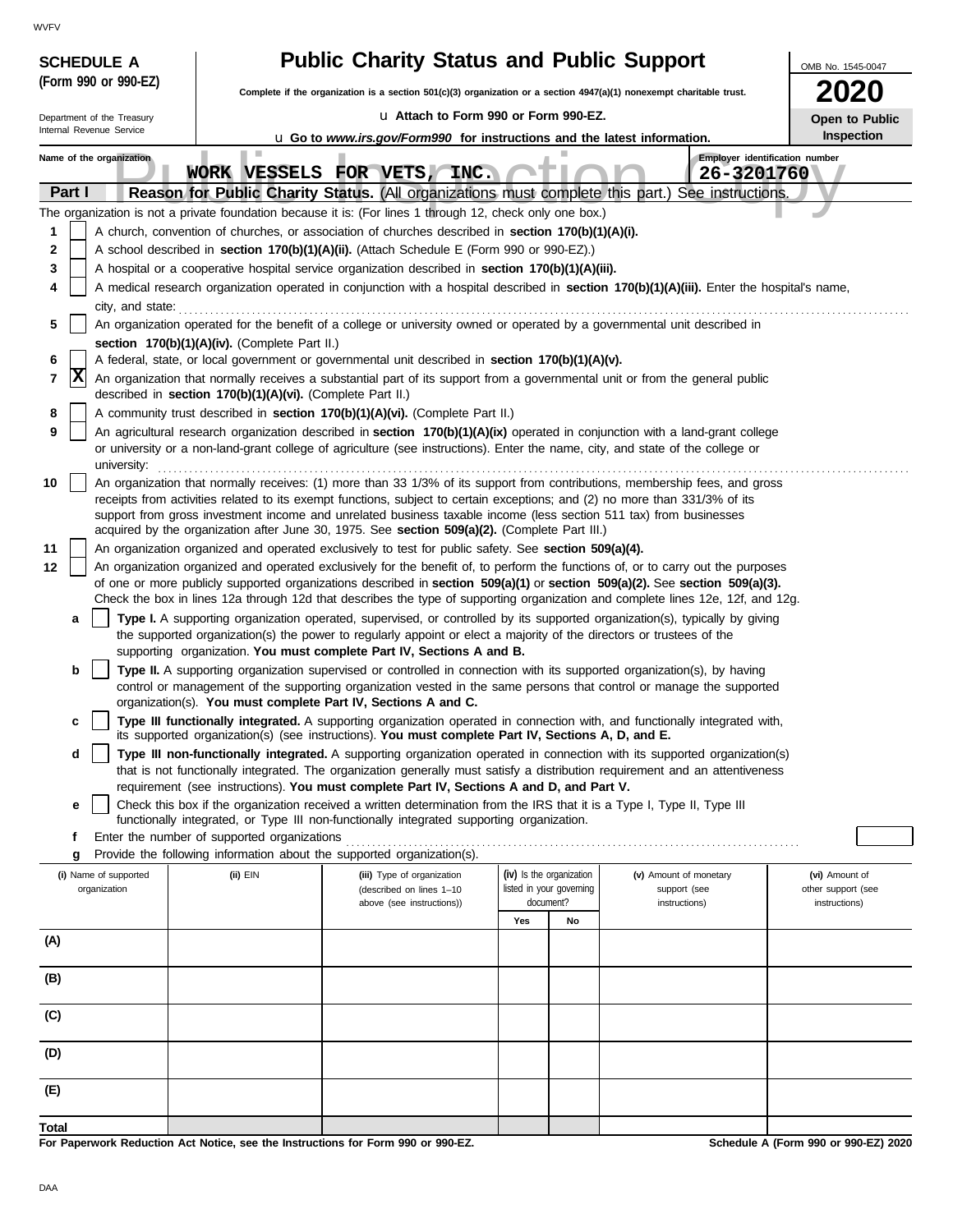|              | Schedule A (Form 990 or 990-EZ) 2020                                                                                                                                               | WORK VESSELS FOR VETS, INC. |            |            |            | 26-3201760 | Page 2                                        |
|--------------|------------------------------------------------------------------------------------------------------------------------------------------------------------------------------------|-----------------------------|------------|------------|------------|------------|-----------------------------------------------|
|              | Support Schedule for Organizations Described in Sections 170(b)(1)(A)(iv) and 170(b)(1)(A)(vi)<br>Part II                                                                          |                             |            |            |            |            |                                               |
|              | (Complete only if you checked the box on line 5, 7, or 8 of Part I or if the organization failed to qualify under                                                                  |                             |            |            |            |            |                                               |
|              | Part III. If the organization fails to qualify under the tests listed below, please complete Part III.)                                                                            |                             |            |            |            |            |                                               |
|              | <b>Section A. Public Support</b>                                                                                                                                                   |                             |            |            |            |            |                                               |
|              | Calendar year (or fiscal year beginning in)<br>$\mathbf{u}$                                                                                                                        | (a) 2016                    | (b) 2017   | $(c)$ 2018 | $(d)$ 2019 | (e) 2020   | (f) Total                                     |
| 1            | Gifts, grants, contributions, and                                                                                                                                                  |                             |            |            |            |            |                                               |
|              | membership fees received. (Do not<br>include any "unusual grants.")                                                                                                                | 198,412                     | 167,191    | 313,645    | 317,988    | 257,901    | 1,255,137                                     |
| $\mathbf{2}$ | Tax revenues levied for the<br>organization's benefit and either paid<br>to or expended on its behalf                                                                              |                             |            |            |            |            |                                               |
| 3            | The value of services or facilities<br>furnished by a governmental unit to the<br>organization without charge                                                                      |                             |            |            |            |            |                                               |
| 4            | Total. Add lines 1 through 3                                                                                                                                                       | 198,412                     | 167,191    | 313,645    | 317,988    | 257,901    | 1,255,137                                     |
| 5            | The portion of total contributions by<br>each person (other than a<br>governmental unit or publicly<br>supported organization) included on<br>line 1 that exceeds 2% of the amount |                             |            |            |            |            |                                               |
| 6            | shown on line 11, column (f)<br>Public support. Subtract line 5 from line 4.                                                                                                       |                             |            |            |            |            | 177,831<br>1,077,306                          |
|              | <b>Section B. Total Support</b>                                                                                                                                                    |                             |            |            |            |            |                                               |
|              | Calendar year (or fiscal year beginning in)<br>$\mathbf{u}$                                                                                                                        | (a) 2016                    | (b) $2017$ | $(c)$ 2018 | $(d)$ 2019 | (e) 2020   | (f) Total                                     |
| 7            | Amounts from line 4                                                                                                                                                                | 198,412                     | 167,191    | 313,645    | 317,988    | 257,901    | 1,255,137                                     |
| 8            | Gross income from interest, dividends,<br>payments received on securities loans,<br>rents, royalties, and income from<br>similar sources                                           |                             |            |            |            |            |                                               |
| 9            | Net income from unrelated business<br>activities, whether or not the business<br>is regularly carried on                                                                           |                             |            |            |            |            |                                               |
| 10           | Other income. Do not include gain or<br>loss from the sale of capital assets<br>(Explain in Part VI.)                                                                              |                             |            |            |            |            |                                               |
| 11           | Total support. Add lines 7 through 10                                                                                                                                              |                             |            |            |            |            | 1,255,137                                     |
| 12           | Gross receipts from related activities, etc. (see instructions)                                                                                                                    |                             |            |            |            | 12         | 77,509                                        |
| 13           | First 5 years. If the Form 990 is for the organization's first, second, third, fourth, or fifth tax year as a section 501(c)(3)                                                    |                             |            |            |            |            |                                               |
|              |                                                                                                                                                                                    |                             |            |            |            |            |                                               |
|              | Section C. Computation of Public Support Percentage                                                                                                                                |                             |            |            |            |            |                                               |
| 14           | Public support percentage for 2020 (line 6, column (f) divided by line 11, column (f)) [[[[[[[[[[[[[[[[[[[[[[                                                                      |                             |            |            |            | 14         | 85.83%                                        |
| 15           | Public support percentage from 2019 Schedule A, Part II, line 14                                                                                                                   |                             |            |            |            | 15         | 91.42%                                        |
| 16a          | 33 1/3% support test-2020. If the organization did not check the box on line 13, and line 14 is 33 1/3% or more, check this                                                        |                             |            |            |            |            |                                               |
|              | box and stop here. The organization qualifies as a publicly supported organization                                                                                                 |                             |            |            |            |            | $\blacktriangleright$ $\overline{\mathbf{X}}$ |
| b            | 33 1/3% support test-2019. If the organization did not check a box on line 13 or 16a, and line 15 is 33 1/3% or more, check                                                        |                             |            |            |            |            |                                               |
|              | this box and stop here. The organization qualifies as a publicly supported organization                                                                                            |                             |            |            |            |            |                                               |
|              | 17a 10%-facts-and-circumstances test-2020. If the organization did not check a box on line 13, 16a, or 16b, and line 14 is                                                         |                             |            |            |            |            |                                               |
|              | 10% or more, and if the organization meets the "facts-and-circumstances" test, check this box and stop here. Explain in                                                            |                             |            |            |            |            |                                               |
|              | Part VI how the organization meets the "facts-and-circumstances" test. The organization qualifies as a publicly supported                                                          |                             |            |            |            |            |                                               |
|              | organization                                                                                                                                                                       |                             |            |            |            |            |                                               |
|              | <b>b</b> 10%-facts-and-circumstances test-2019. If the organization did not check a box on line 13, 16a, 16b, or 17a, and line                                                     |                             |            |            |            |            |                                               |
|              | 15 is 10% or more, and if the organization meets the "facts-and-circumstances" test, check this box and stop here. Explain                                                         |                             |            |            |            |            |                                               |
|              | in Part VI how the organization meets the "facts-and-circumstances" test. The organization qualifies as a publicly supported                                                       |                             |            |            |            |            |                                               |
|              | organization                                                                                                                                                                       |                             |            |            |            |            |                                               |
| 18           | Private foundation. If the organization did not check a box on line 13, 16a, 16b, 17a, or 17b, check this box and see                                                              |                             |            |            |            |            |                                               |
|              | instructions                                                                                                                                                                       |                             |            |            |            |            |                                               |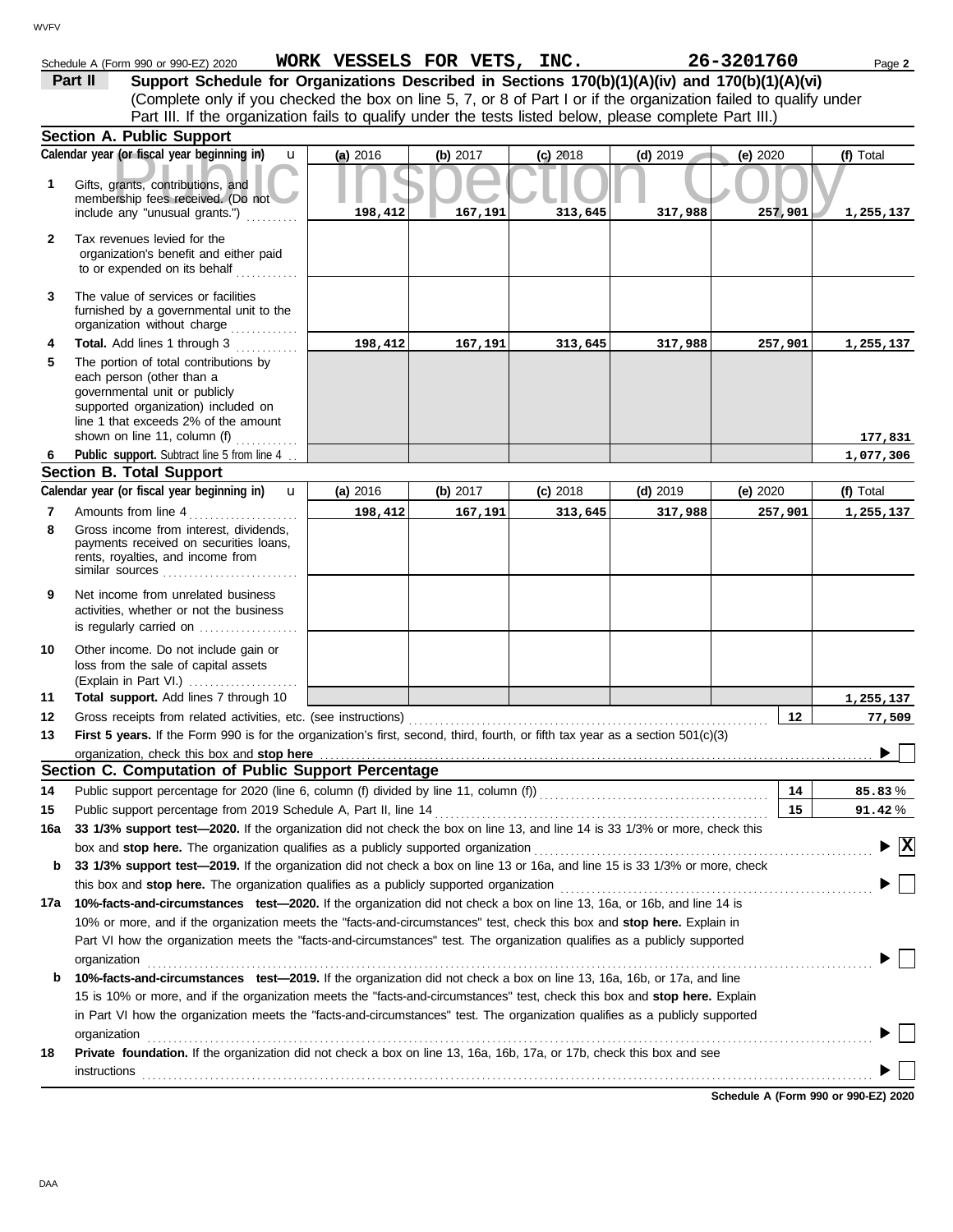## Schedule A (Form 990 or 990-EZ) 2020 Page **3 WORK VESSELS FOR VETS, INC. 26-3201760**

**Part III** Support Schedule for Organizations Described in Section 509(a)(2) (Complete only if you checked the box on line 10 of Part I or if the organization failed to qualify under Part II. If the organization fails to qualify under the tests listed below, please complete Part II.)

|              | <b>Section A. Public Support</b>                                                                                                                                                  |          |            |            |            |          |                |
|--------------|-----------------------------------------------------------------------------------------------------------------------------------------------------------------------------------|----------|------------|------------|------------|----------|----------------|
|              | Calendar year (or fiscal year beginning in)<br>u                                                                                                                                  | (a) 2016 | (b) $2017$ | $(c)$ 2018 | $(d)$ 2019 | (e) 2020 | (f) Total      |
| 1            | Gifts, grants, contributions, and membership fees<br>received. (Do not include any "unusual grants.")                                                                             |          |            |            |            |          |                |
| $\mathbf{2}$ | Gross receipts from admissions, merchandise<br>sold or services performed, or facilities<br>furnished in any activity that is related to the<br>organization's fax-exempt purpose |          |            |            |            |          |                |
| 3            | Gross receipts from activities that are not an<br>unrelated trade or business under section 513                                                                                   |          |            |            |            |          |                |
| 4            | Tax revenues levied for the<br>organization's benefit and either paid<br>to or expended on its behalf<br>. <b>.</b> .                                                             |          |            |            |            |          |                |
| 5            | The value of services or facilities<br>furnished by a governmental unit to the<br>organization without charge                                                                     |          |            |            |            |          |                |
| 6            | Total. Add lines 1 through 5                                                                                                                                                      |          |            |            |            |          |                |
| 7a           | Amounts included on lines 1, 2, and 3<br>received from disqualified persons                                                                                                       |          |            |            |            |          |                |
| b            | Amounts included on lines 2 and 3<br>received from other than disqualified<br>persons that exceed the greater of \$5,000<br>or 1% of the amount on line 13 for the year $\ldots$  |          |            |            |            |          |                |
| c            | Add lines 7a and 7b                                                                                                                                                               |          |            |            |            |          |                |
| 8            | Public support. (Subtract line 7c from<br>line $6.$ )                                                                                                                             |          |            |            |            |          |                |
|              | <b>Section B. Total Support</b>                                                                                                                                                   |          |            |            |            |          |                |
|              | Calendar year (or fiscal year beginning in)<br>$\mathbf{u}$                                                                                                                       | (a) 2016 | (b) 2017   | $(c)$ 2018 | $(d)$ 2019 | (e) 2020 | (f) Total      |
| 9            | Amounts from line 6                                                                                                                                                               |          |            |            |            |          |                |
| 10a          | Gross income from interest, dividends,<br>payments received on securities loans, rents,<br>royalties, and income from similar sources                                             |          |            |            |            |          |                |
| b            | Unrelated business taxable income (less<br>section 511 taxes) from businesses<br>acquired after June 30, 1975                                                                     |          |            |            |            |          |                |
| c            | Add lines 10a and 10b $\ldots$ $\ldots$ $\ldots$                                                                                                                                  |          |            |            |            |          |                |
| 11           | Net income from unrelated business<br>activities not included in line 10b, whether<br>or not the business is regularly carried on                                                 |          |            |            |            |          |                |
| 12           | Other income. Do not include gain or<br>loss from the sale of capital assets<br>(Explain in Part VI.)<br>.                                                                        |          |            |            |            |          |                |
| 13           | Total support. (Add lines 9, 10c, 11,<br>and 12.)                                                                                                                                 |          |            |            |            |          |                |
| 14           | First 5 years. If the Form 990 is for the organization's first, second, third, fourth, or fifth tax year as a section 501(c)(3)                                                   |          |            |            |            |          |                |
|              | organization, check this box and stop here                                                                                                                                        |          |            |            |            |          |                |
|              | Section C. Computation of Public Support Percentage                                                                                                                               |          |            |            |            |          |                |
| 15           |                                                                                                                                                                                   |          |            |            |            | 15       | %              |
| 16           |                                                                                                                                                                                   |          |            |            |            | 16       | %              |
|              | Section D. Computation of Investment Income Percentage                                                                                                                            |          |            |            |            |          |                |
| 17           | Investment income percentage for 2020 (line 10c, column (f), divided by line 13, column (f)) [[[[[[[[[[[[[[[[[                                                                    |          |            |            |            | 17       | %              |
| 18           | Investment income percentage from 2019 Schedule A, Part III, line 17                                                                                                              |          |            |            |            | 18       | %              |
| 19a          | 33 1/3% support tests-2020. If the organization did not check the box on line 14, and line 15 is more than 33 1/3%, and line                                                      |          |            |            |            |          | $\mathbb{R}^n$ |
|              | 17 is not more than 33 1/3%, check this box and <b>stop here.</b> The organization qualifies as a publicly supported organization <i>marrorrorrorrorrorrorrorrorrorror</i>        |          |            |            |            |          |                |
| b            | 33 1/3% support tests-2019. If the organization did not check a box on line 14 or line 19a, and line 16 is more than 33 1/3%, and                                                 |          |            |            |            |          |                |
| 20           |                                                                                                                                                                                   |          |            |            |            |          |                |
|              |                                                                                                                                                                                   |          |            |            |            |          |                |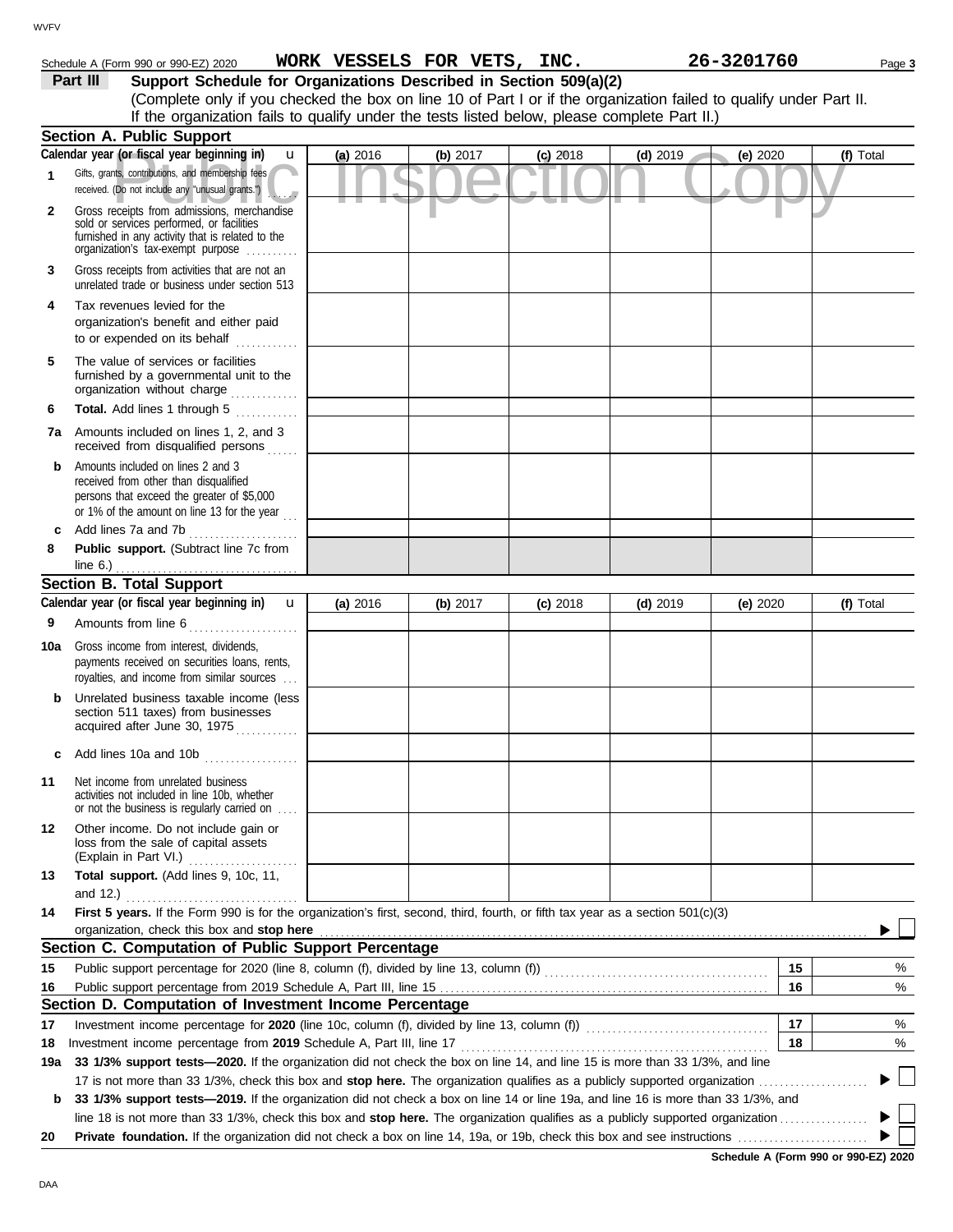|         | WORK VESSELS FOR VETS, INC.<br>Schedule A (Form 990 or 990-EZ) 2020                                                                                                                                                | 26-3201760                           | Page 4           |
|---------|--------------------------------------------------------------------------------------------------------------------------------------------------------------------------------------------------------------------|--------------------------------------|------------------|
| Part IV | <b>Supporting Organizations</b>                                                                                                                                                                                    |                                      |                  |
|         | (Complete only if you checked a box in line 12 on Part I. If you checked box 12a, Part I, complete Sections A                                                                                                      |                                      |                  |
|         | and B. If you checked box 12b, Part I, complete Sections A and C. If you checked box 12c, Part I, complete                                                                                                         |                                      |                  |
|         | Sections A, D, and E. If you checked box 12d, Part I, complete Sections A and D, and complete Part V.)                                                                                                             |                                      |                  |
|         | Section A. All Supporting Organizations                                                                                                                                                                            |                                      |                  |
|         |                                                                                                                                                                                                                    |                                      | <b>Yes</b><br>No |
| 1       | Are all of the organization's supported organizations listed by name in the organization's governing                                                                                                               |                                      |                  |
|         | documents? If "No," describe in Part VI how the supported organizations are designated. If designated by                                                                                                           |                                      |                  |
|         | class or purpose, describe the designation. If historic and continuing relationship, explain.                                                                                                                      | 1                                    |                  |
| 2       | Did the organization have any supported organization that does not have an IRS determination of status                                                                                                             |                                      |                  |
|         | under section 509(a)(1) or (2)? If "Yes," explain in Part VI how the organization determined that the supported                                                                                                    |                                      |                  |
|         | organization was described in section 509(a)(1) or (2).                                                                                                                                                            | 2                                    |                  |
| За      | Did the organization have a supported organization described in section $501(c)(4)$ , (5), or (6)? If "Yes," answer                                                                                                |                                      |                  |
|         | lines 3b and 3c below.                                                                                                                                                                                             | 3a                                   |                  |
| b       | Did the organization confirm that each supported organization qualified under section $501(c)(4)$ , $(5)$ , or $(6)$ and                                                                                           |                                      |                  |
|         | satisfied the public support tests under section 509(a)(2)? If "Yes," describe in Part VI when and how the                                                                                                         |                                      |                  |
|         | organization made the determination.                                                                                                                                                                               | 3b                                   |                  |
| c       | Did the organization ensure that all support to such organizations was used exclusively for section $170(c)(2)(B)$                                                                                                 |                                      |                  |
| 4a      | purposes? If "Yes," explain in Part VI what controls the organization put in place to ensure such use.<br>Was any supported organization not organized in the United States ("foreign supported organization")? If | 3c                                   |                  |
|         | "Yes," and if you checked 12a or 12b in Part I, answer (b) and (c) below.                                                                                                                                          | 4a                                   |                  |
| b       | Did the organization have ultimate control and discretion in deciding whether to make grants to the foreign                                                                                                        |                                      |                  |
|         | supported organization? If "Yes," describe in Part VI how the organization had such control and discretion                                                                                                         |                                      |                  |
|         | despite being controlled or supervised by or in connection with its supported organizations.                                                                                                                       | 4b                                   |                  |
| c       | Did the organization support any foreign supported organization that does not have an IRS determination                                                                                                            |                                      |                  |
|         | under sections $501(c)(3)$ and $509(a)(1)$ or (2)? If "Yes," explain in Part VI what controls the organization used                                                                                                |                                      |                  |
|         | to ensure that all support to the foreign supported organization was used exclusively for section $170(c)(2)(B)$                                                                                                   |                                      |                  |
|         | purposes.                                                                                                                                                                                                          | 4c                                   |                  |
| 5a      | Did the organization add, substitute, or remove any supported organizations during the tax year? If "Yes,"                                                                                                         |                                      |                  |
|         | answer lines 5b and 5c below (if applicable). Also, provide detail in Part VI, including (i) the names and EIN                                                                                                     |                                      |                  |
|         | numbers of the supported organizations added, substituted, or removed; (ii) the reasons for each such action;                                                                                                      |                                      |                  |
|         | (iii) the authority under the organization's organizing document authorizing such action; and (iv) how the action                                                                                                  |                                      |                  |
|         | was accomplished (such as by amendment to the organizing document).                                                                                                                                                | 5a                                   |                  |
| b       | Type I or Type II only. Was any added or substituted supported organization part of a class already                                                                                                                |                                      |                  |
|         | designated in the organization's organizing document?                                                                                                                                                              | 5b                                   |                  |
| c       | Substitutions only. Was the substitution the result of an event beyond the organization's control?                                                                                                                 | 5c                                   |                  |
| 6       | Did the organization provide support (whether in the form of grants or the provision of services or facilities) to                                                                                                 |                                      |                  |
|         | anyone other than (i) its supported organizations, (ii) individuals that are part of the charitable class benefited                                                                                                |                                      |                  |
|         | by one or more of its supported organizations, or (iii) other supporting organizations that also support or                                                                                                        |                                      |                  |
|         | benefit one or more of the filing organization's supported organizations? If "Yes," provide detail in Part VI.                                                                                                     | 6                                    |                  |
| 7       | Did the organization provide a grant, loan, compensation, or other similar payment to a substantial contributor                                                                                                    |                                      |                  |
|         | (as defined in section $4958(c)(3)(C)$ ), a family member of a substantial contributor, or a 35% controlled entity                                                                                                 |                                      |                  |
|         | with regard to a substantial contributor? If "Yes," complete Part I of Schedule L (Form 990 or 990-EZ).                                                                                                            | 7                                    |                  |
| 8       | Did the organization make a loan to a disqualified person (as defined in section 4958) not described in line 7?                                                                                                    |                                      |                  |
|         | If "Yes," complete Part I of Schedule L (Form 990 or 990-EZ).                                                                                                                                                      | 8                                    |                  |
| 9a      | Was the organization controlled directly or indirectly at any time during the tax year by one or more                                                                                                              |                                      |                  |
|         | disqualified persons, as defined in section 4946 (other than foundation managers and organizations                                                                                                                 |                                      |                  |
| b       | described in section 509(a)(1) or (2))? If "Yes," provide detail in Part VI.<br>Did one or more disqualified persons (as defined in line 9a) hold a controlling interest in any entity in which                    | 9a                                   |                  |
|         | the supporting organization had an interest? If "Yes," provide detail in Part VI.                                                                                                                                  | 9b                                   |                  |
| c       | Did a disqualified person (as defined in line 9a) have an ownership interest in, or derive any personal benefit                                                                                                    |                                      |                  |
|         | from, assets in which the supporting organization also had an interest? If "Yes," provide detail in Part VI.                                                                                                       | 9с                                   |                  |
| 10a     | Was the organization subject to the excess business holdings rules of section 4943 because of section                                                                                                              |                                      |                  |
|         | 4943(f) (regarding certain Type II supporting organizations, and all Type III non-functionally integrated                                                                                                          |                                      |                  |
|         | supporting organizations)? If "Yes," answer line 10b below.                                                                                                                                                        | 10a                                  |                  |
| b       | Did the organization have any excess business holdings in the tax year? (Use Schedule C, Form 4720, to                                                                                                             |                                      |                  |
|         | determine whether the organization had excess business holdings.)                                                                                                                                                  | 10 <sub>b</sub>                      |                  |
|         |                                                                                                                                                                                                                    | Schedule A (Form 990 or 990-EZ) 2020 |                  |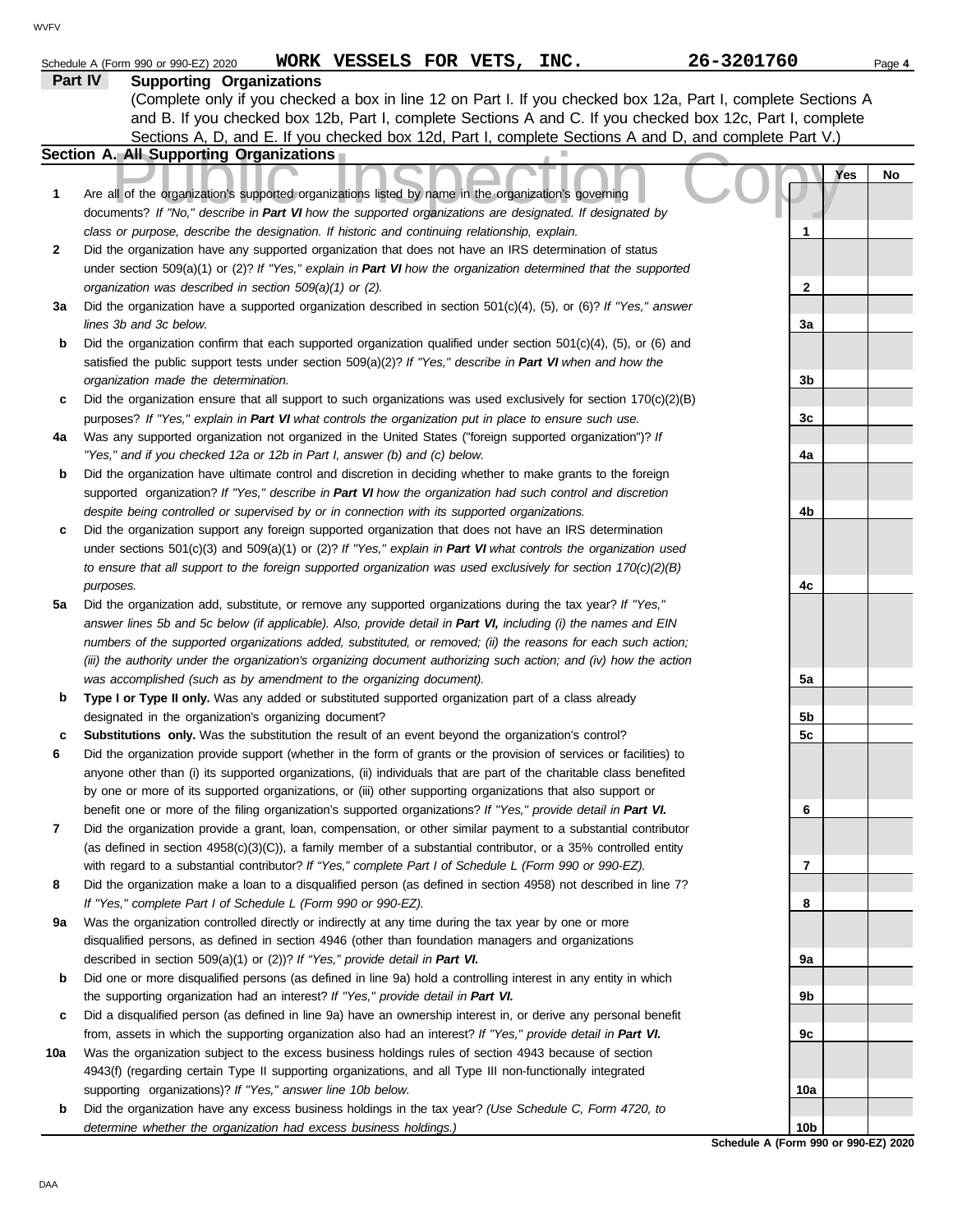|    | 26-3201760<br>WORK VESSELS FOR VETS, INC.<br>Schedule A (Form 990 or 990-EZ) 2020                                                 |                 |     | Page 5 |
|----|-----------------------------------------------------------------------------------------------------------------------------------|-----------------|-----|--------|
|    | <b>Supporting Organizations (continued)</b><br><b>Part IV</b>                                                                     |                 |     |        |
|    |                                                                                                                                   |                 | Yes | No     |
| 11 | Has the organization accepted a gift or contribution from any of the following persons?                                           |                 |     |        |
| а  | A person who directly or indirectly controls, either alone or together with persons described in lines 11b and                    |                 |     |        |
|    | 11c below, the governing body of a supported organization?                                                                        | 11a             |     |        |
| b  | A family member of a person described in line 11a above?                                                                          | 11 <sub>b</sub> |     |        |
|    | c A 35% controlled entity of a person described in line 11a or 11b above? If "Yes" to line 11a, 11b, or 11c, provide              |                 |     |        |
|    | detail in Part VI.<br><b>Section B. Type I Supporting Organizations</b>                                                           | 11c             |     |        |
|    |                                                                                                                                   |                 | Yes | No     |
| 1  | Did the governing body, members of the governing body, officers acting in their official capacity, or membership of one or        |                 |     |        |
|    | more supported organizations have the power to regularly appoint or elect at least a majority of the organization's officers,     |                 |     |        |
|    | directors, or trustees at all times during the tax year? If "No," describe in Part VI how the supported organization(s)           |                 |     |        |
|    | effectively operated, supervised, or controlled the organization's activities. If the organization had more than one supported    |                 |     |        |
|    | organization, describe how the powers to appoint and/or remove officers, directors, or trustees were allocated among the          |                 |     |        |
|    | supported organizations and what conditions or restrictions, if any, applied to such powers during the tax year.                  | 1               |     |        |
| 2  | Did the organization operate for the benefit of any supported organization other than the supported                               |                 |     |        |
|    | organization(s) that operated, supervised, or controlled the supporting organization? If "Yes," explain in Part                   |                 |     |        |
|    | VI how providing such benefit carried out the purposes of the supported organization(s) that operated,                            |                 |     |        |
|    | supervised, or controlled the supporting organization.                                                                            | $\mathbf{2}$    |     |        |
|    | Section C. Type II Supporting Organizations                                                                                       |                 |     |        |
|    |                                                                                                                                   |                 | Yes | No     |
| 1  | Were a majority of the organization's directors or trustees during the tax year also a majority of the directors                  |                 |     |        |
|    | or trustees of each of the organization's supported organization(s)? If "No," describe in Part VI how control                     |                 |     |        |
|    | or management of the supporting organization was vested in the same persons that controlled or managed                            |                 |     |        |
|    | the supported organization(s).                                                                                                    | 1               |     |        |
|    | Section D. All Type III Supporting Organizations                                                                                  |                 |     |        |
|    |                                                                                                                                   |                 | Yes | No     |
| 1  | Did the organization provide to each of its supported organizations, by the last day of the fifth month of the                    |                 |     |        |
|    | organization's tax year, (i) a written notice describing the type and amount of support provided during the prior tax             |                 |     |        |
|    | year, (ii) a copy of the Form 990 that was most recently filed as of the date of notification, and (iii) copies of the            |                 |     |        |
|    | organization's governing documents in effect on the date of notification, to the extent not previously provided?                  | 1               |     |        |
| 2  | Were any of the organization's officers, directors, or trustees either (i) appointed or elected by the supported                  |                 |     |        |
|    | organization(s) or (ii) serving on the governing body of a supported organization? If "No," explain in Part VI how                |                 |     |        |
|    | the organization maintained a close and continuous working relationship with the supported organization(s).                       | 2               |     |        |
| 3  | By reason of the relationship described in line 2, above, did the organization's supported organizations have                     |                 |     |        |
|    | a significant voice in the organization's investment policies and in directing the use of the organization's                      |                 |     |        |
|    | income or assets at all times during the tax year? If "Yes," describe in Part VI the role the organization's                      |                 |     |        |
|    | supported organizations played in this regard.                                                                                    | 3               |     |        |
|    | Section E. Type III Functionally-Integrated Supporting Organizations                                                              |                 |     |        |
| 1  | Check the box next to the method that the organization used to satisfy the Integral Part Test during the year (see instructions). |                 |     |        |
| а  | The organization satisfied the Activities Test. Complete line 2 below.                                                            |                 |     |        |
| b  | The organization is the parent of each of its supported organizations. Complete line 3 below.                                     |                 |     |        |
| с  | The organization supported a governmental entity. Describe in Part VI how you supported a governmental entity (see instructions). |                 |     |        |
| 2  | Activities Test. Answer lines 2a and 2b below.                                                                                    |                 | Yes | No     |
| а  | Did substantially all of the organization's activities during the tax year directly further the exempt purposes of                |                 |     |        |
|    | the supported organization(s) to which the organization was responsive? If "Yes," then in Part VI identify                        |                 |     |        |
|    | those supported organizations and explain how these activities directly furthered their exempt purposes,                          |                 |     |        |
|    | how the organization was responsive to those supported organizations, and how the organization determined                         |                 |     |        |
|    | that these activities constituted substantially all of its activities.                                                            | 2a              |     |        |
| b  | Did the activities described in line 2a, above, constitute activities that, but for the organization's involvement,               |                 |     |        |
|    | one or more of the organization's supported organization(s) would have been engaged in? If "Yes," explain in                      |                 |     |        |
|    | Part VI the reasons for the organization's position that its supported organization(s) would have engaged in                      |                 |     |        |
|    | these activities but for the organization's involvement.                                                                          | 2b              |     |        |
| 3  | Parent of Supported Organizations. Answer lines 3a and 3b below.                                                                  |                 |     |        |
| а  | Did the organization have the power to regularly appoint or elect a majority of the officers, directors, or                       |                 |     |        |
|    | trustees of each of the supported organizations? If "Yes" or "No," provide details in Part VI.                                    | 3a              |     |        |

**b** Did the organization exercise a substantial degree of direction over the policies, programs, and activities of each

of its supported organizations? *If "Yes," describe in Part VI the role played by the organization in this regard.*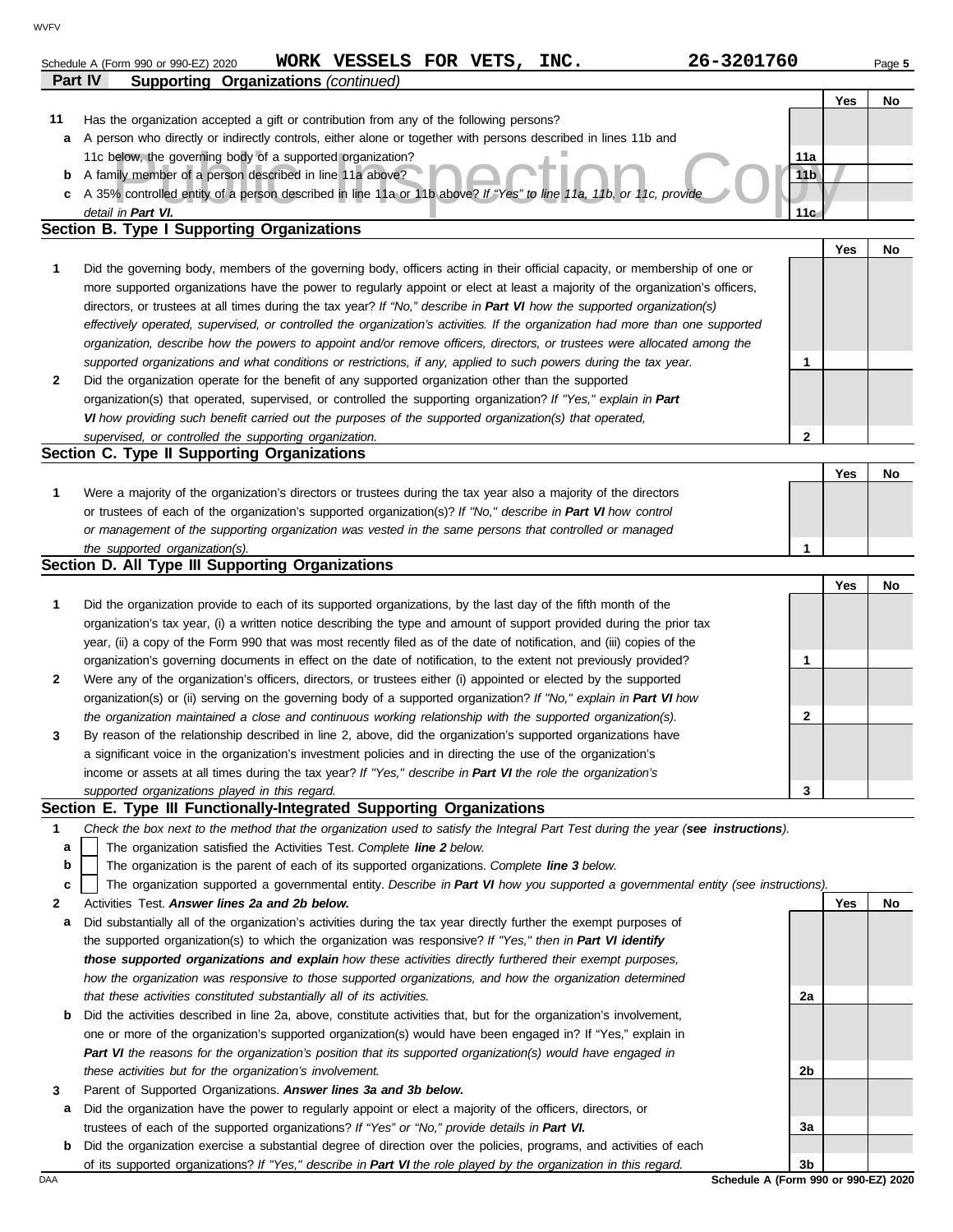|               | WORK VESSELS FOR VETS, INC.<br>Schedule A (Form 990 or 990-EZ) 2020                                                              |                | 26-3201760     | Page 6                         |
|---------------|----------------------------------------------------------------------------------------------------------------------------------|----------------|----------------|--------------------------------|
| <b>Part V</b> | Type III Non-Functionally Integrated 509(a)(3) Supporting Organizations                                                          |                |                |                                |
| $\mathbf{1}$  | Check here if the organization satisfied the Integral Part Test as a qualifying trust on Nov. 20, 1970 (explain in Part VI). See |                |                |                                |
|               | instructions. All other Type III non-functionally integrated supporting organizations must complete Sections A through E.        |                |                |                                |
|               |                                                                                                                                  |                |                | (B) Current Year               |
|               | Section A - Adjusted Net Income                                                                                                  |                | (A) Prior Year | (optional)                     |
| 1             | Net short-term capital gain                                                                                                      | $\mathbf{1}$   |                |                                |
| $\mathbf{2}$  | Recoveries of prior-year distributions                                                                                           | $\overline{2}$ |                |                                |
| 3             | Other gross income (see instructions)                                                                                            | 3              |                |                                |
| 4             | Add lines 1 through 3.                                                                                                           | 4              |                |                                |
| 5             | Depreciation and depletion                                                                                                       | 5              |                |                                |
| 6             | Portion of operating expenses paid or incurred for production or collection of                                                   |                |                |                                |
|               | gross income or for management, conservation, or maintenance of property                                                         |                |                |                                |
|               | held for production of income (see instructions)                                                                                 | 6              |                |                                |
| 7             | Other expenses (see instructions)                                                                                                | $\overline{7}$ |                |                                |
| 8             | Adjusted Net Income (subtract lines 5, 6, and 7 from line 4)                                                                     | 8              |                |                                |
|               | Section B - Minimum Asset Amount                                                                                                 |                | (A) Prior Year | (B) Current Year<br>(optional) |
| 1             | Aggregate fair market value of all non-exempt-use assets (see                                                                    |                |                |                                |
|               | instructions for short tax year or assets held for part of year):                                                                |                |                |                                |
|               | a Average monthly value of securities                                                                                            | 1a             |                |                                |
|               | <b>b</b> Average monthly cash balances                                                                                           | 1b             |                |                                |
|               | c Fair market value of other non-exempt-use assets                                                                               | 1 <sub>c</sub> |                |                                |
|               | d Total (add lines 1a, 1b, and 1c)                                                                                               | 1d             |                |                                |
|               | e Discount claimed for blockage or other factors                                                                                 |                |                |                                |
|               | (explain in detail in Part VI):                                                                                                  |                |                |                                |
| $\mathbf{2}$  | Acquisition indebtedness applicable to non-exempt-use assets                                                                     | $\overline{2}$ |                |                                |
| 3             | Subtract line 2 from line 1d.                                                                                                    | 3              |                |                                |
| 4             | Cash deemed held for exempt use. Enter 0.015 of line 3 (for greater amount,                                                      |                |                |                                |
|               | see instructions).                                                                                                               | 4              |                |                                |
| 5             | Net value of non-exempt-use assets (subtract line 4 from line 3)                                                                 | 5              |                |                                |
| 6             | Multiply line 5 by 0.035.                                                                                                        | 6              |                |                                |
| 7             | Recoveries of prior-year distributions                                                                                           | 7              |                |                                |
| 8             | Minimum Asset Amount (add line 7 to line 6)                                                                                      | 8              |                |                                |
|               | Section C - Distributable Amount                                                                                                 |                |                | <b>Current Year</b>            |
| 1             | Adjusted net income for prior year (from Section A, line 8, column A)                                                            | $\mathbf 1$    |                |                                |
| $\mathbf{2}$  | Enter 0.85 of line 1.                                                                                                            | $\mathbf{2}$   |                |                                |
| 3             | Minimum asset amount for prior year (from Section B, line 8, column A)                                                           | 3              |                |                                |
| 4             | Enter greater of line 2 or line 3.                                                                                               | 4              |                |                                |
| 5             | Income tax imposed in prior year                                                                                                 | 5              |                |                                |
| 6             | <b>Distributable Amount.</b> Subtract line 5 from line 4, unless subject to                                                      |                |                |                                |
|               | emergency temporary reduction (see instructions).                                                                                | 6              |                |                                |

**7** | Check here if the current year is the organization's first as a non-functionally integrated Type III supporting organization (see instructions).

**Schedule A (Form 990 or 990-EZ) 2020**

DAA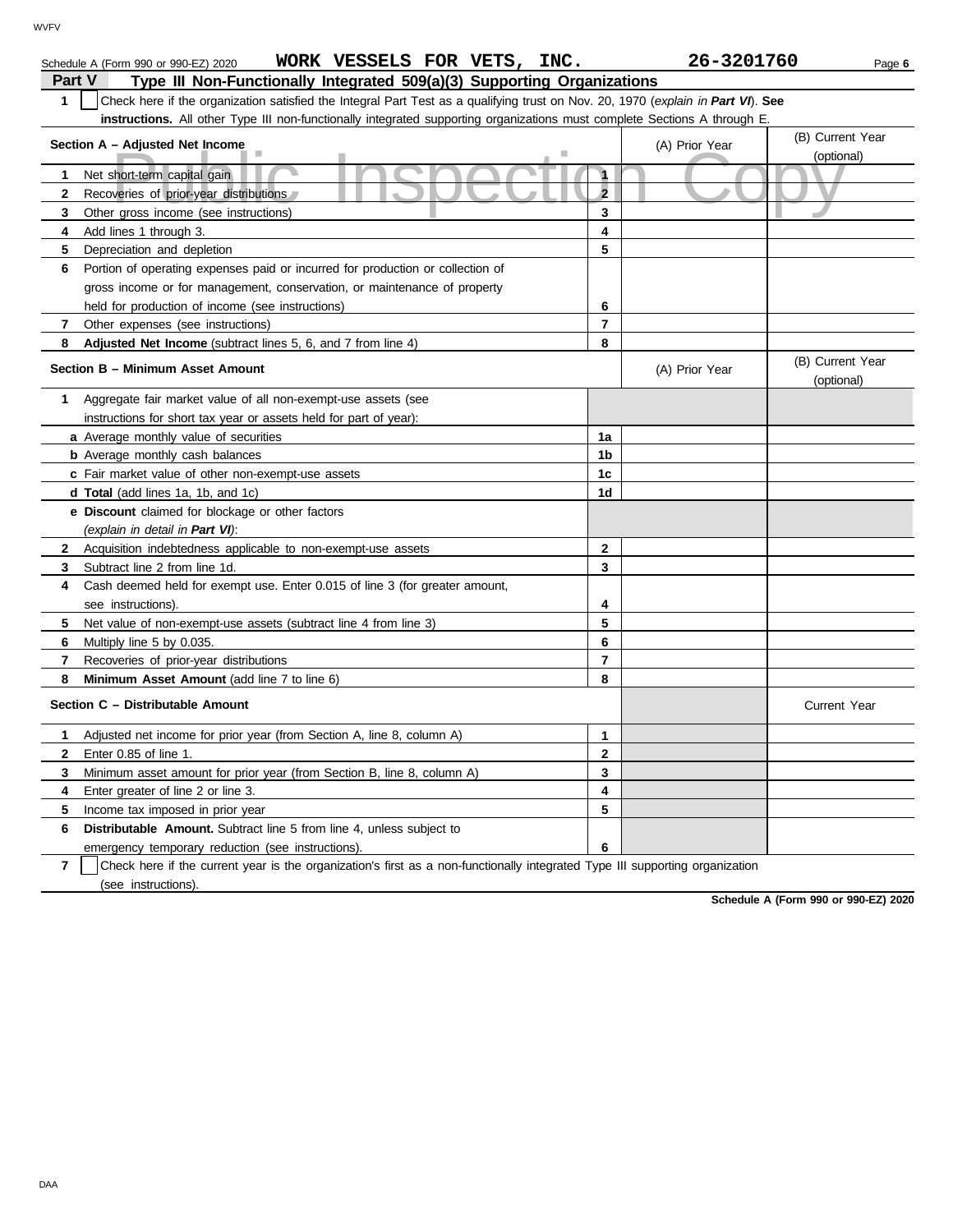| <b>NVFV</b>  |                                                                                                      |                     |
|--------------|------------------------------------------------------------------------------------------------------|---------------------|
|              | 26-3201760<br>WORK VESSELS FOR VETS, INC.<br>Schedule A (Form 990 or 990-EZ) 2020                    | Page 7              |
|              | <b>Part V</b><br>Type III Non-Functionally Integrated 509(a)(3) Supporting Organizations (continued) |                     |
|              | Section D - Distributions                                                                            | <b>Current Year</b> |
|              | Amounts paid to supported organizations to accomplish exempt purposes                                |                     |
| $\mathbf{2}$ | Amounts paid to perform activity that directly furthers exempt purposes of supported                 |                     |
|              | organizations, in excess of income from activity                                                     |                     |
| 3            | Administrative expenses paid to accomplish exempt purposes of supported organizations                |                     |
|              | Amounts paid to acquire exempt-use assets                                                            |                     |
| 5            | Qualified set-aside amounts (prior IRS approval required— <i>provide details in Part VI</i> )        |                     |
| 6            | Other distributions ( <i>describe in Part VI</i> ). See instructions.                                |                     |
|              | Total annual distributions. Add lines 1 through 6.                                                   |                     |
| 8            | Distributions to attentive supported organizations to which the organization is responsive           |                     |
|              | (provide details in Part VI). See instructions.                                                      |                     |
| 9            | Distributable amount for 2020 from Section C, line 6                                                 |                     |
| 10           | Line 8 amount divided by line 9 amount                                                               |                     |

| 10           | Line 8 amount divided by line 9 amount                       |                                    |                                                       |                                                  |
|--------------|--------------------------------------------------------------|------------------------------------|-------------------------------------------------------|--------------------------------------------------|
|              | Section E - Distribution Allocations (see instructions)      | (i)<br><b>Excess Distributions</b> | (iii)<br><b>Underdistributions</b><br><b>Pre-2020</b> | (iii)<br><b>Distributable</b><br>Amount for 2020 |
| $\mathbf{1}$ | Distributable amount for 2020 from Section C, line 6         |                                    |                                                       |                                                  |
| $\mathbf{2}$ | Underdistributions, if any, for years prior to 2020          |                                    |                                                       |                                                  |
|              | (reasonable cause required-explain in Part VI). See          |                                    |                                                       |                                                  |
|              | instructions.                                                |                                    |                                                       |                                                  |
| 3            | Excess distributions carryover, if any, to 2020              |                                    |                                                       |                                                  |
|              |                                                              |                                    |                                                       |                                                  |
|              |                                                              |                                    |                                                       |                                                  |
|              |                                                              |                                    |                                                       |                                                  |
|              |                                                              |                                    |                                                       |                                                  |
|              |                                                              |                                    |                                                       |                                                  |
|              | f Total of lines 3a through 3e                               |                                    |                                                       |                                                  |
|              | g Applied to underdistributions of prior years               |                                    |                                                       |                                                  |
|              | h Applied to 2020 distributable amount                       |                                    |                                                       |                                                  |
|              | <i>i</i> Carryover from 2015 not applied (see instructions)  |                                    |                                                       |                                                  |
|              | Remainder. Subtract lines 3g, 3h, and 3i from line 3f.       |                                    |                                                       |                                                  |
| 4            | Distributions for 2020 from                                  |                                    |                                                       |                                                  |
|              | Section D, line 7:<br>\$                                     |                                    |                                                       |                                                  |
|              | a Applied to underdistributions of prior years               |                                    |                                                       |                                                  |
|              | <b>b</b> Applied to 2020 distributable amount                |                                    |                                                       |                                                  |
|              | c Remainder. Subtract lines 4a and 4b from line 4.           |                                    |                                                       |                                                  |
| 5            | Remaining underdistributions for years prior to 2020, if     |                                    |                                                       |                                                  |
|              | any. Subtract lines 3g and 4a from line 2. For result        |                                    |                                                       |                                                  |
|              | greater than zero, explain in Part VI. See instructions.     |                                    |                                                       |                                                  |
| 6            | Remaining underdistributions for 2020 Subtract lines 3h      |                                    |                                                       |                                                  |
|              | and 4b from line 1. For result greater than zero, explain in |                                    |                                                       |                                                  |
|              | Part VI. See instructions.                                   |                                    |                                                       |                                                  |
| 7            | Excess distributions carryover to 2021. Add lines 3j         |                                    |                                                       |                                                  |
|              | and 4c.                                                      |                                    |                                                       |                                                  |
| 8            | Breakdown of line 7:                                         |                                    |                                                       |                                                  |
|              | a Excess from 2016                                           |                                    |                                                       |                                                  |
|              | <b>b</b> Excess from 2017                                    |                                    |                                                       |                                                  |
|              | c Excess from 2018                                           |                                    |                                                       |                                                  |
|              | <b>d</b> Excess from 2019                                    |                                    |                                                       |                                                  |
|              | e Excess from 2020                                           |                                    |                                                       |                                                  |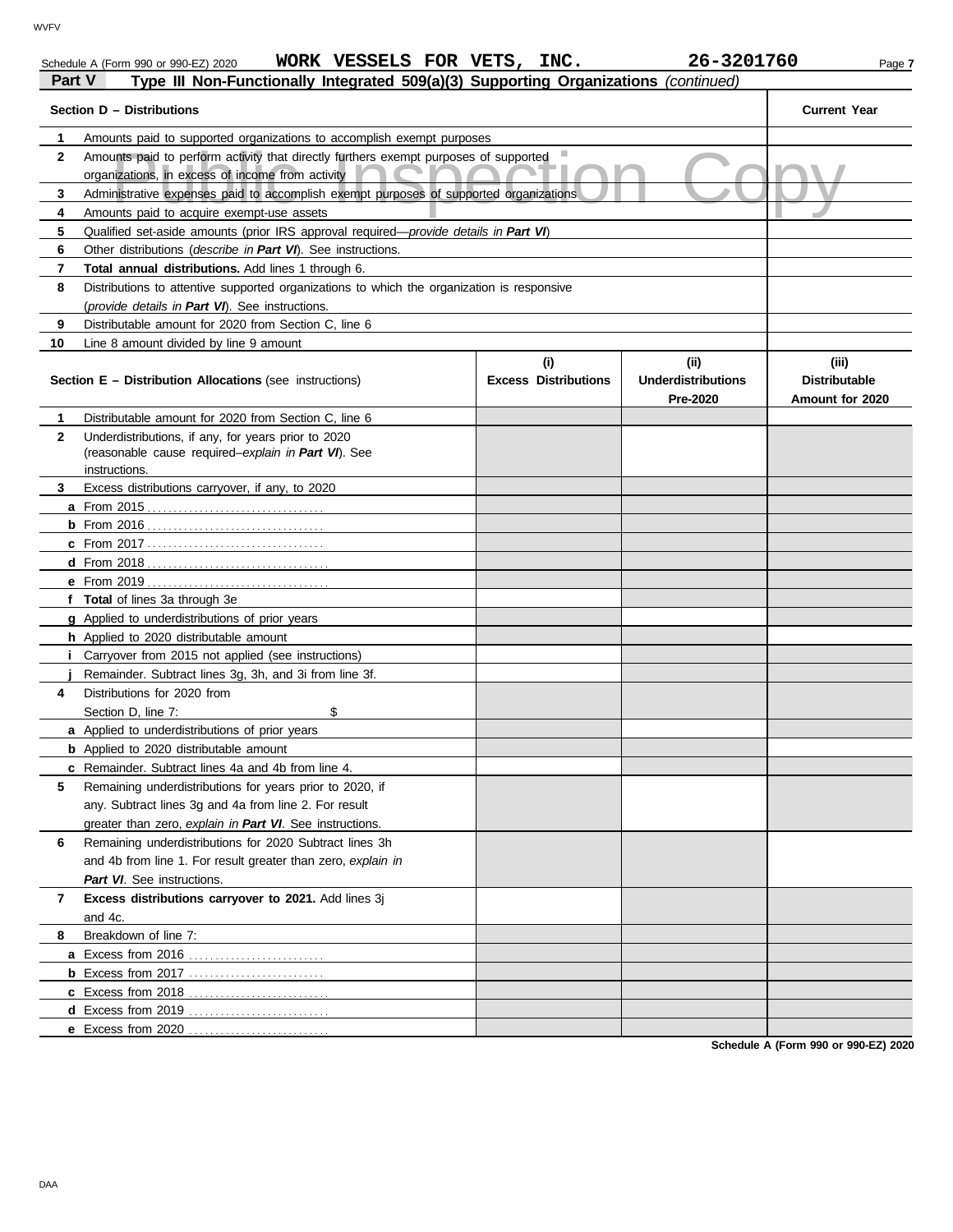|         | Schedule A (Form 990 or 990-EZ) 2020                                                           | WORK VESSELS FOR VETS, INC. |  |  | 26-3201760                                                                                                             | Page 8 |
|---------|------------------------------------------------------------------------------------------------|-----------------------------|--|--|------------------------------------------------------------------------------------------------------------------------|--------|
| Part VI |                                                                                                |                             |  |  | Supplemental Information. Provide the explanations required by Part II, line 10; Part II, line 17a or 17b; Part        |        |
|         |                                                                                                |                             |  |  | III, line 12; Part IV, Section A, lines 1, 2, 3b, 3c, 4b, 4c, 5a, 6, 9a, 9b, 9c, 11a, 11b, and 11c; Part IV, Section   |        |
|         |                                                                                                |                             |  |  | B, lines 1 and 2; Part IV, Section C, line 1; Part IV, Section D, lines 2 and 3; Part IV, Section E, lines 1c, 2a, 2b, |        |
|         |                                                                                                |                             |  |  | 3a, and 3b; Part V, line 1; Part V, Section B, line 1e; Part V, Section D, lines 5, 6, and 8; and Part V, Section E,   |        |
|         | lines 2, 5, and 6. Also complete this part for any additional information. (See instructions.) |                             |  |  |                                                                                                                        |        |
|         |                                                                                                |                             |  |  |                                                                                                                        |        |
|         |                                                                                                |                             |  |  |                                                                                                                        |        |
|         |                                                                                                |                             |  |  |                                                                                                                        |        |
|         |                                                                                                |                             |  |  |                                                                                                                        |        |
|         |                                                                                                |                             |  |  |                                                                                                                        |        |
|         |                                                                                                |                             |  |  |                                                                                                                        |        |
|         |                                                                                                |                             |  |  |                                                                                                                        |        |
|         |                                                                                                |                             |  |  |                                                                                                                        |        |
|         |                                                                                                |                             |  |  |                                                                                                                        |        |
|         |                                                                                                |                             |  |  |                                                                                                                        |        |
|         |                                                                                                |                             |  |  |                                                                                                                        |        |
|         |                                                                                                |                             |  |  |                                                                                                                        |        |
|         |                                                                                                |                             |  |  |                                                                                                                        |        |
|         |                                                                                                |                             |  |  |                                                                                                                        |        |
|         |                                                                                                |                             |  |  |                                                                                                                        |        |
|         |                                                                                                |                             |  |  |                                                                                                                        |        |
|         |                                                                                                |                             |  |  |                                                                                                                        |        |
|         |                                                                                                |                             |  |  |                                                                                                                        |        |
|         |                                                                                                |                             |  |  |                                                                                                                        |        |
|         |                                                                                                |                             |  |  |                                                                                                                        |        |
|         |                                                                                                |                             |  |  |                                                                                                                        |        |
|         |                                                                                                |                             |  |  |                                                                                                                        |        |
|         |                                                                                                |                             |  |  |                                                                                                                        |        |
|         |                                                                                                |                             |  |  |                                                                                                                        |        |
|         |                                                                                                |                             |  |  |                                                                                                                        |        |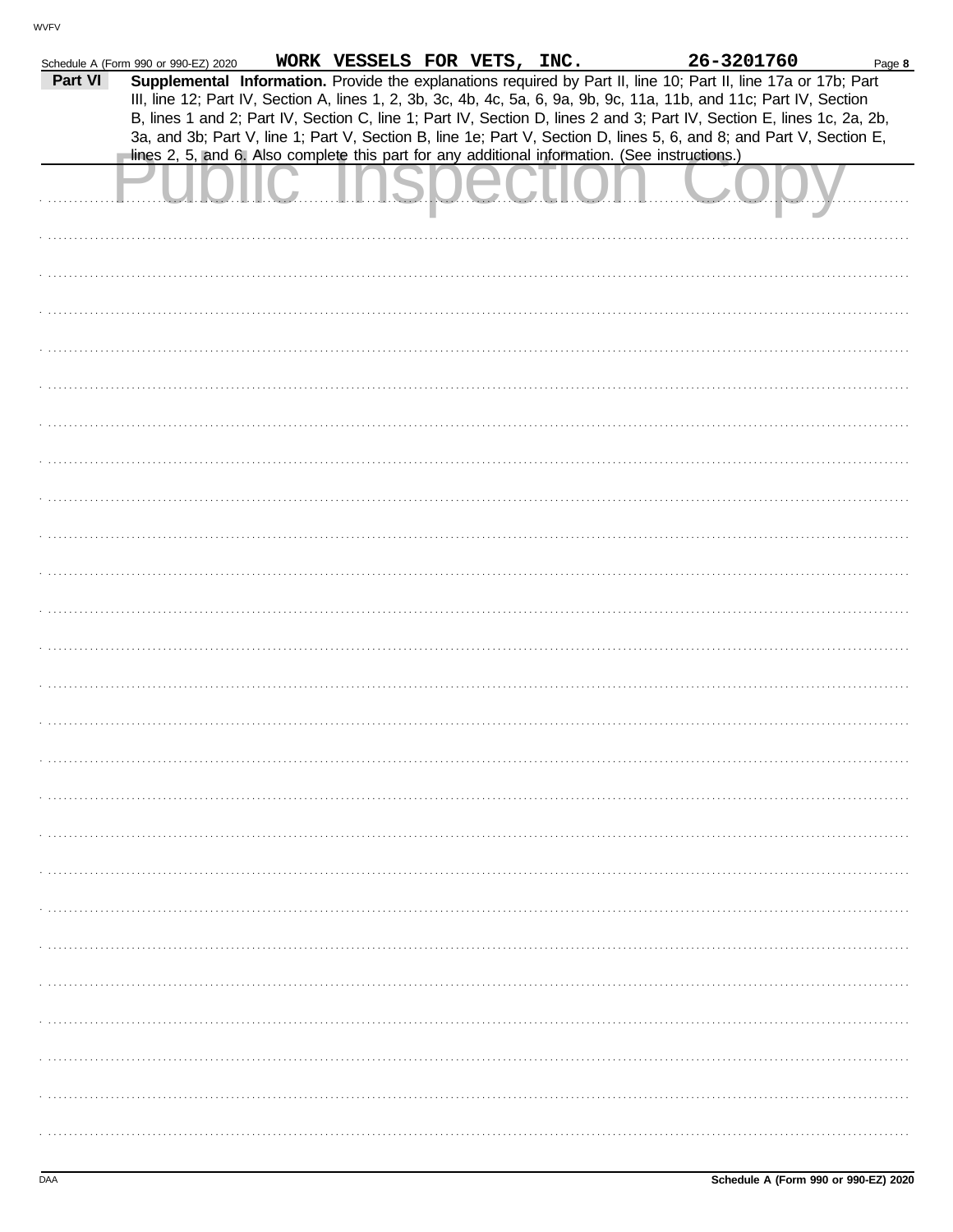| <b>Schedule B</b><br>(Form 990, 990-EZ,<br>or 990-PF)<br>Department of the Treasury<br>Internal Revenue Service<br>Name of the organization<br>WORK VESSELS FOR VETS,<br>Organization type (check one):                         | <b>Schedule of Contributors</b><br>u Attach to Form 990, Form 990-EZ, or Form 990-PF.<br>u Go to www.irs.gov/Form990 for the latest information.<br>Employer identification number<br>26-3201760<br><b>INC</b>                                                                      | OMB No. 1545-0047 |  |  |  |  |  |
|---------------------------------------------------------------------------------------------------------------------------------------------------------------------------------------------------------------------------------|-------------------------------------------------------------------------------------------------------------------------------------------------------------------------------------------------------------------------------------------------------------------------------------|-------------------|--|--|--|--|--|
| Filers of:                                                                                                                                                                                                                      | Section:                                                                                                                                                                                                                                                                            |                   |  |  |  |  |  |
| Form 990 or 990-EZ                                                                                                                                                                                                              | IXI<br>3 ) (enter number) organization<br>501(c)                                                                                                                                                                                                                                    |                   |  |  |  |  |  |
|                                                                                                                                                                                                                                 | 4947(a)(1) nonexempt charitable trust not treated as a private foundation                                                                                                                                                                                                           |                   |  |  |  |  |  |
|                                                                                                                                                                                                                                 | 527 political organization                                                                                                                                                                                                                                                          |                   |  |  |  |  |  |
| Form 990-PF                                                                                                                                                                                                                     | 501(c)(3) exempt private foundation                                                                                                                                                                                                                                                 |                   |  |  |  |  |  |
|                                                                                                                                                                                                                                 | 4947(a)(1) nonexempt charitable trust treated as a private foundation                                                                                                                                                                                                               |                   |  |  |  |  |  |
|                                                                                                                                                                                                                                 | 501(c)(3) taxable private foundation                                                                                                                                                                                                                                                |                   |  |  |  |  |  |
|                                                                                                                                                                                                                                 |                                                                                                                                                                                                                                                                                     |                   |  |  |  |  |  |
| Check if your organization is covered by the General Rule or a Special Rule.<br>Note: Only a section $501(c)(7)$ , (8), or (10) organization can check boxes for both the General Rule and a Special Rule. See<br>instructions. |                                                                                                                                                                                                                                                                                     |                   |  |  |  |  |  |
| <b>General Rule</b>                                                                                                                                                                                                             |                                                                                                                                                                                                                                                                                     |                   |  |  |  |  |  |
|                                                                                                                                                                                                                                 | For an organization filing Form 990, 990-EZ, or 990-PF that received, during the year, contributions totaling \$5,000<br>or more (in money or property) from any one contributor. Complete Parts I and II. See instructions for determining a<br>contributor's total contributions. |                   |  |  |  |  |  |
| Special Rules                                                                                                                                                                                                                   |                                                                                                                                                                                                                                                                                     |                   |  |  |  |  |  |

#### **Special Rules**

| <b>X</b> For an organization described in section 501(c)(3) filing Form 990 or 990-EZ that met the 33 <sup>1</sup> /3% support test of the |
|--------------------------------------------------------------------------------------------------------------------------------------------|
| regulations under sections 509(a)(1) and 170(b)(1)(A)(vi), that checked Schedule A (Form 990 or 990-EZ), Part II, line                     |
| 13, 16a, or 16b, and that received from any one contributor, during the year, total contributions of the greater of (1)                    |
| \$5,000; or (2) 2% of the amount on (i) Form 990, Part VIII, line 1h; or (ii) Form 990-EZ, line 1. Complete Parts I and II.                |

literary, or educational purposes, or for the prevention of cruelty to children or animals. Complete Parts I (entering For an organization described in section 501(c)(7), (8), or (10) filing Form 990 or 990-EZ that received from any one contributor, during the year, total contributions of more than \$1,000 *exclusively* for religious, charitable, scientific, "N/A" in column (b) instead of the contributor name and address), II, and III.

For an organization described in section 501(c)(7), (8), or (10) filing Form 990 or 990-EZ that received from any one contributor, during the year, contributions *exclusively* for religious, charitable, etc., purposes, but no such contributions totaled more than \$1,000. If this box is checked, enter here the total contributions that were received during the year for an *exclusively* religious, charitable, etc., purpose. Don't complete any of the parts unless the **General Rule** applies to this organization because it received *nonexclusively* religious, charitable, etc., contributions totaling \$5,000 or more during the year . . . . . . . . . . . . . . . . . . . . . . . . . . . . . . . . . . . . . . . . . . . . . . . . . . . . . . . . . . . . . . . . . . . . . . . . . . . . . . . .

990-EZ, or 990-PF), but it **must** answer "No" on Part IV, line 2, of its Form 990; or check the box on line H of its Form 990-EZ or on its Form 990-PF, Part I, line 2, to certify that it doesn't meet the filing requirements of Schedule B (Form 990, 990-EZ, or 990-PF). **Caution:** An organization that isn't covered by the General Rule and/or the Special Rules doesn't file Schedule B (Form 990,

**For Paperwork Reduction Act Notice, see the instructions for Form 990, 990-EZ, or 990-PF.**

 $\triangleright$  \$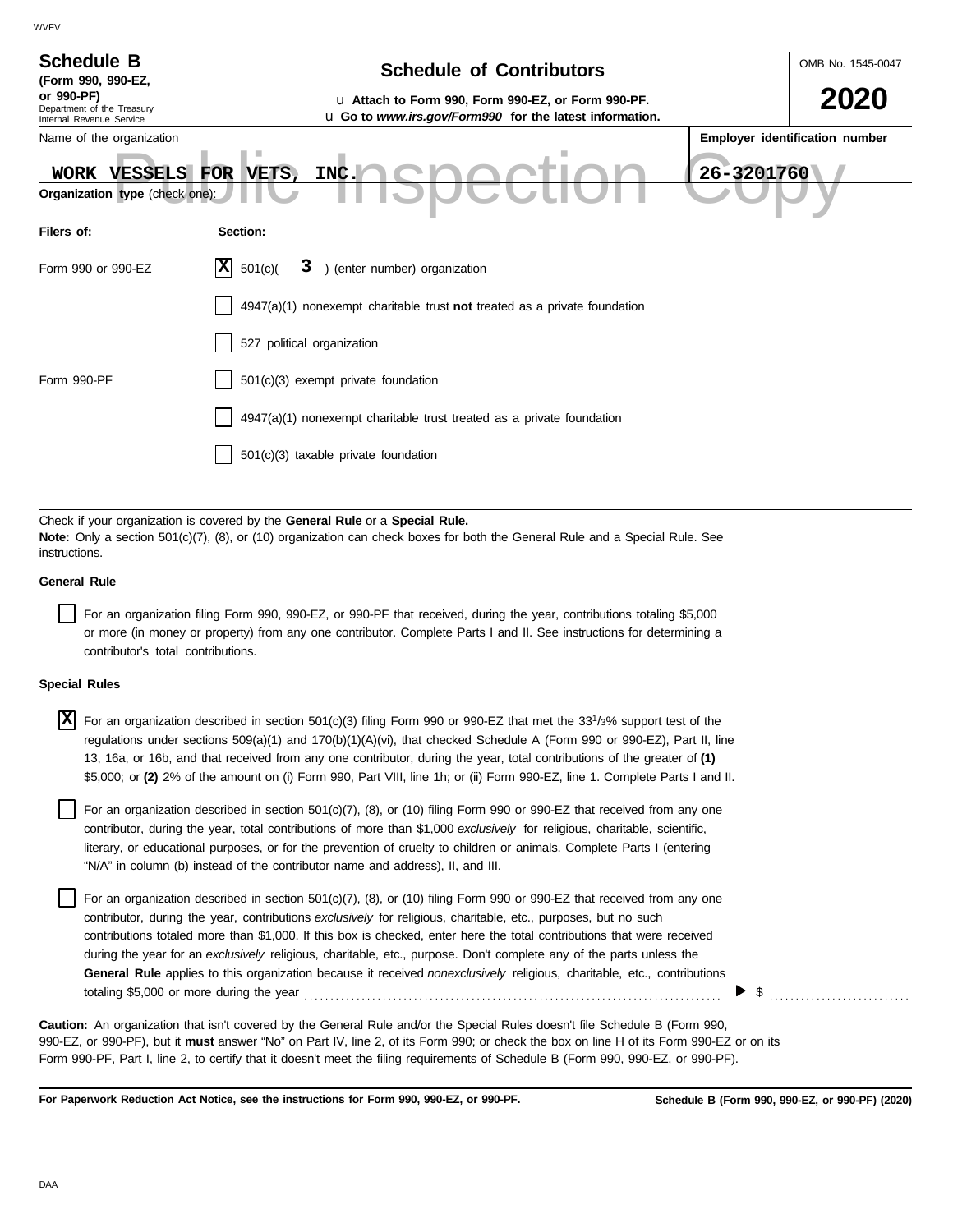Schedule B (Form 990, 990-EZ, or 990-PF) (2020)

| Name of organization       | WORK VESSELS FOR VETS, INC.                                                                    |                                                             | Employer identification number<br>26-3201760                                                                                 |
|----------------------------|------------------------------------------------------------------------------------------------|-------------------------------------------------------------|------------------------------------------------------------------------------------------------------------------------------|
| Part I                     | Contributors (see instructions). Use duplicate copies of Part I if additional space is needed. |                                                             |                                                                                                                              |
| (a)<br>No.<br>$\mathbf{1}$ | (b)<br>Name, address, and ZIP + 4                                                              | (c)<br><b>Total contributions</b><br>5,500<br>$\frac{1}{2}$ | (d)<br>Type of contribution<br>ΙX<br><b>Person</b><br>Payroll<br>Noncash<br>(Complete Part II for<br>noncash contributions.) |
| (a)<br>No.                 | (b)<br>Name, address, and ZIP + 4                                                              | (c)<br><b>Total contributions</b>                           | (d)<br>Type of contribution                                                                                                  |
| $\overline{2}$             |                                                                                                | 21,020<br>\$                                                | X<br>Person<br>Payroll<br>Noncash<br>(Complete Part II for<br>noncash contributions.)                                        |
| (a)<br>No.                 | (b)<br>Name, address, and ZIP + 4                                                              | (c)<br><b>Total contributions</b>                           | (d)<br>Type of contribution                                                                                                  |
| $\overline{3}$             |                                                                                                | 7,500<br>\$                                                 | X<br>Person<br>Payroll<br>Noncash<br>(Complete Part II for<br>noncash contributions.)                                        |
| (a)<br>No.                 | (b)<br>Name, address, and ZIP + 4                                                              | (c)<br><b>Total contributions</b>                           | (d)<br>Type of contribution                                                                                                  |
| 4                          |                                                                                                | 10,000<br>\$                                                | Person<br>Payroll<br>х<br>Noncash<br>(Complete Part II for<br>noncash contributions.)                                        |
| (a)<br>No.                 | (b)<br>Name, address, and ZIP + 4                                                              | (c)<br><b>Total contributions</b>                           | (d)<br>Type of contribution                                                                                                  |
| $\overline{5}$             |                                                                                                | 70,212<br>\$                                                | X<br>Person<br>Payroll<br>Noncash<br>(Complete Part II for<br>noncash contributions.)                                        |
| (a)<br>No.                 | (b)<br>Name, address, and ZIP + 4                                                              | (c)                                                         | (d)<br>Type of contribution                                                                                                  |
| 6                          |                                                                                                | <b>Total contributions</b><br>24,700<br>\$                  | Person<br>Payroll<br>X<br><b>Noncash</b><br>(Complete Part II for<br>noncash contributions.)                                 |

Page **2**

**PAGE 1 OF 2**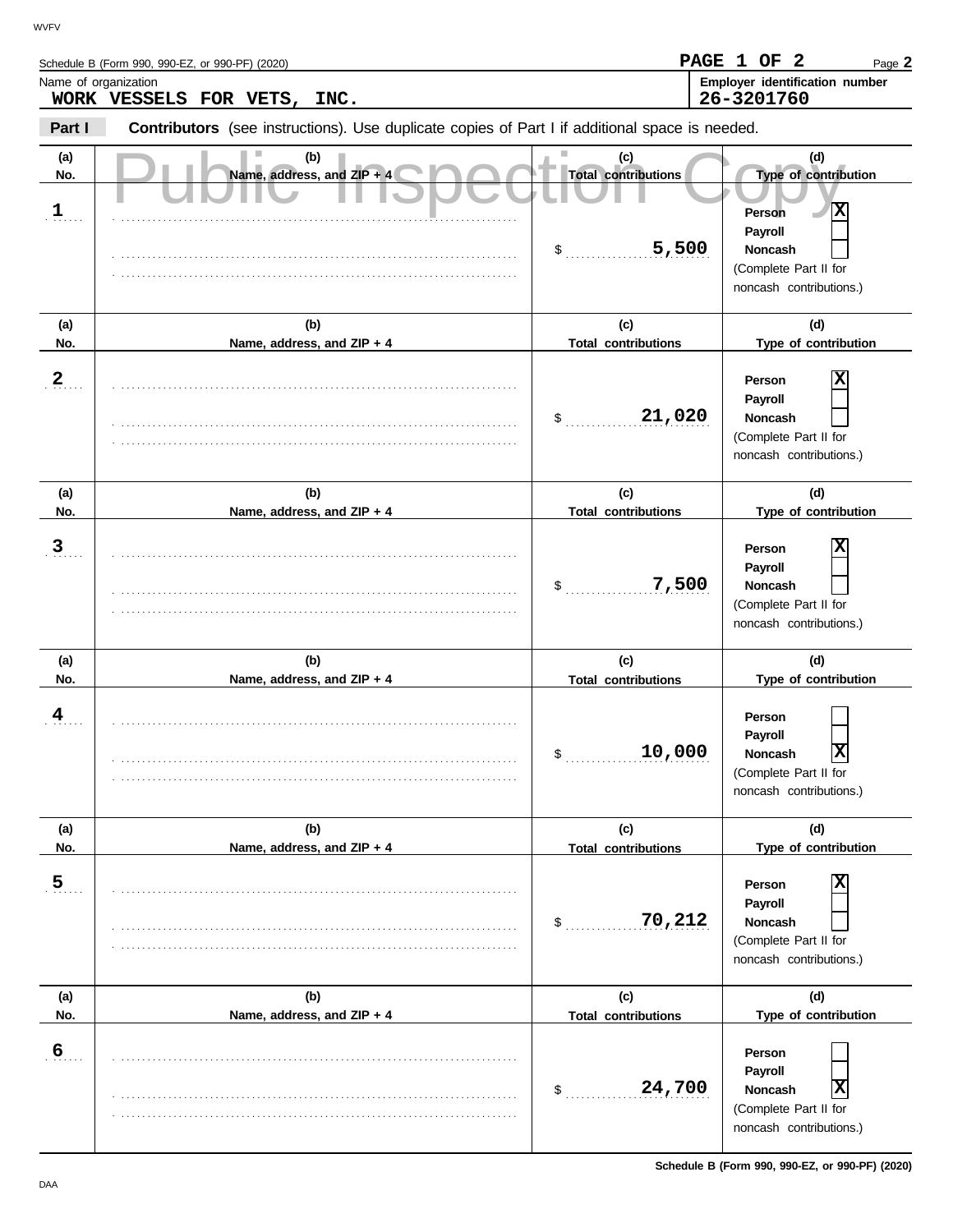|                      | Schedule B (Form 990, 990-EZ, or 990-PF) (2020)                                                |                                                      | PAGE 2 OF 2<br>Page 2                                                                                                |
|----------------------|------------------------------------------------------------------------------------------------|------------------------------------------------------|----------------------------------------------------------------------------------------------------------------------|
| Name of organization | WORK VESSELS FOR VETS, INC.                                                                    |                                                      | Employer identification number<br>26-3201760                                                                         |
| Part I               | Contributors (see instructions). Use duplicate copies of Part I if additional space is needed. |                                                      |                                                                                                                      |
| (a)<br>No.<br>7      | (b)<br>Name, address, and ZIP + 4                                                              | (c)<br><b>Total contributions</b><br>10,000<br>\$    | (d)<br>Type of contribution<br>X<br>Person<br>Payroll<br>Noncash<br>(Complete Part II for<br>noncash contributions.) |
| (a)                  | (b)                                                                                            | (c)                                                  | (d)                                                                                                                  |
| No.<br>8             | Name, address, and ZIP + 4                                                                     | <b>Total contributions</b><br>5,500<br>\$            | Type of contribution<br>Person<br>Payroll<br>Noncash<br>(Complete Part II for<br>noncash contributions.)             |
| (a)<br>No.           | (b)<br>Name, address, and ZIP + 4                                                              | (c)<br><b>Total contributions</b>                    | (d)<br>Type of contribution                                                                                          |
| 9                    |                                                                                                | 10,000<br>\$                                         | Person<br>Payroll<br>Noncash<br>(Complete Part II for<br>noncash contributions.)                                     |
| (a)                  | (b)                                                                                            | (c)                                                  | (d)                                                                                                                  |
| No.<br>10            | Name, address, and ZIP + 4                                                                     | <b>Total contributions</b><br>7,500<br>$\mathsf{\$}$ | Type of contribution<br>Person<br>Payroll<br><b>Noncash</b><br>(Complete Part II for<br>noncash contributions.)      |
| (a)<br>No.           | (b)<br>Name, address, and ZIP + 4                                                              | (c)                                                  | (d)<br>Type of contribution                                                                                          |
|                      |                                                                                                | <b>Total contributions</b><br>$\mathsf{S}$           | Person<br>Payroll<br>Noncash<br>(Complete Part II for<br>noncash contributions.)                                     |
| (a)<br>No.           | (b)<br>Name, address, and ZIP + 4                                                              | (c)<br><b>Total contributions</b>                    | (d)<br>Type of contribution                                                                                          |
| .                    |                                                                                                | \$                                                   | Person<br>Payroll<br>Noncash                                                                                         |

. . . . . . . . . . . . . . . . . . . . . . . . . . . . . . . . . . . . . . . . . . . . . . . . . . . . . . . . . . . . . . . . . . . . . . . . . . . . .

**Schedule B (Form 990, 990-EZ, or 990-PF) (2020)**

(Complete Part II for noncash contributions.)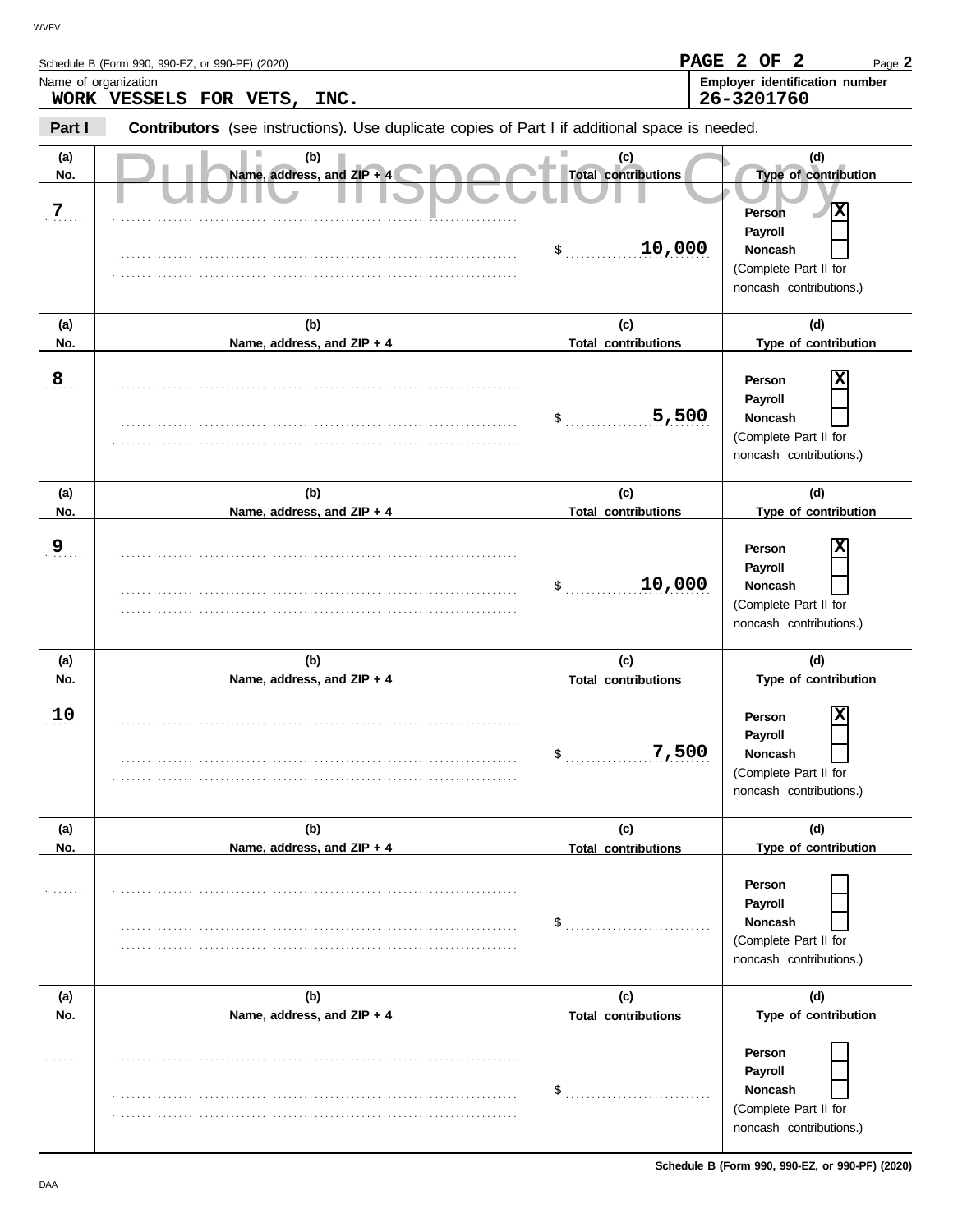|                           | Schedule B (Form 990, 990-EZ, or 990-PF) (2020)                                                     |                                                 | PAGE 1 OF 1<br>Page 3                        |
|---------------------------|-----------------------------------------------------------------------------------------------------|-------------------------------------------------|----------------------------------------------|
|                           | Name of organization<br>WORK VESSELS FOR VETS, INC.                                                 |                                                 | Employer identification number<br>26-3201760 |
| Part II                   | Noncash Property (see instructions). Use duplicate copies of Part II if additional space is needed. |                                                 |                                              |
| (a) No.<br>from<br>Part I | (b)<br>Description of noncash property given                                                        | (C)<br>FMV (or estimate)<br>(See instructions.) | Date received                                |
| $\overline{\mathbf{4}}$   | <b>LAPTOPS</b>                                                                                      | 10,000<br>$\updownarrow$                        |                                              |
|                           |                                                                                                     |                                                 | .                                            |
| (a) No.<br>from<br>Part I | (b)<br>Description of noncash property given                                                        | (c)<br>FMV (or estimate)<br>(See instructions.) | (d)<br>Date received                         |
|                           | <b>SAILBOAT</b>                                                                                     |                                                 |                                              |
| 6                         |                                                                                                     | 24,700<br>$\frac{1}{2}$                         | 07/08/20                                     |
| (a) No.<br>from<br>Part I | (b)<br>Description of noncash property given                                                        | (c)<br>FMV (or estimate)<br>(See instructions.) | (d)<br>Date received                         |
| .                         |                                                                                                     | \$                                              |                                              |
| (a) No.<br>from<br>Part I | (b)<br>Description of noncash property given                                                        | (c)<br>FMV (or estimate)<br>(See instructions.) | (d)<br>Date received                         |
| .                         |                                                                                                     | \$                                              |                                              |
| (a) No.<br>from<br>Part I | (b)<br>Description of noncash property given                                                        | (c)<br>FMV (or estimate)<br>(See instructions.) | (d)<br>Date received                         |
| .                         |                                                                                                     | \$                                              |                                              |
| (a) No.<br>from<br>Part I | (b)<br>Description of noncash property given                                                        | (c)<br>FMV (or estimate)<br>(See instructions.) | (d)<br>Date received                         |
| .                         |                                                                                                     | \$                                              |                                              |

Schedule B (Form 990, 990-EZ, or 990-PF) (2020)

PAGE 1 OF 1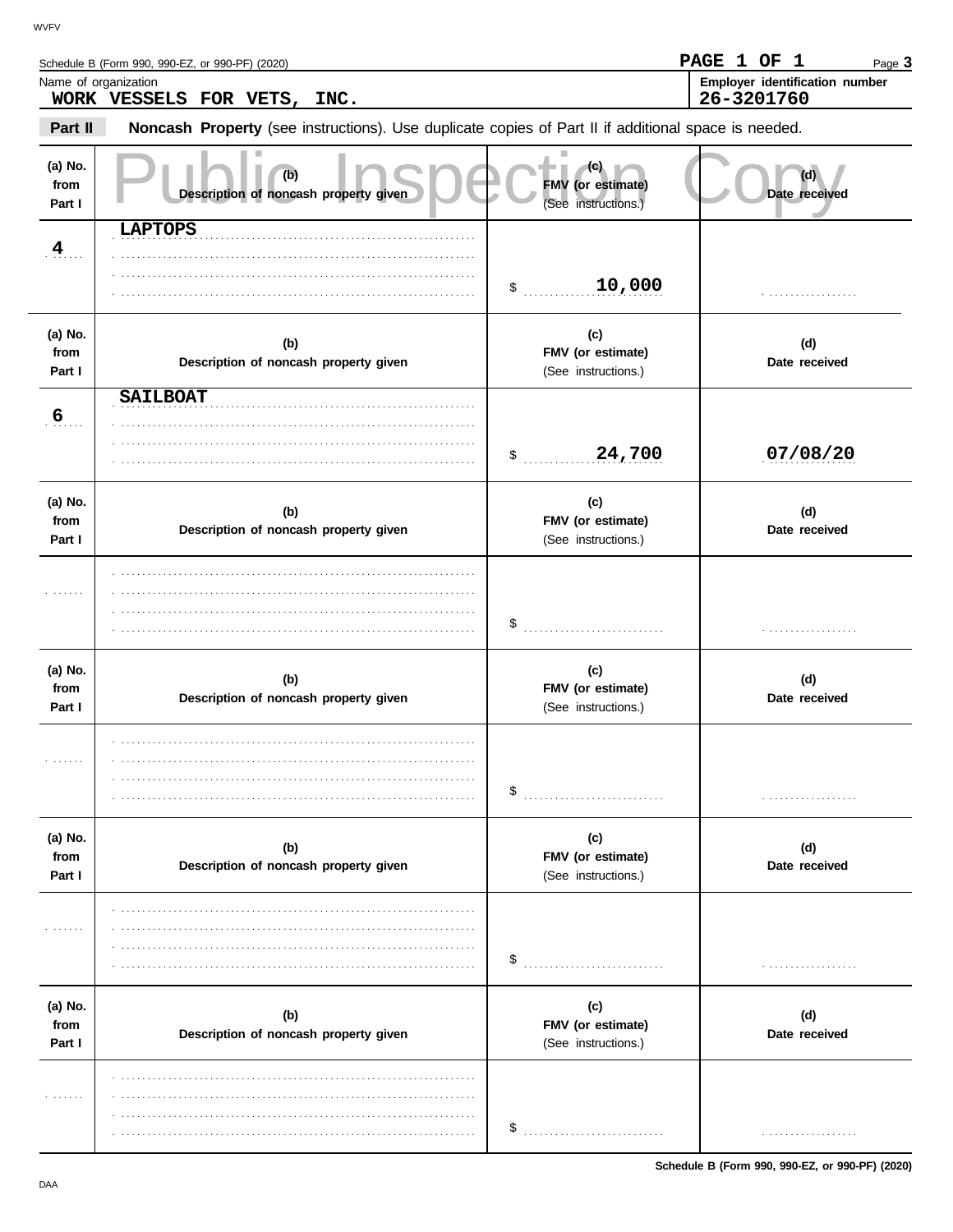|     | <b>SCHEDULE D</b>                                                                                          | Supplemental Financial Statements                                                                                                                                                                                                                                    |  |            | OMB No. 1545-0047               |  |  |
|-----|------------------------------------------------------------------------------------------------------------|----------------------------------------------------------------------------------------------------------------------------------------------------------------------------------------------------------------------------------------------------------------------|--|------------|---------------------------------|--|--|
|     | (Form 990)                                                                                                 | u Complete if the organization answered "Yes" on Form 990,                                                                                                                                                                                                           |  |            |                                 |  |  |
|     | Department of the Treasury                                                                                 | Part IV, line 6, 7, 8, 9, 10, 11a, 11b, 11c, 11d, 11e, 11f, 12a, or 12b.<br>u Attach to Form 990.                                                                                                                                                                    |  |            |                                 |  |  |
|     | Internal Revenue Service                                                                                   | <b>u</b> Go to <i>www.irs.gov/Form990</i> for instructions and the latest information.                                                                                                                                                                               |  |            | <b>Inspection</b>               |  |  |
|     | Name of the organization                                                                                   |                                                                                                                                                                                                                                                                      |  |            | Employer identification number  |  |  |
|     |                                                                                                            | WORK VESSELS FOR VETS, INC.                                                                                                                                                                                                                                          |  | 26-3201760 |                                 |  |  |
|     | Part I                                                                                                     | Organizations Maintaining Donor Advised Funds or Other Similar Funds or Accounts.<br>Complete if the organization answered "Yes" on Form 990, Part IV, line 6.                                                                                                       |  |            |                                 |  |  |
|     |                                                                                                            | (a) Donor advised funds                                                                                                                                                                                                                                              |  |            | (b) Funds and other accounts    |  |  |
| 1   |                                                                                                            |                                                                                                                                                                                                                                                                      |  |            |                                 |  |  |
| 2   |                                                                                                            |                                                                                                                                                                                                                                                                      |  |            |                                 |  |  |
| 3   |                                                                                                            |                                                                                                                                                                                                                                                                      |  |            |                                 |  |  |
| 4   | Aggregate value at end of year                                                                             |                                                                                                                                                                                                                                                                      |  |            |                                 |  |  |
| 5   | Did the organization inform all donors and donor advisors in writing that the assets held in donor advised |                                                                                                                                                                                                                                                                      |  |            |                                 |  |  |
|     |                                                                                                            |                                                                                                                                                                                                                                                                      |  |            | Yes<br>No                       |  |  |
| 6   |                                                                                                            | Did the organization inform all grantees, donors, and donor advisors in writing that grant funds can be used                                                                                                                                                         |  |            |                                 |  |  |
|     |                                                                                                            | only for charitable purposes and not for the benefit of the donor or donor advisor, or for any other purpose                                                                                                                                                         |  |            |                                 |  |  |
|     | Part II                                                                                                    | <b>Conservation Easements.</b>                                                                                                                                                                                                                                       |  |            | <b>Yes</b><br>No                |  |  |
|     |                                                                                                            | Complete if the organization answered "Yes" on Form 990, Part IV, line 7.                                                                                                                                                                                            |  |            |                                 |  |  |
| 1   |                                                                                                            | Purpose(s) of conservation easements held by the organization (check all that apply).                                                                                                                                                                                |  |            |                                 |  |  |
|     |                                                                                                            | Preservation of land for public use (for example, recreation or education)<br>Preservation of a historically important land area                                                                                                                                     |  |            |                                 |  |  |
|     | Protection of natural habitat                                                                              | Preservation of a certified historic structure                                                                                                                                                                                                                       |  |            |                                 |  |  |
|     | Preservation of open space                                                                                 |                                                                                                                                                                                                                                                                      |  |            |                                 |  |  |
| 2   |                                                                                                            | Complete lines 2a through 2d if the organization held a qualified conservation contribution in the form of a conservation                                                                                                                                            |  |            |                                 |  |  |
|     | easement on the last day of the tax year.                                                                  |                                                                                                                                                                                                                                                                      |  |            | Held at the End of the Tax Year |  |  |
| a   |                                                                                                            |                                                                                                                                                                                                                                                                      |  | 2a         |                                 |  |  |
| b   |                                                                                                            |                                                                                                                                                                                                                                                                      |  | 2b         |                                 |  |  |
| c   |                                                                                                            | Number of conservation easements on a certified historic structure included in (a) [11] Number of conservation easements on a certified historic structure included in (a)                                                                                           |  | 2c         |                                 |  |  |
|     |                                                                                                            | d Number of conservation easements included in (c) acquired after 7/25/06, and not on a<br>historic structure listed in the National Register                                                                                                                        |  | 2d         |                                 |  |  |
| 3   |                                                                                                            | Number of conservation easements modified, transferred, released, extinguished, or terminated by the organization during the                                                                                                                                         |  |            |                                 |  |  |
|     | tax year $\mathbf{u}$                                                                                      |                                                                                                                                                                                                                                                                      |  |            |                                 |  |  |
|     |                                                                                                            | Number of states where property subject to conservation easement is located u                                                                                                                                                                                        |  |            |                                 |  |  |
| 5   |                                                                                                            | Does the organization have a written policy regarding the periodic monitoring, inspection, handling of                                                                                                                                                               |  |            |                                 |  |  |
|     |                                                                                                            | violations, and enforcement of the conservation easements it holds? $\Box$ Yes $\Box$ No                                                                                                                                                                             |  |            |                                 |  |  |
| 6   |                                                                                                            | Staff and volunteer hours devoted to monitoring, inspecting, handling of violations, and enforcing conservation easements during the year                                                                                                                            |  |            |                                 |  |  |
|     |                                                                                                            |                                                                                                                                                                                                                                                                      |  |            |                                 |  |  |
| 7   |                                                                                                            | Amount of expenses incurred in monitoring, inspecting, handling of violations, and enforcing conservation easements during the year                                                                                                                                  |  |            |                                 |  |  |
|     | <b>u</b> \$                                                                                                |                                                                                                                                                                                                                                                                      |  |            |                                 |  |  |
| 8   |                                                                                                            | Does each conservation easement reported on line 2(d) above satisfy the requirements of section 170(h)(4)(B)(i)                                                                                                                                                      |  |            | Yes<br>No                       |  |  |
| 9   |                                                                                                            | In Part XIII, describe how the organization reports conservation easements in its revenue and expense statement and                                                                                                                                                  |  |            |                                 |  |  |
|     |                                                                                                            | balance sheet, and include, if applicable, the text of the footnote to the organization's financial statements that describes the                                                                                                                                    |  |            |                                 |  |  |
|     |                                                                                                            | organization's accounting for conservation easements.                                                                                                                                                                                                                |  |            |                                 |  |  |
|     | Part III                                                                                                   | Organizations Maintaining Collections of Art, Historical Treasures, or Other Similar Assets.<br>Complete if the organization answered "Yes" on Form 990, Part IV, line 8.                                                                                            |  |            |                                 |  |  |
|     |                                                                                                            |                                                                                                                                                                                                                                                                      |  |            |                                 |  |  |
|     |                                                                                                            | 1a If the organization elected, as permitted under FASB ASC 958, not to report in its revenue statement and balance sheet works<br>of art, historical treasures, or other similar assets held for public exhibition, education, or research in furtherance of public |  |            |                                 |  |  |
|     |                                                                                                            | service, provide in Part XIII the text of the footnote to its financial statements that describes these items.                                                                                                                                                       |  |            |                                 |  |  |
|     |                                                                                                            | <b>b</b> If the organization elected, as permitted under FASB ASC 958, to report in its revenue statement and balance sheet works of                                                                                                                                 |  |            |                                 |  |  |
|     |                                                                                                            | art, historical treasures, or other similar assets held for public exhibition, education, or research in furtherance of public service,                                                                                                                              |  |            |                                 |  |  |
|     |                                                                                                            | provide the following amounts relating to these items:                                                                                                                                                                                                               |  |            |                                 |  |  |
|     |                                                                                                            |                                                                                                                                                                                                                                                                      |  |            | $\mathbf{u}$ \$                 |  |  |
|     |                                                                                                            |                                                                                                                                                                                                                                                                      |  |            |                                 |  |  |
| 2   |                                                                                                            | If the organization received or held works of art, historical treasures, or other similar assets for financial gain, provide the                                                                                                                                     |  |            |                                 |  |  |
|     |                                                                                                            | following amounts required to be reported under FASB ASC 958 relating to these items:                                                                                                                                                                                |  |            |                                 |  |  |
| a   |                                                                                                            |                                                                                                                                                                                                                                                                      |  | u \$       |                                 |  |  |
|     |                                                                                                            | For Paperwork Reduction Act Notice, see the Instructions for Form 990.                                                                                                                                                                                               |  |            | Schedule D (Form 990) 2020      |  |  |
| DAA |                                                                                                            |                                                                                                                                                                                                                                                                      |  |            |                                 |  |  |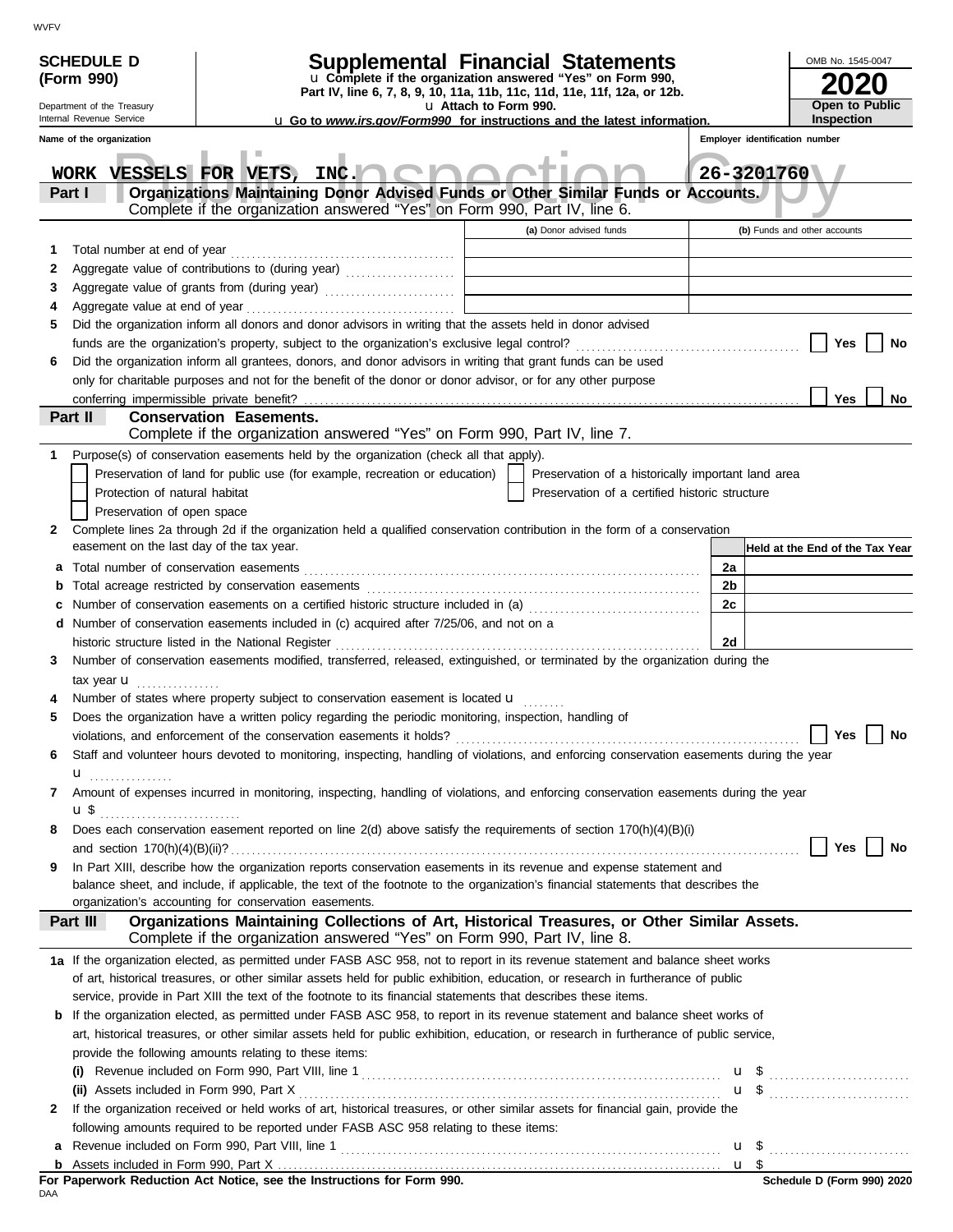|        | Schedule D (Form 990) 2020 WORK VESSELS FOR VETS, INC.<br>Organizations Maintaining Collections of Art, Historical Treasures, or Other Similar Assets (continued)<br>Part III                                                        |                         |                          |                    | 26-3201760          |                      |                 | Page 2              |    |
|--------|--------------------------------------------------------------------------------------------------------------------------------------------------------------------------------------------------------------------------------------|-------------------------|--------------------------|--------------------|---------------------|----------------------|-----------------|---------------------|----|
| 3      | Using the organization's acquisition, accession, and other records, check any of the following that make significant use of its                                                                                                      |                         |                          |                    |                     |                      |                 |                     |    |
|        | collection items (check all that apply):                                                                                                                                                                                             |                         |                          |                    |                     |                      |                 |                     |    |
| a      | Public exhibition                                                                                                                                                                                                                    | d                       | Loan or exchange program |                    |                     |                      |                 |                     |    |
| b      | Scholarly research                                                                                                                                                                                                                   | е                       | Other $\frac{1}{2}$      |                    | $\overline{\Omega}$ |                      |                 |                     |    |
| c<br>4 | Preservation for future generations<br>Provide a description of the organization's collections and explain how they further the organization's exempt purpose in Part                                                                |                         |                          |                    |                     |                      |                 |                     |    |
|        | XIII.                                                                                                                                                                                                                                |                         |                          |                    |                     |                      |                 |                     |    |
| 5      | During the year, did the organization solicit or receive donations of art, historical treasures, or other similar                                                                                                                    |                         |                          |                    |                     |                      |                 |                     |    |
|        |                                                                                                                                                                                                                                      |                         |                          |                    |                     |                      | <b>Yes</b>      |                     | No |
|        | Part IV<br><b>Escrow and Custodial Arrangements.</b>                                                                                                                                                                                 |                         |                          |                    |                     |                      |                 |                     |    |
|        | Complete if the organization answered "Yes" on Form 990, Part IV, line 9, or reported an amount on Form                                                                                                                              |                         |                          |                    |                     |                      |                 |                     |    |
|        | 990, Part X, line 21.<br>1a Is the organization an agent, trustee, custodian or other intermediary for contributions or other assets not                                                                                             |                         |                          |                    |                     |                      |                 |                     |    |
|        |                                                                                                                                                                                                                                      |                         |                          |                    |                     |                      | Yes             |                     |    |
|        | <b>b</b> If "Yes," explain the arrangement in Part XIII and complete the following table:                                                                                                                                            |                         |                          |                    |                     |                      |                 |                     |    |
|        |                                                                                                                                                                                                                                      |                         |                          |                    |                     |                      | Amount          |                     |    |
|        | c Beginning balance <b>contract to the contract of the contract of the contract of the contract of the contract of the contract of the contract of the contract of the contract of the contract of the contract of the contract </b> |                         |                          |                    |                     | 1c                   |                 |                     |    |
|        |                                                                                                                                                                                                                                      |                         |                          |                    |                     | 1d                   |                 |                     |    |
|        |                                                                                                                                                                                                                                      |                         |                          |                    |                     | 1е                   |                 |                     |    |
| f      | 2a Did the organization include an amount on Form 990, Part X, line 21, for escrow or custodial account liability?                                                                                                                   |                         |                          |                    |                     | 1f                   | <b>Yes</b>      |                     | No |
|        |                                                                                                                                                                                                                                      |                         |                          |                    |                     |                      |                 |                     |    |
|        | <b>Endowment Funds.</b><br>Part V                                                                                                                                                                                                    |                         |                          |                    |                     |                      |                 |                     |    |
|        | Complete if the organization answered "Yes" on Form 990, Part IV, line 10.                                                                                                                                                           |                         |                          |                    |                     |                      |                 |                     |    |
|        |                                                                                                                                                                                                                                      | (a) Current year        | (b) Prior year           | (c) Two years back |                     | (d) Three years back |                 | (e) Four years back |    |
|        | 1a Beginning of year balance                                                                                                                                                                                                         |                         |                          |                    |                     |                      |                 |                     |    |
|        | <b>b</b> Contributions <b>contributions</b><br>c Net investment earnings, gains, and                                                                                                                                                 |                         |                          |                    |                     |                      |                 |                     |    |
|        |                                                                                                                                                                                                                                      |                         |                          |                    |                     |                      |                 |                     |    |
|        | d Grants or scholarships                                                                                                                                                                                                             |                         |                          |                    |                     |                      |                 |                     |    |
|        | e Other expenditures for facilities and                                                                                                                                                                                              |                         |                          |                    |                     |                      |                 |                     |    |
|        |                                                                                                                                                                                                                                      |                         |                          |                    |                     |                      |                 |                     |    |
|        | f Administrative expenses                                                                                                                                                                                                            |                         |                          |                    |                     |                      |                 |                     |    |
| g      |                                                                                                                                                                                                                                      |                         |                          |                    |                     |                      |                 |                     |    |
|        | 2 Provide the estimated percentage of the current year end balance (line 1g, column (a)) held as:<br>a Board designated or quasi-endowment u                                                                                         | %                       |                          |                    |                     |                      |                 |                     |    |
|        | Permanent endowment <b>u</b> %                                                                                                                                                                                                       |                         |                          |                    |                     |                      |                 |                     |    |
|        | c Term endowment <b>u</b> %                                                                                                                                                                                                          |                         |                          |                    |                     |                      |                 |                     |    |
|        | The percentages on lines 2a, 2b, and 2c should equal 100%.                                                                                                                                                                           |                         |                          |                    |                     |                      |                 |                     |    |
|        | 3a Are there endowment funds not in the possession of the organization that are held and administered for the                                                                                                                        |                         |                          |                    |                     |                      |                 |                     |    |
|        | organization by:                                                                                                                                                                                                                     |                         |                          |                    |                     |                      |                 | Yes                 | No |
|        |                                                                                                                                                                                                                                      |                         |                          |                    |                     |                      | 3a(i)<br>3a(ii) |                     |    |
|        |                                                                                                                                                                                                                                      |                         |                          |                    |                     |                      | 3b              |                     |    |
|        | Describe in Part XIII the intended uses of the organization's endowment funds.                                                                                                                                                       |                         |                          |                    |                     |                      |                 |                     |    |
|        | Part VI<br>Land, Buildings, and Equipment.                                                                                                                                                                                           |                         |                          |                    |                     |                      |                 |                     |    |
|        | Complete if the organization answered "Yes" on Form 990, Part IV, line 11a. See Form 990, Part X, line 10.                                                                                                                           |                         |                          |                    |                     |                      |                 |                     |    |
|        | Description of property                                                                                                                                                                                                              | (a) Cost or other basis | (b) Cost or other basis  |                    | (c) Accumulated     |                      | (d) Book value  |                     |    |
|        |                                                                                                                                                                                                                                      | (investment)            | (other)                  |                    | depreciation        |                      |                 |                     |    |
|        |                                                                                                                                                                                                                                      |                         |                          |                    |                     |                      |                 |                     |    |
|        | c Leasehold improvements                                                                                                                                                                                                             |                         |                          |                    |                     |                      |                 |                     |    |
|        |                                                                                                                                                                                                                                      |                         |                          | 3,500              |                     | 3,500                |                 |                     |    |
|        |                                                                                                                                                                                                                                      |                         |                          | 2,265              |                     | 2,265                |                 |                     |    |
|        | Total. Add lines 1a through 1e. (Column (d) must equal Form 990, Part X, column (B), line 10c.)                                                                                                                                      |                         |                          |                    |                     | u                    |                 |                     |    |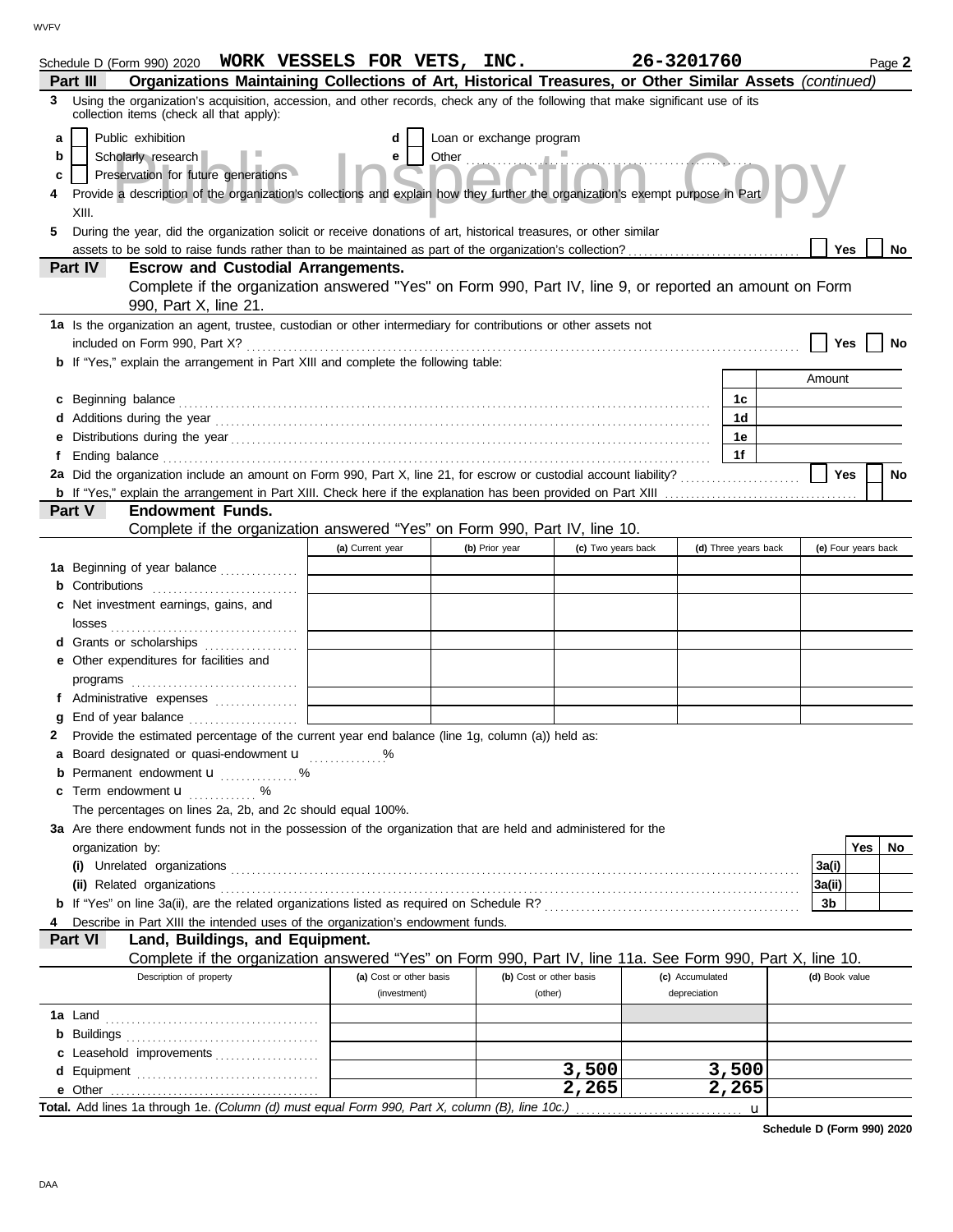DAA

| Schedule D (Form 990) 2020 | WORK VESSELS FOR VETS, INC.                                                                                |                | 26-3201760                       | Page 3         |
|----------------------------|------------------------------------------------------------------------------------------------------------|----------------|----------------------------------|----------------|
| Part VII                   | <b>Investments - Other Securities.</b>                                                                     |                |                                  |                |
|                            | Complete if the organization answered "Yes" on Form 990, Part IV, line 11b. See Form 990, Part X, line 12. |                |                                  |                |
|                            | (a) Description of security or category                                                                    | (b) Book value | (c) Method of valuation:         |                |
|                            | (including name of security)                                                                               |                | Cost or end-of-year market value |                |
| (1) Financial derivatives  |                                                                                                            | ш              |                                  |                |
|                            | (2) Closely held equity interests                                                                          |                |                                  |                |
| $(3)$ Other                |                                                                                                            |                |                                  |                |
| (A)                        |                                                                                                            |                |                                  |                |
| (B)                        |                                                                                                            |                |                                  |                |
| (C)                        |                                                                                                            |                |                                  |                |
| (D)                        |                                                                                                            |                |                                  |                |
| (E)<br>(F)                 |                                                                                                            |                |                                  |                |
| (G)                        |                                                                                                            |                |                                  |                |
| (H)                        |                                                                                                            |                |                                  |                |
|                            | Total. (Column (b) must equal Form 990, Part X, col. (B) line 12.)<br>u                                    |                |                                  |                |
| Part VIII                  | Investments - Program Related.                                                                             |                |                                  |                |
|                            | Complete if the organization answered "Yes" on Form 990, Part IV, line 11c. See Form 990, Part X, line 13. |                |                                  |                |
|                            | (a) Description of investment                                                                              | (b) Book value | (c) Method of valuation:         |                |
|                            |                                                                                                            |                | Cost or end-of-year market value |                |
| (1)                        |                                                                                                            |                |                                  |                |
| (2)                        |                                                                                                            |                |                                  |                |
| (3)                        |                                                                                                            |                |                                  |                |
| (4)                        |                                                                                                            |                |                                  |                |
| (5)                        |                                                                                                            |                |                                  |                |
| (6)                        |                                                                                                            |                |                                  |                |
| (7)                        |                                                                                                            |                |                                  |                |
| (8)                        |                                                                                                            |                |                                  |                |
| (9)                        | Total. (Column (b) must equal Form 990, Part X, col. (B) line 13.)                                         |                |                                  |                |
| Part IX                    | u<br>Other Assets.                                                                                         |                |                                  |                |
|                            | Complete if the organization answered "Yes" on Form 990, Part IV, line 11d. See Form 990, Part X, line 15. |                |                                  |                |
|                            | (a) Description                                                                                            |                |                                  | (b) Book value |
| (1)                        |                                                                                                            |                |                                  |                |
| (2)                        |                                                                                                            |                |                                  |                |
| (3)                        |                                                                                                            |                |                                  |                |
| <u>(4)</u>                 |                                                                                                            |                |                                  |                |
| (5)                        |                                                                                                            |                |                                  |                |
| (6)                        |                                                                                                            |                |                                  |                |
| (7)                        |                                                                                                            |                |                                  |                |
| (8)                        |                                                                                                            |                |                                  |                |
| (9)                        |                                                                                                            |                |                                  |                |
| Part X                     | Total. (Column (b) must equal Form 990, Part X, col. (B) line 15.).<br>Other Liabilities.                  |                | u                                |                |
|                            | Complete if the organization answered "Yes" on Form 990, Part IV, line 11e or 11f. See Form 990, Part X,   |                |                                  |                |
|                            | line 25.                                                                                                   |                |                                  |                |
| 1.                         | (a) Description of liability                                                                               |                |                                  | (b) Book value |
| (1)                        | Federal income taxes                                                                                       |                |                                  |                |
| (2)                        |                                                                                                            |                |                                  |                |
| (3)                        |                                                                                                            |                |                                  |                |
| (4)                        |                                                                                                            |                |                                  |                |
| (5)                        |                                                                                                            |                |                                  |                |
| (6)                        |                                                                                                            |                |                                  |                |
| (7)                        |                                                                                                            |                |                                  |                |
| (8)                        |                                                                                                            |                |                                  |                |
| (9)                        |                                                                                                            |                |                                  |                |
|                            | <b>Total.</b> (Column (b) must equal Form 990, Part X, col. (B) line 25.)                                  |                | u                                |                |

Liability for uncertain tax positions. In Part XIII, provide the text of the footnote to the organization's financial statements that reports the **2.** organization's liability for uncertain tax positions under FASB ASC 740. Check here if the text of the footnote has been provided in Part XIII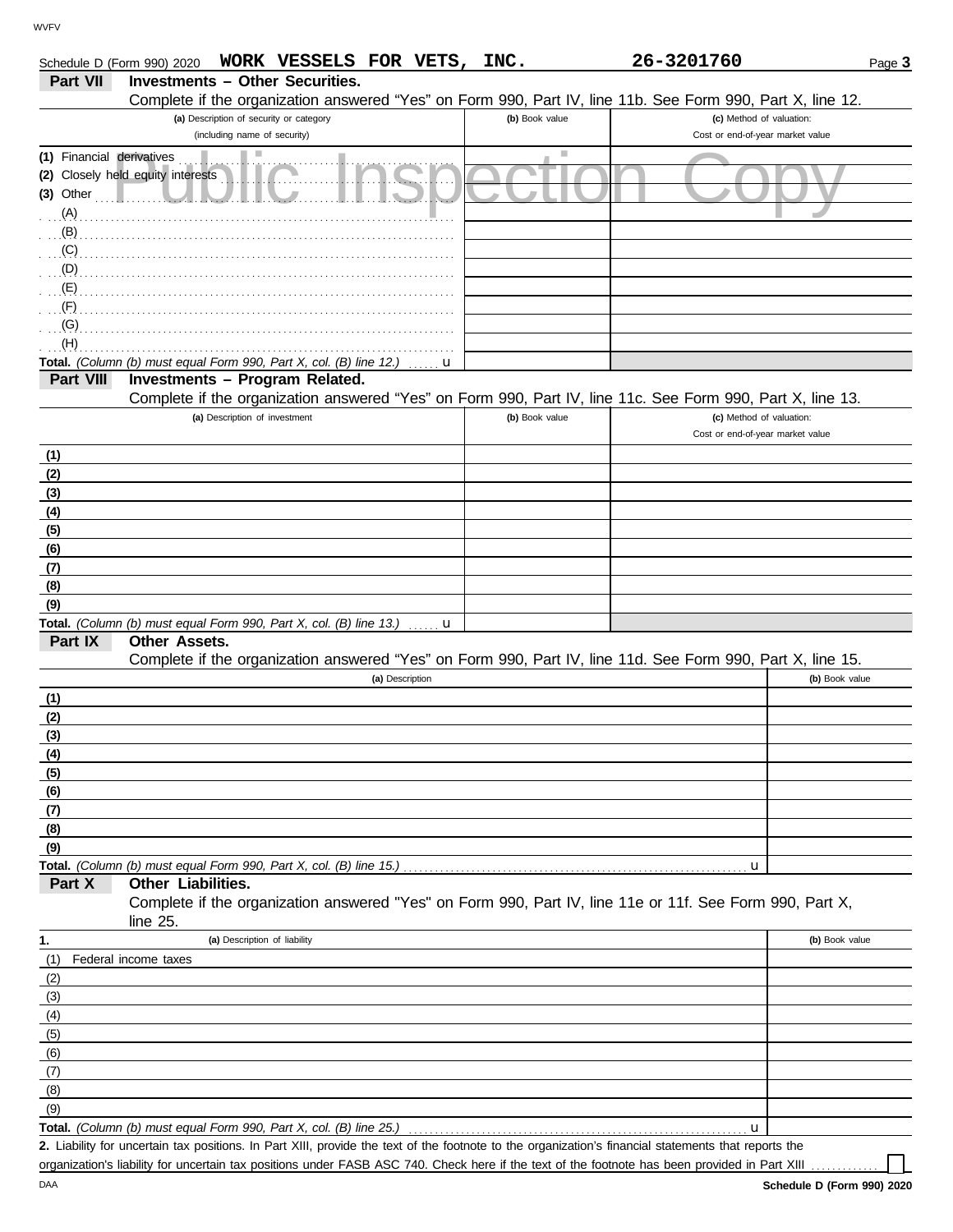|   | Schedule D (Form 990) 2020 WORK VESSELS FOR VETS, INC.                                                                                                                                                                                   | 26-3201760     |    | Page 4 |
|---|------------------------------------------------------------------------------------------------------------------------------------------------------------------------------------------------------------------------------------------|----------------|----|--------|
|   | Reconciliation of Revenue per Audited Financial Statements With Revenue per Return.<br>Part XI                                                                                                                                           |                |    |        |
|   | Complete if the organization answered "Yes" on Form 990, Part IV, line 12a.                                                                                                                                                              |                |    |        |
| 1 | Total revenue, gains, and other support per audited financial statements                                                                                                                                                                 |                | 1  |        |
| 2 | Amounts included on line 1 but not on Form 990, Part VIII, line 12:                                                                                                                                                                      |                |    |        |
| а | Net unrealized gains (losses) on investments                                                                                                                                                                                             | 2a             |    |        |
|   | Donated services and use of facilities                                                                                                                                                                                                   | 2 <sub>b</sub> |    |        |
| c | Recoveries of prior year grants <b>the contract of the contract of prior</b>                                                                                                                                                             | 2c             |    |        |
| d |                                                                                                                                                                                                                                          | 2d             |    |        |
| е |                                                                                                                                                                                                                                          |                | 2e |        |
| 3 |                                                                                                                                                                                                                                          |                | 3  |        |
|   | Amounts included on Form 990, Part VIII, line 12, but not on line 1:                                                                                                                                                                     |                |    |        |
|   |                                                                                                                                                                                                                                          | 4a             |    |        |
|   | <b>b</b> Other (Describe in Part XIII.) <b>CONSIDENT DESCRIPTION DESCRIPTION DESCRIPTION DESCRIPTION DESCRIPTION DESCRIPTION DESCRIPTION DESCRIPTION DESCRIPTION DESCRIPTION DESCRIPTION DESCRIPTION DESCRI</b>                          | 4b             |    |        |
|   | c Add lines 4a and 4b                                                                                                                                                                                                                    |                | 4c |        |
|   |                                                                                                                                                                                                                                          |                | 5  |        |
|   | Reconciliation of Expenses per Audited Financial Statements With Expenses per Return.<br>Part XII                                                                                                                                        |                |    |        |
|   | Complete if the organization answered "Yes" on Form 990, Part IV, line 12a.                                                                                                                                                              |                |    |        |
| 1 | Total expenses and losses per audited financial statements                                                                                                                                                                               |                | 1  |        |
| 2 | Amounts included on line 1 but not on Form 990, Part IX, line 25:                                                                                                                                                                        |                |    |        |
| а |                                                                                                                                                                                                                                          | 2a             |    |        |
| b |                                                                                                                                                                                                                                          | 2 <sub>b</sub> |    |        |
|   |                                                                                                                                                                                                                                          | 2c             |    |        |
| d |                                                                                                                                                                                                                                          | 2d             |    |        |
| е |                                                                                                                                                                                                                                          |                | 2e |        |
| 3 |                                                                                                                                                                                                                                          |                | 3  |        |
|   | Amounts included on Form 990, Part IX, line 25, but not on line 1:                                                                                                                                                                       |                |    |        |
|   | a Investment expenses not included on Form 990, Part VIII, line 7b [100] [100] [100] [100] [100] [100] [100] [100] [100] [100] [100] [100] [100] [100] [100] [100] [100] [100] [100] [100] [100] [100] [100] [100] [100] [100]           | 4a             |    |        |
|   | <b>b</b> Other (Describe in Part XIII.) <b>CONSIDENT</b> 2014 12:2010 12:2010 12:2010 12:2010 12:2010 12:2010 12:2010 12:2010 12:2010 12:2010 12:2010 12:2010 12:2010 12:2010 12:2010 12:2010 12:2010 12:2010 12:2010 12:2010 12:2010 12 | 4b             |    |        |
|   | c Add lines 4a and 4b                                                                                                                                                                                                                    |                | 4c |        |
|   |                                                                                                                                                                                                                                          |                | 5  |        |
|   | Part XIII Supplemental Information.                                                                                                                                                                                                      |                |    |        |
|   | Provide the descriptions required for Part II, lines 3, 5, and 9; Part III, lines 1a and 4; Part IV, lines 1b and 2b; Part V, line 4; Part X, line                                                                                       |                |    |        |
|   | 2; Part XI, lines 2d and 4b; and Part XII, lines 2d and 4b. Also complete this part to provide any additional information.                                                                                                               |                |    |        |
|   |                                                                                                                                                                                                                                          |                |    |        |
|   |                                                                                                                                                                                                                                          |                |    |        |
|   |                                                                                                                                                                                                                                          |                |    |        |
|   |                                                                                                                                                                                                                                          |                |    |        |
|   |                                                                                                                                                                                                                                          |                |    |        |
|   |                                                                                                                                                                                                                                          |                |    |        |
|   |                                                                                                                                                                                                                                          |                |    |        |
|   |                                                                                                                                                                                                                                          |                |    |        |
|   |                                                                                                                                                                                                                                          |                |    |        |
|   |                                                                                                                                                                                                                                          |                |    |        |
|   |                                                                                                                                                                                                                                          |                |    |        |
|   |                                                                                                                                                                                                                                          |                |    |        |
|   |                                                                                                                                                                                                                                          |                |    |        |
|   |                                                                                                                                                                                                                                          |                |    |        |
|   |                                                                                                                                                                                                                                          |                |    |        |
|   |                                                                                                                                                                                                                                          |                |    |        |
|   |                                                                                                                                                                                                                                          |                |    |        |
|   |                                                                                                                                                                                                                                          |                |    |        |
|   |                                                                                                                                                                                                                                          |                |    |        |
|   |                                                                                                                                                                                                                                          |                |    |        |
|   |                                                                                                                                                                                                                                          |                |    |        |
|   |                                                                                                                                                                                                                                          |                |    |        |
|   |                                                                                                                                                                                                                                          |                |    |        |
|   |                                                                                                                                                                                                                                          |                |    |        |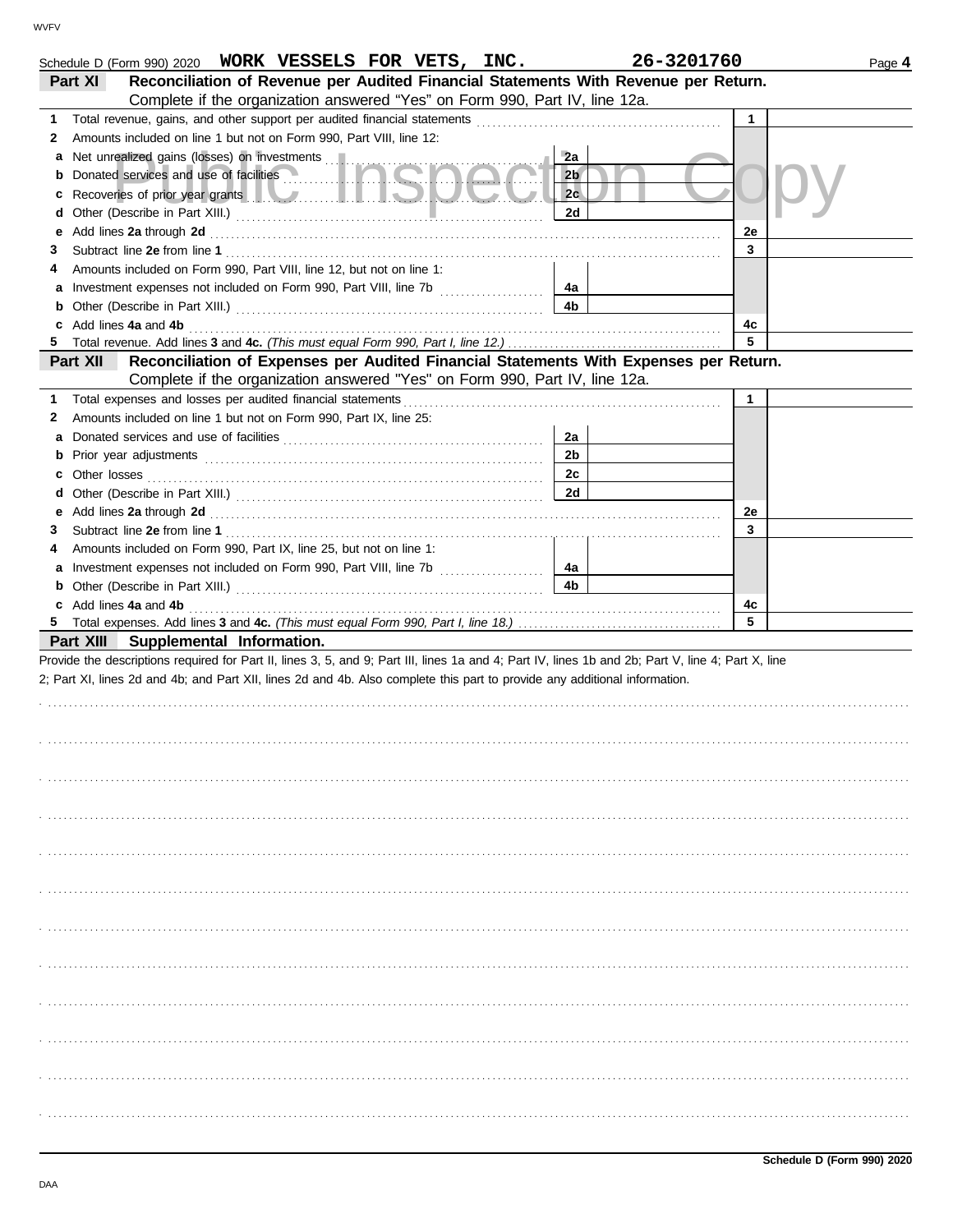| Schedule D (Form 990) 2020 WORK VESSELS FOR VETS, INC. |  | 26-3201760 | Page 5 |
|--------------------------------------------------------|--|------------|--------|
| Part XIII Supplemental Information (continued)         |  |            |        |
|                                                        |  |            |        |
|                                                        |  |            |        |
| Public Inspection Copy                                 |  |            |        |
|                                                        |  |            |        |
|                                                        |  |            |        |
|                                                        |  |            |        |
|                                                        |  |            |        |
|                                                        |  |            |        |
|                                                        |  |            |        |
|                                                        |  |            |        |
|                                                        |  |            |        |
|                                                        |  |            |        |
|                                                        |  |            |        |
|                                                        |  |            |        |
|                                                        |  |            |        |
|                                                        |  |            |        |
|                                                        |  |            |        |
|                                                        |  |            |        |
|                                                        |  |            |        |
|                                                        |  |            |        |
|                                                        |  |            |        |
|                                                        |  |            |        |
|                                                        |  |            |        |
|                                                        |  |            |        |
|                                                        |  |            |        |
|                                                        |  |            |        |
|                                                        |  |            |        |
|                                                        |  |            |        |
|                                                        |  |            |        |
|                                                        |  |            |        |
|                                                        |  |            |        |
|                                                        |  |            |        |
|                                                        |  |            |        |
|                                                        |  |            |        |
|                                                        |  |            |        |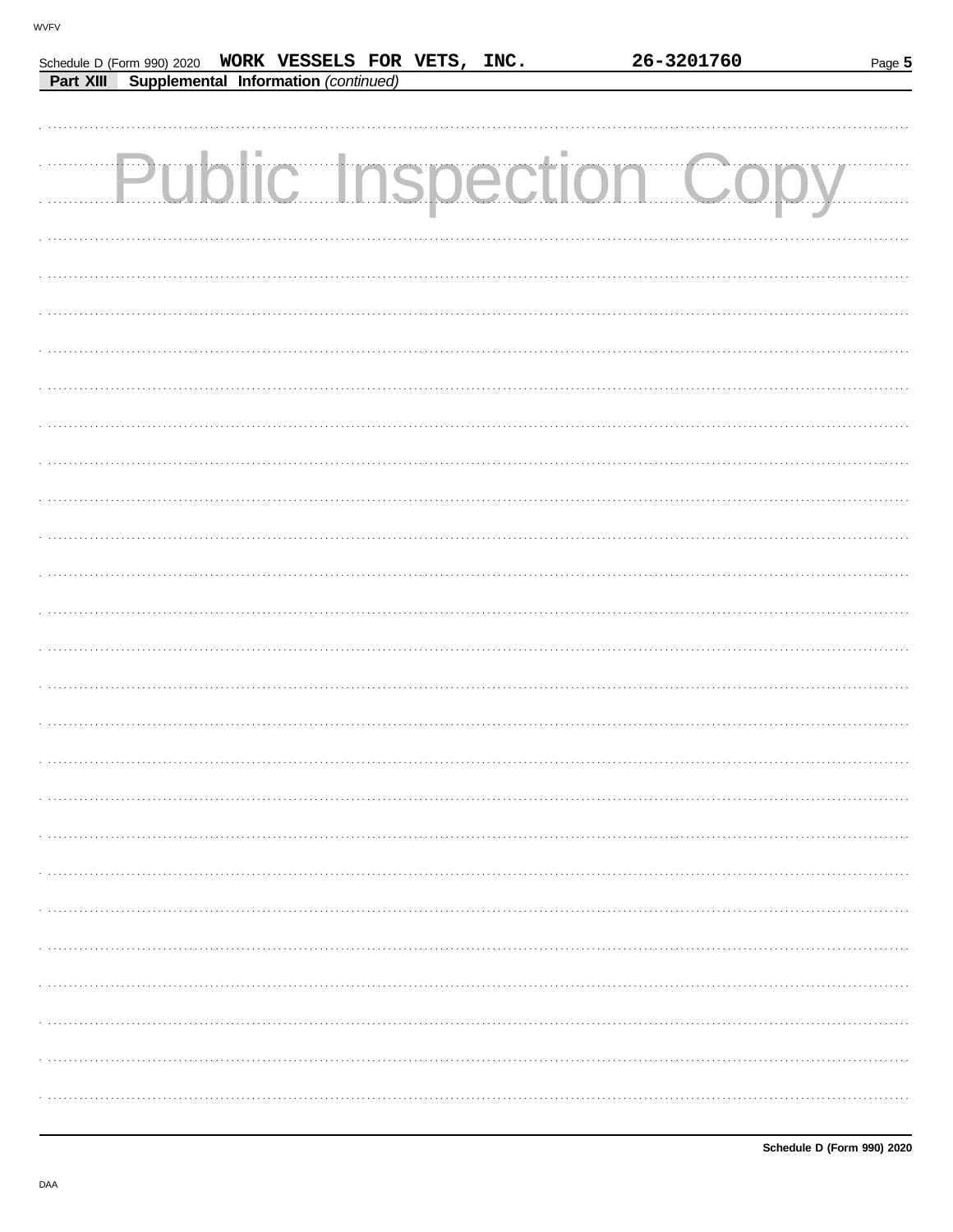| <b>SCHEDULE G</b><br>Supplemental Information Regarding Fundraising or Gaming Activities<br>Complete if the organization answered "Yes" on Form 990, Part IV, line 17, 18, or 19, or if the                                                                    |                                       |                                |    |                                                                                 |                                        | OMB No. 1545-0047                       |
|----------------------------------------------------------------------------------------------------------------------------------------------------------------------------------------------------------------------------------------------------------------|---------------------------------------|--------------------------------|----|---------------------------------------------------------------------------------|----------------------------------------|-----------------------------------------|
| (Form 990 or 990-EZ)                                                                                                                                                                                                                                           |                                       |                                |    | organization entered more than \$15,000 on Form 990-EZ, line 6a.                |                                        |                                         |
| Department of the Treasury<br>Internal Revenue Service                                                                                                                                                                                                         | L1 Attach to Form 990 or Form 990-EZ. |                                |    | <b>u</b> Go to www.irs.gov/Form990 for instructions and the latest information. |                                        | Open to Public<br>Inspection            |
| Name of the organization                                                                                                                                                                                                                                       |                                       |                                |    |                                                                                 | Employer identification number         |                                         |
| WORK VESSELS FOR VETS, INC.<br>Fundraising Activities. Complete if the organization answered "Yes" on Form 990, Part IV, line 17.<br>Part I                                                                                                                    |                                       |                                |    |                                                                                 | 26-3201760                             |                                         |
| Form 990-EZ filers are not required to complete this part.                                                                                                                                                                                                     |                                       |                                |    |                                                                                 |                                        |                                         |
| Indicate whether the organization raised funds through any of the following activities. Check all that apply.<br>1.                                                                                                                                            |                                       |                                |    |                                                                                 |                                        |                                         |
| Mail solicitations<br>a                                                                                                                                                                                                                                        | е                                     |                                |    | Solicitation of non-government grants                                           |                                        |                                         |
| Internet and email solicitations                                                                                                                                                                                                                               |                                       |                                |    | Solicitation of government grants                                               |                                        |                                         |
| Phone solicitations<br>c                                                                                                                                                                                                                                       | Special fundraising events<br>g       |                                |    |                                                                                 |                                        |                                         |
| In-person solicitations<br>d                                                                                                                                                                                                                                   |                                       |                                |    |                                                                                 |                                        |                                         |
| 2a Did the organization have a written or oral agreement with any individual (including officers, directors, trustees,                                                                                                                                         |                                       |                                |    |                                                                                 |                                        |                                         |
| or key employees listed in Form 990, Part VII) or entity in connection with professional fundraising services?<br><b>b</b> If "Yes," list the 10 highest paid individuals or entities (fundraisers) pursuant to agreements under which the fundraiser is to be |                                       |                                |    |                                                                                 |                                        | Yes<br>No                               |
| compensated at least \$5,000 by the organization.                                                                                                                                                                                                              |                                       |                                |    |                                                                                 |                                        |                                         |
| (i) Name and address of individual                                                                                                                                                                                                                             |                                       | (iii) Did fund-<br>raiser have |    | (iv) Gross receipts                                                             | (v) Amount paid to<br>(or retained by) | (vi) Amount paid to<br>(or retained by) |
| or entity (fundraiser)                                                                                                                                                                                                                                         | (ii) Activity                         | custody or<br>control of       |    | from activity                                                                   | fundraiser listed in                   | organization                            |
|                                                                                                                                                                                                                                                                |                                       | contributions?<br>Yes          | No |                                                                                 | col. (i)                               |                                         |
| 1                                                                                                                                                                                                                                                              |                                       |                                |    |                                                                                 |                                        |                                         |
|                                                                                                                                                                                                                                                                |                                       |                                |    |                                                                                 |                                        |                                         |
| $\mathbf{2}$                                                                                                                                                                                                                                                   |                                       |                                |    |                                                                                 |                                        |                                         |
|                                                                                                                                                                                                                                                                |                                       |                                |    |                                                                                 |                                        |                                         |
| 3                                                                                                                                                                                                                                                              |                                       |                                |    |                                                                                 |                                        |                                         |
|                                                                                                                                                                                                                                                                |                                       |                                |    |                                                                                 |                                        |                                         |
|                                                                                                                                                                                                                                                                |                                       |                                |    |                                                                                 |                                        |                                         |
| 4                                                                                                                                                                                                                                                              |                                       |                                |    |                                                                                 |                                        |                                         |
|                                                                                                                                                                                                                                                                |                                       |                                |    |                                                                                 |                                        |                                         |
| 5                                                                                                                                                                                                                                                              |                                       |                                |    |                                                                                 |                                        |                                         |
|                                                                                                                                                                                                                                                                |                                       |                                |    |                                                                                 |                                        |                                         |
|                                                                                                                                                                                                                                                                |                                       |                                |    |                                                                                 |                                        |                                         |
|                                                                                                                                                                                                                                                                |                                       |                                |    |                                                                                 |                                        |                                         |
|                                                                                                                                                                                                                                                                |                                       |                                |    |                                                                                 |                                        |                                         |
| 7                                                                                                                                                                                                                                                              |                                       |                                |    |                                                                                 |                                        |                                         |
|                                                                                                                                                                                                                                                                |                                       |                                |    |                                                                                 |                                        |                                         |
| 8                                                                                                                                                                                                                                                              |                                       |                                |    |                                                                                 |                                        |                                         |
|                                                                                                                                                                                                                                                                |                                       |                                |    |                                                                                 |                                        |                                         |
|                                                                                                                                                                                                                                                                |                                       |                                |    |                                                                                 |                                        |                                         |
| 9                                                                                                                                                                                                                                                              |                                       |                                |    |                                                                                 |                                        |                                         |
|                                                                                                                                                                                                                                                                |                                       |                                |    |                                                                                 |                                        |                                         |
| 10                                                                                                                                                                                                                                                             |                                       |                                |    |                                                                                 |                                        |                                         |
|                                                                                                                                                                                                                                                                |                                       |                                |    |                                                                                 |                                        |                                         |
| Total                                                                                                                                                                                                                                                          |                                       |                                |    |                                                                                 |                                        |                                         |
| List all states in which the organization is registered or licensed to solicit contributions or has been notified it is exempt from<br>3                                                                                                                       |                                       |                                |    |                                                                                 |                                        |                                         |
| registration or licensing.                                                                                                                                                                                                                                     |                                       |                                |    |                                                                                 |                                        |                                         |
|                                                                                                                                                                                                                                                                |                                       |                                |    |                                                                                 |                                        |                                         |
|                                                                                                                                                                                                                                                                |                                       |                                |    |                                                                                 |                                        |                                         |
|                                                                                                                                                                                                                                                                |                                       |                                |    |                                                                                 |                                        |                                         |
|                                                                                                                                                                                                                                                                |                                       |                                |    |                                                                                 |                                        |                                         |
|                                                                                                                                                                                                                                                                |                                       |                                |    |                                                                                 |                                        |                                         |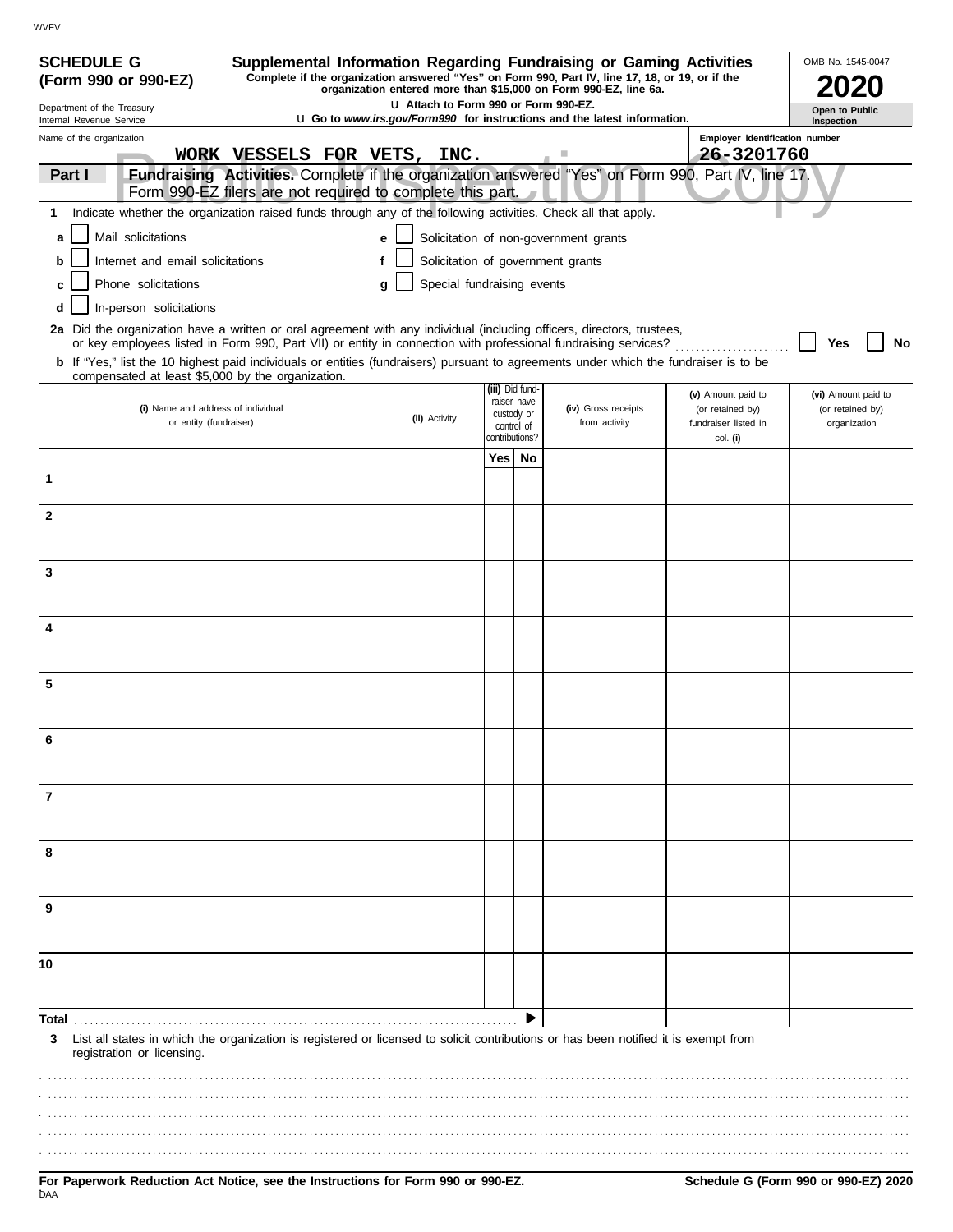# Schedule G (Form 990 or 990-EZ) 2020 **WORK VESSELS FOR VETS, INC. 26-3201760** Page 2 **Part II Fundraising Events.** Complete if the organization and Tennis<br>**Part II Fundraising Events**

| Part II | <b>Fundraising Events.</b> Complete if the organization answered "Yes" on Form 990, Part IV, line 18, or reported more |
|---------|------------------------------------------------------------------------------------------------------------------------|
|         | than \$15,000 of fundraising event contributions and gross income on Form 990-EZ, lines 1 and 6b. List events with     |
|         | gross receipts greater than \$5,000.                                                                                   |

| Revenue         |                                                                                                                                                                                                             | 1 Gross receipts<br>2 Less: Contributions<br>3 Gross income (line 1 minus | (a) Event $#1$<br><b>GOLF TOURNAMENT</b><br>(event type)<br>91,670<br>74,212                                                                  | (b) Event #2<br>(event type)                     | (c) Other events<br><b>NONE</b><br>(total number) | (d) Total events<br>(add col. (a) through<br>$col.$ (c))<br>91,670<br>74,212 |  |  |  |  |
|-----------------|-------------------------------------------------------------------------------------------------------------------------------------------------------------------------------------------------------------|---------------------------------------------------------------------------|-----------------------------------------------------------------------------------------------------------------------------------------------|--------------------------------------------------|---------------------------------------------------|------------------------------------------------------------------------------|--|--|--|--|
|                 |                                                                                                                                                                                                             |                                                                           | 17,458                                                                                                                                        |                                                  |                                                   | 17,458                                                                       |  |  |  |  |
|                 |                                                                                                                                                                                                             | 4 Cash prizes<br>5 Noncash prizes                                         |                                                                                                                                               |                                                  |                                                   |                                                                              |  |  |  |  |
|                 |                                                                                                                                                                                                             | 6 Rent/facility costs                                                     |                                                                                                                                               |                                                  |                                                   |                                                                              |  |  |  |  |
| Expenses        |                                                                                                                                                                                                             | 7 Food and beverages                                                      |                                                                                                                                               |                                                  |                                                   |                                                                              |  |  |  |  |
| Direct          |                                                                                                                                                                                                             | 8 Entertainment                                                           |                                                                                                                                               |                                                  |                                                   |                                                                              |  |  |  |  |
|                 |                                                                                                                                                                                                             | 9 Other direct expenses                                                   | 43,272                                                                                                                                        |                                                  |                                                   | 43,272                                                                       |  |  |  |  |
|                 |                                                                                                                                                                                                             |                                                                           |                                                                                                                                               |                                                  |                                                   |                                                                              |  |  |  |  |
|                 |                                                                                                                                                                                                             |                                                                           |                                                                                                                                               |                                                  |                                                   | $\frac{43,272}{-25,814}$                                                     |  |  |  |  |
|                 | Part III                                                                                                                                                                                                    |                                                                           | Gaming. Complete if the organization answered "Yes" on Form 990, Part IV, line 19, or reported more than<br>\$15,000 on Form 990-EZ, line 6a. |                                                  |                                                   |                                                                              |  |  |  |  |
| Revenue         |                                                                                                                                                                                                             |                                                                           | (a) Bingo                                                                                                                                     | (b) Pull tabs/instant<br>bingo/progressive bingo | (c) Other gaming                                  | (d) Total gaming (add<br>col. (a) through col. (c))                          |  |  |  |  |
|                 |                                                                                                                                                                                                             | 1 Gross revenue                                                           |                                                                                                                                               |                                                  |                                                   |                                                                              |  |  |  |  |
|                 |                                                                                                                                                                                                             | 2 Cash prizes                                                             |                                                                                                                                               |                                                  |                                                   |                                                                              |  |  |  |  |
| Direct Expenses |                                                                                                                                                                                                             | 3 Noncash prizes                                                          |                                                                                                                                               |                                                  |                                                   |                                                                              |  |  |  |  |
|                 |                                                                                                                                                                                                             | 4 Rent/facility costs                                                     |                                                                                                                                               |                                                  |                                                   |                                                                              |  |  |  |  |
|                 |                                                                                                                                                                                                             | 5 Other direct expenses                                                   |                                                                                                                                               |                                                  |                                                   |                                                                              |  |  |  |  |
|                 |                                                                                                                                                                                                             | 6 Volunteer labor                                                         | Yes $%$<br>No                                                                                                                                 | No                                               | %<br><b>Yes</b><br>No                             |                                                                              |  |  |  |  |
|                 |                                                                                                                                                                                                             |                                                                           | 7 Direct expense summary. Add lines 2 through 5 in column (d)                                                                                 |                                                  |                                                   |                                                                              |  |  |  |  |
|                 |                                                                                                                                                                                                             |                                                                           |                                                                                                                                               |                                                  |                                                   |                                                                              |  |  |  |  |
| 9               | Enter the state(s) in which the organization conducts gaming activities: [11] content content the state(s) in which the organization conducts gaming activities:<br>Yes<br>No<br><b>b</b> If "No," explain: |                                                                           |                                                                                                                                               |                                                  |                                                   |                                                                              |  |  |  |  |
|                 |                                                                                                                                                                                                             | <b>b</b> If "Yes," explain:                                               |                                                                                                                                               |                                                  |                                                   | Yes<br>No                                                                    |  |  |  |  |
|                 |                                                                                                                                                                                                             |                                                                           |                                                                                                                                               |                                                  |                                                   |                                                                              |  |  |  |  |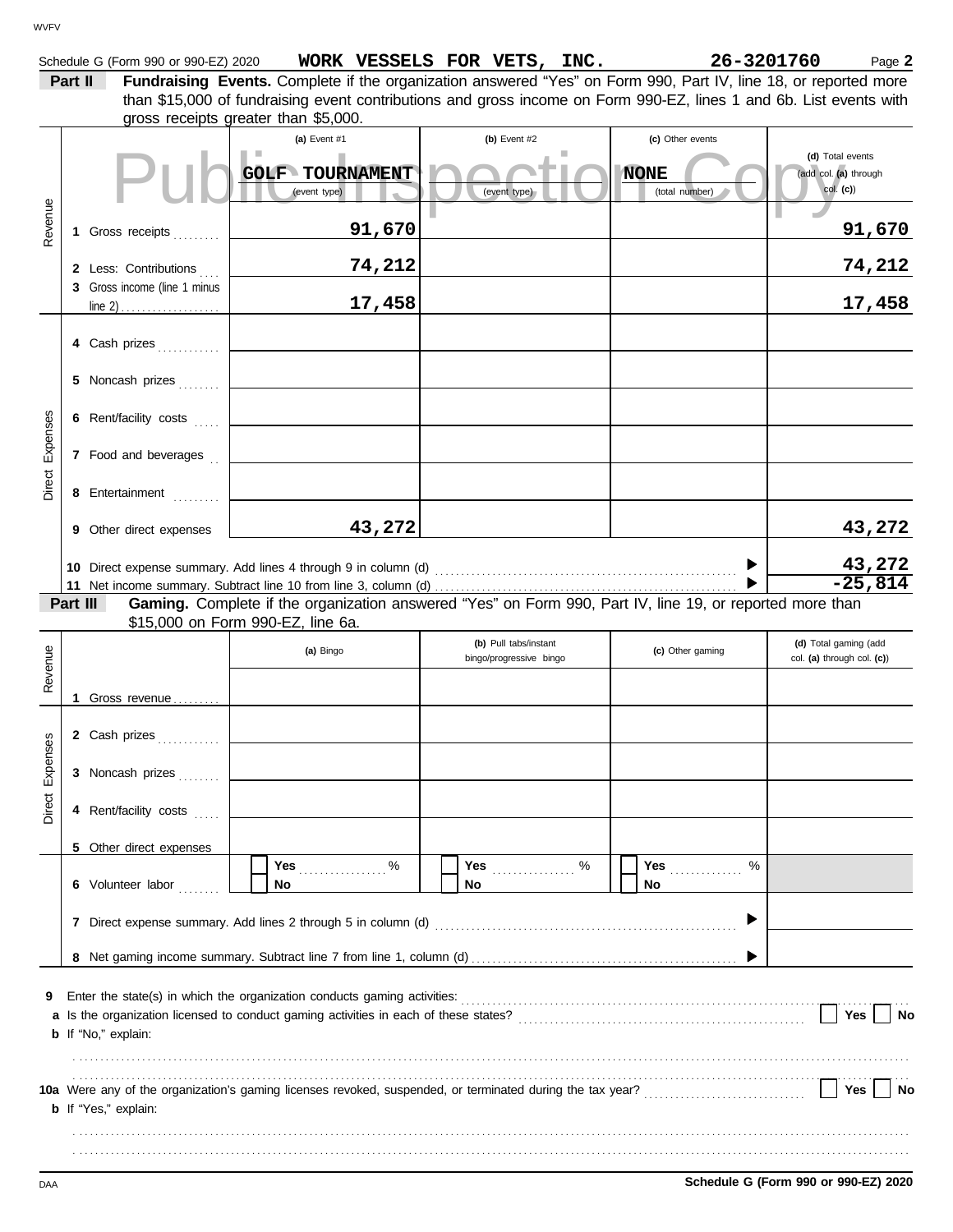|     | Schedule G (Form 990 or 990-EZ) 2020 |                   |                                                                                                                | WORK VESSELS FOR VETS, INC. |  | 26-3201760                                                                                                 |     | Page 3    |
|-----|--------------------------------------|-------------------|----------------------------------------------------------------------------------------------------------------|-----------------------------|--|------------------------------------------------------------------------------------------------------------|-----|-----------|
| 11  |                                      |                   | Does the organization conduct gaming activities with nonmembers?                                               |                             |  |                                                                                                            | Yes | No        |
| 12  |                                      |                   | Is the organization a grantor, beneficiary or trustee of a trust, or a member of a partnership or other entity |                             |  |                                                                                                            |     |           |
|     |                                      |                   |                                                                                                                |                             |  |                                                                                                            | Yes | $ $ No    |
| 13  |                                      |                   | Indicate the percentage of gaming activity conducted in:                                                       |                             |  |                                                                                                            |     |           |
| a   |                                      |                   |                                                                                                                |                             |  | 13a                                                                                                        |     | %         |
| b   |                                      |                   |                                                                                                                |                             |  | 13b                                                                                                        |     | $\%$      |
| 14  |                                      |                   | Enter the name and address of the person who prepares the organization's gaming/special events books and       |                             |  |                                                                                                            |     |           |
|     | records:                             |                   |                                                                                                                |                             |  |                                                                                                            |     |           |
|     |                                      |                   |                                                                                                                |                             |  |                                                                                                            |     |           |
|     |                                      |                   |                                                                                                                |                             |  |                                                                                                            |     |           |
|     |                                      |                   |                                                                                                                |                             |  | Name $\mathbf{u}$                                                                                          |     |           |
|     |                                      |                   |                                                                                                                |                             |  |                                                                                                            |     |           |
|     |                                      |                   |                                                                                                                |                             |  | Address <b>u</b>                                                                                           |     |           |
|     |                                      |                   |                                                                                                                |                             |  |                                                                                                            |     |           |
| 15a |                                      |                   | Does the organization have a contract with a third party from whom the organization receives gaming            |                             |  |                                                                                                            |     |           |
|     | revenue?                             |                   |                                                                                                                |                             |  |                                                                                                            | Yes | No        |
| b   |                                      |                   |                                                                                                                |                             |  |                                                                                                            |     |           |
|     |                                      |                   |                                                                                                                |                             |  |                                                                                                            |     |           |
|     |                                      |                   | If "Yes," enter name and address of the third party:                                                           |                             |  |                                                                                                            |     |           |
|     |                                      |                   |                                                                                                                |                             |  |                                                                                                            |     |           |
|     |                                      |                   |                                                                                                                |                             |  | Name $\mathbf{u}$                                                                                          |     |           |
|     |                                      |                   |                                                                                                                |                             |  |                                                                                                            |     |           |
|     |                                      |                   |                                                                                                                |                             |  | Address <b>u</b>                                                                                           |     |           |
|     |                                      |                   |                                                                                                                |                             |  |                                                                                                            |     |           |
| 16  | Gaming manager information:          |                   |                                                                                                                |                             |  |                                                                                                            |     |           |
|     |                                      |                   |                                                                                                                |                             |  |                                                                                                            |     |           |
|     |                                      |                   |                                                                                                                |                             |  |                                                                                                            |     |           |
|     |                                      |                   |                                                                                                                |                             |  |                                                                                                            |     |           |
|     |                                      |                   |                                                                                                                |                             |  |                                                                                                            |     |           |
|     |                                      |                   |                                                                                                                |                             |  |                                                                                                            |     |           |
|     |                                      |                   |                                                                                                                |                             |  |                                                                                                            |     |           |
|     |                                      |                   |                                                                                                                |                             |  |                                                                                                            |     |           |
|     | Director/officer                     |                   | Employee                                                                                                       | Independent contractor      |  |                                                                                                            |     |           |
|     |                                      |                   |                                                                                                                |                             |  |                                                                                                            |     |           |
| 17  | Mandatory distributions:             |                   |                                                                                                                |                             |  |                                                                                                            |     |           |
| a   |                                      |                   | Is the organization required under state law to make charitable distributions from the gaming proceeds to      |                             |  |                                                                                                            |     |           |
|     |                                      |                   |                                                                                                                |                             |  |                                                                                                            | Yes | <b>No</b> |
|     |                                      |                   | Enter the amount of distributions required under state law to be distributed to other exempt organizations or  |                             |  |                                                                                                            |     |           |
|     |                                      |                   | spent in the organization's own exempt activities during the tax year $\mathbf{u}$ \$                          |                             |  |                                                                                                            |     |           |
|     | Part IV                              |                   |                                                                                                                |                             |  | Supplemental Information. Provide the explanations required by Part I, line 2b, columns (iii) and (v); and |     |           |
|     |                                      |                   |                                                                                                                |                             |  | Part III, lines 9, 9b, 10b, 15b, 15c, 16, and 17b, as applicable. Also provide any additional information. |     |           |
|     |                                      | See instructions. |                                                                                                                |                             |  |                                                                                                            |     |           |
|     |                                      |                   |                                                                                                                |                             |  |                                                                                                            |     |           |
|     |                                      |                   |                                                                                                                |                             |  |                                                                                                            |     |           |
|     |                                      |                   |                                                                                                                |                             |  |                                                                                                            |     |           |
|     |                                      |                   |                                                                                                                |                             |  |                                                                                                            |     |           |
|     |                                      |                   |                                                                                                                |                             |  |                                                                                                            |     |           |
|     |                                      |                   |                                                                                                                |                             |  |                                                                                                            |     |           |
|     |                                      |                   |                                                                                                                |                             |  |                                                                                                            |     |           |
|     |                                      |                   |                                                                                                                |                             |  |                                                                                                            |     |           |
|     |                                      |                   |                                                                                                                |                             |  |                                                                                                            |     |           |
|     |                                      |                   |                                                                                                                |                             |  |                                                                                                            |     |           |
|     |                                      |                   |                                                                                                                |                             |  |                                                                                                            |     |           |
|     |                                      |                   |                                                                                                                |                             |  |                                                                                                            |     |           |
|     |                                      |                   |                                                                                                                |                             |  |                                                                                                            |     |           |
|     |                                      |                   |                                                                                                                |                             |  |                                                                                                            |     |           |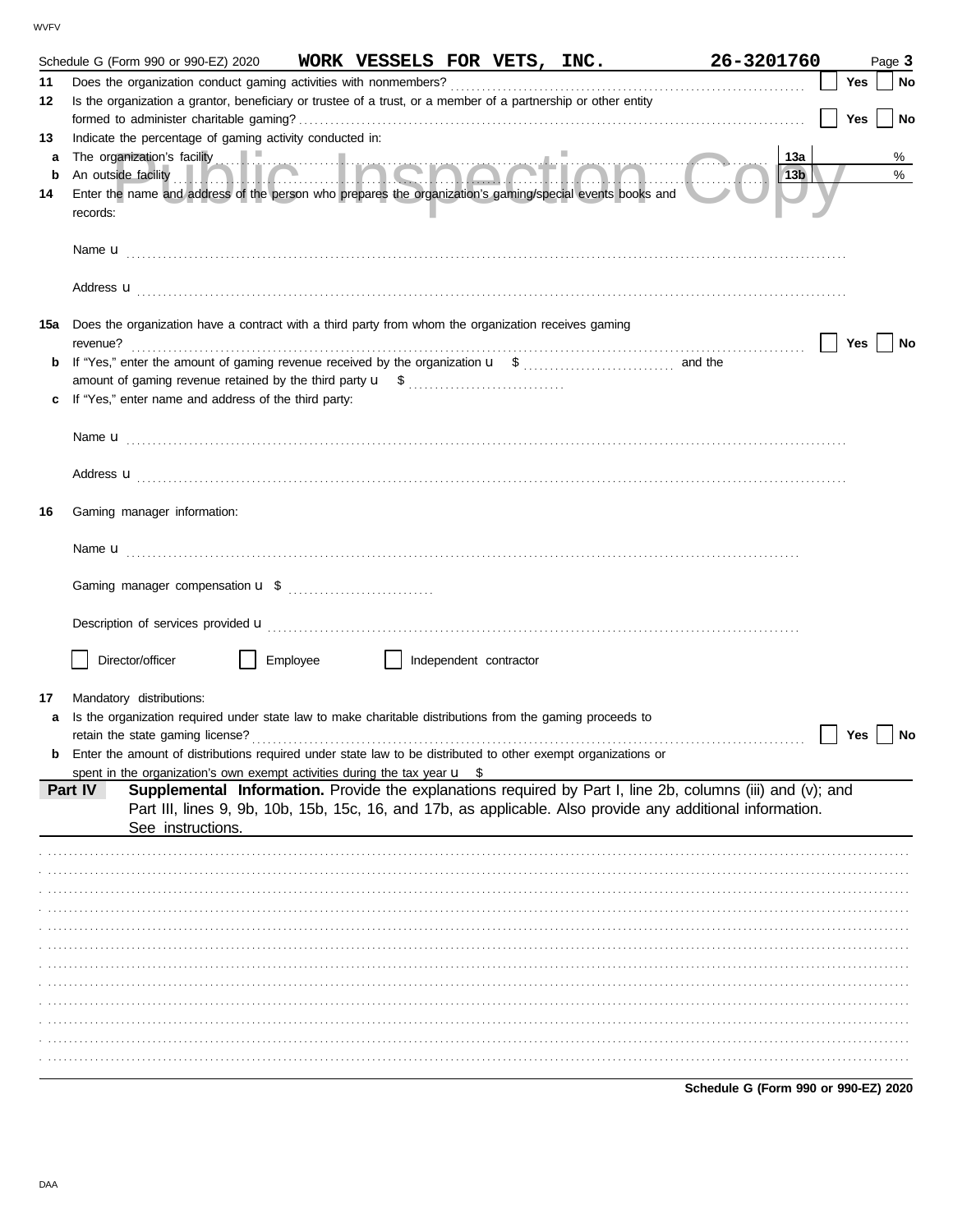| <b>SCHEDULE I</b><br>(Form 990) |                                                                                                                                                                                                                                                                                                                                                 | Grants and Other Assistance to Organizations,<br>Governments, and Individuals in the United States<br>Complete if the organization answered "Yes" on Form 990, Part IV, line 21 or 22. |                                                         | OMB No. 1545-0047              |                                       |                                                             |                                          |              |                                       |    |  |
|---------------------------------|-------------------------------------------------------------------------------------------------------------------------------------------------------------------------------------------------------------------------------------------------------------------------------------------------------------------------------------------------|----------------------------------------------------------------------------------------------------------------------------------------------------------------------------------------|---------------------------------------------------------|--------------------------------|---------------------------------------|-------------------------------------------------------------|------------------------------------------|--------------|---------------------------------------|----|--|
| Department of the Treasury      |                                                                                                                                                                                                                                                                                                                                                 |                                                                                                                                                                                        |                                                         | <b>Open to Public</b>          |                                       |                                                             |                                          |              |                                       |    |  |
| Internal Revenue Service        |                                                                                                                                                                                                                                                                                                                                                 |                                                                                                                                                                                        | u Go to www.irs.gov/Form990 for the latest information. |                                |                                       |                                                             |                                          |              |                                       |    |  |
| Name of the organization        | WORK VESSELS FOR VETS, INC.                                                                                                                                                                                                                                                                                                                     |                                                                                                                                                                                        | 26-3201760                                              | Employer identification number |                                       |                                                             |                                          |              |                                       |    |  |
| Part I                          | <b>General Information on Grants and Assistance</b>                                                                                                                                                                                                                                                                                             |                                                                                                                                                                                        |                                                         |                                |                                       |                                                             |                                          |              |                                       |    |  |
| $\mathbf{1}$                    | Does the organization maintain records to substantiate the amount of the grants or assistance, the grantees' eligibility for the grants or assistance, and<br>the selection criteria used to award the grants or assistance?<br>2 Describe in Part IV the organization's procedures for monitoring the use of grant funds in the United States. |                                                                                                                                                                                        |                                                         |                                |                                       |                                                             |                                          |              | $ X $ Yes                             | No |  |
| Part II                         | Grants and Other Assistance to Domestic Organizations and Domestic Governments. Complete if the organization answered "Yes" on Form 990,<br>Part IV, line 21, for any recipient that received more than \$5,000. Part II can be duplicated if additional space is needed.                                                                       |                                                                                                                                                                                        |                                                         |                                |                                       |                                                             |                                          |              |                                       |    |  |
| -1                              | (a) Name and address of organization<br>or government                                                                                                                                                                                                                                                                                           | $(b)$ EIN                                                                                                                                                                              | $(c)$ IRC<br>section<br>(if applicable)                 | (d) Amount of cash<br>grant    | (e) Amount of non-<br>cash assistance | (f) Method of valuation<br>(book, FMV, appraisal,<br>other) | (q) Description of<br>noncash assistance |              | (h) Purpose of grant<br>or assistance |    |  |
| (1)                             |                                                                                                                                                                                                                                                                                                                                                 |                                                                                                                                                                                        |                                                         |                                |                                       |                                                             |                                          |              |                                       |    |  |
|                                 |                                                                                                                                                                                                                                                                                                                                                 |                                                                                                                                                                                        |                                                         |                                |                                       |                                                             |                                          |              |                                       |    |  |
| (2)                             |                                                                                                                                                                                                                                                                                                                                                 |                                                                                                                                                                                        |                                                         |                                |                                       |                                                             |                                          |              |                                       |    |  |
|                                 |                                                                                                                                                                                                                                                                                                                                                 |                                                                                                                                                                                        |                                                         |                                |                                       |                                                             |                                          |              |                                       |    |  |
| (3)                             |                                                                                                                                                                                                                                                                                                                                                 |                                                                                                                                                                                        |                                                         |                                |                                       |                                                             |                                          |              |                                       |    |  |
|                                 |                                                                                                                                                                                                                                                                                                                                                 |                                                                                                                                                                                        |                                                         |                                |                                       |                                                             |                                          |              |                                       |    |  |
| (4)                             |                                                                                                                                                                                                                                                                                                                                                 |                                                                                                                                                                                        |                                                         |                                |                                       |                                                             |                                          |              |                                       |    |  |
|                                 |                                                                                                                                                                                                                                                                                                                                                 |                                                                                                                                                                                        |                                                         |                                |                                       |                                                             |                                          |              |                                       |    |  |
| (5)                             |                                                                                                                                                                                                                                                                                                                                                 |                                                                                                                                                                                        |                                                         |                                |                                       |                                                             |                                          |              |                                       |    |  |
|                                 |                                                                                                                                                                                                                                                                                                                                                 |                                                                                                                                                                                        |                                                         |                                |                                       |                                                             |                                          |              |                                       |    |  |
| (6)                             |                                                                                                                                                                                                                                                                                                                                                 |                                                                                                                                                                                        |                                                         |                                |                                       |                                                             |                                          |              |                                       |    |  |
|                                 |                                                                                                                                                                                                                                                                                                                                                 |                                                                                                                                                                                        |                                                         |                                |                                       |                                                             |                                          |              |                                       |    |  |
| (7)                             |                                                                                                                                                                                                                                                                                                                                                 |                                                                                                                                                                                        |                                                         |                                |                                       |                                                             |                                          |              |                                       |    |  |
|                                 |                                                                                                                                                                                                                                                                                                                                                 |                                                                                                                                                                                        |                                                         |                                |                                       |                                                             |                                          |              |                                       |    |  |
| (8)                             |                                                                                                                                                                                                                                                                                                                                                 |                                                                                                                                                                                        |                                                         |                                |                                       |                                                             |                                          |              |                                       |    |  |
|                                 |                                                                                                                                                                                                                                                                                                                                                 |                                                                                                                                                                                        |                                                         |                                |                                       |                                                             |                                          |              |                                       |    |  |
| (9)                             |                                                                                                                                                                                                                                                                                                                                                 |                                                                                                                                                                                        |                                                         |                                |                                       |                                                             |                                          |              |                                       |    |  |
|                                 |                                                                                                                                                                                                                                                                                                                                                 |                                                                                                                                                                                        |                                                         |                                |                                       |                                                             |                                          |              |                                       |    |  |
| 3                               | Enter total number of other organizations listed in the line 1 table <i>manufacture in the content of the line</i> 1 table manufacture in the line 1 table                                                                                                                                                                                      |                                                                                                                                                                                        |                                                         |                                |                                       |                                                             |                                          | $\mathbf{u}$ |                                       |    |  |
|                                 | For Paperwork Reduction Act Notice, see the Instructions for Form 990.                                                                                                                                                                                                                                                                          |                                                                                                                                                                                        |                                                         |                                |                                       |                                                             |                                          |              | Schedule I (Form 990) (2020)          |    |  |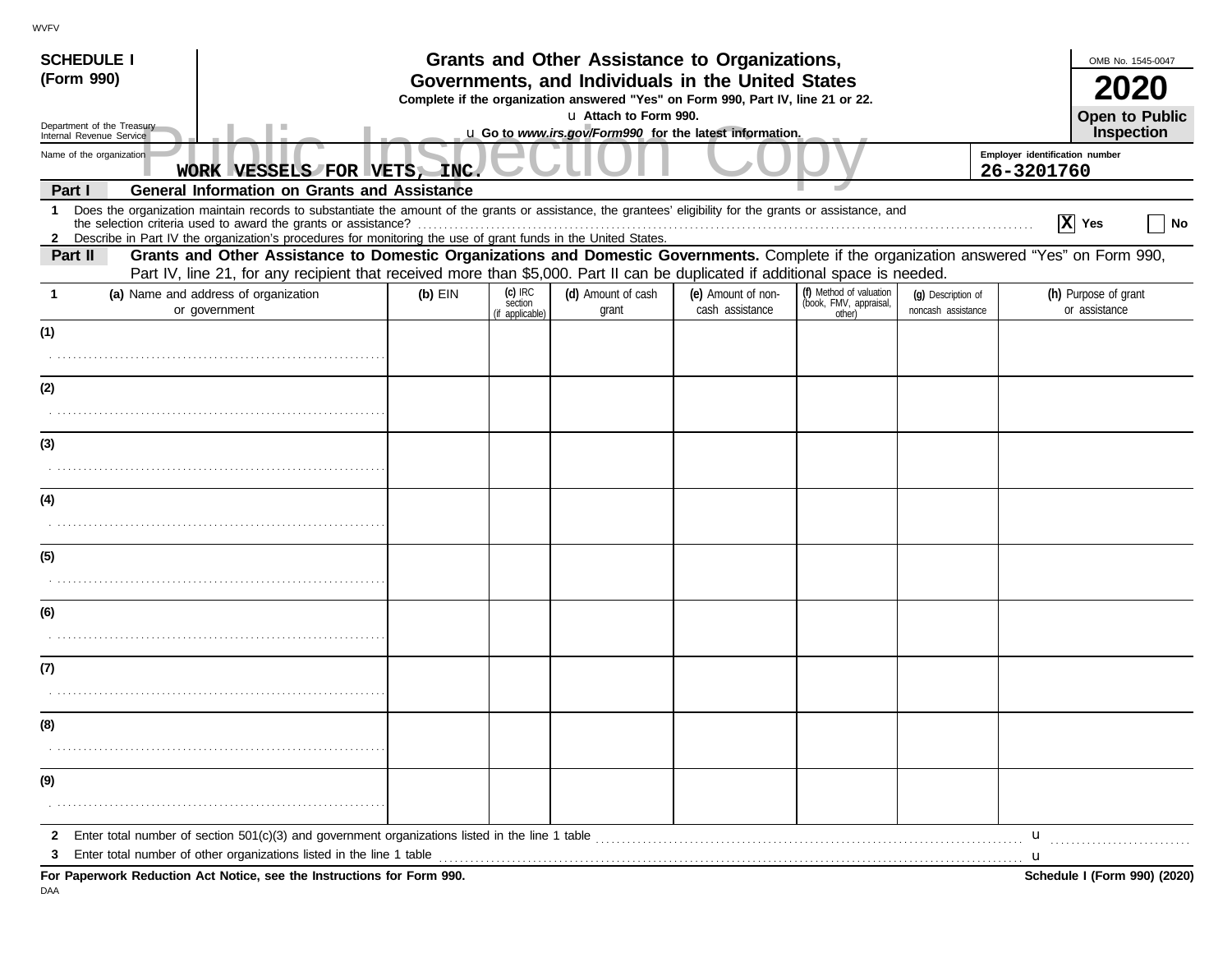| Schedule I (Form 990) (2020) WORK VESSELS FOR VETS, INC.                                                                                             |               |               | 26-3201760         |                                | Page 2                                |
|------------------------------------------------------------------------------------------------------------------------------------------------------|---------------|---------------|--------------------|--------------------------------|---------------------------------------|
| Grants and Other Assistance to Domestic Individuals. Complete if the organization answered "Yes" on Form 990, Part IV, line 22.<br>Part III          |               |               |                    |                                |                                       |
| Part III can be duplicated if additional space is needed.                                                                                            |               |               |                    |                                |                                       |
| (a) Type of grant or assistance                                                                                                                      | (b) Number of | (c) Amount of | (d) Amount of      | (e) Method of valuation (book, | (f) Description of noncash assistance |
|                                                                                                                                                      | recipients    | cash grant    | noncash assistance | FMV, appraisal, other)         |                                       |
|                                                                                                                                                      |               |               |                    |                                |                                       |
| 1 $TOOLS$ ,<br>VEHICLES, EQUIPMENT                                                                                                                   | 50            | 175,961       | 36,919             | <b>FMV</b>                     | VHCL, VSSL, TOOL                      |
|                                                                                                                                                      |               |               |                    |                                |                                       |
| -2                                                                                                                                                   |               |               |                    |                                |                                       |
| $\mathbf{3}$                                                                                                                                         |               |               |                    |                                |                                       |
|                                                                                                                                                      |               |               |                    |                                |                                       |
|                                                                                                                                                      |               |               |                    |                                |                                       |
|                                                                                                                                                      |               |               |                    |                                |                                       |
|                                                                                                                                                      |               |               |                    |                                |                                       |
|                                                                                                                                                      |               |               |                    |                                |                                       |
| 6                                                                                                                                                    |               |               |                    |                                |                                       |
|                                                                                                                                                      |               |               |                    |                                |                                       |
| Supplemental Information. Provide the information required in Part I, line 2; Part III, column (b); and any other additional information.<br>Part IV |               |               |                    |                                |                                       |
|                                                                                                                                                      |               |               |                    |                                |                                       |
|                                                                                                                                                      |               |               |                    |                                |                                       |
|                                                                                                                                                      |               |               |                    |                                |                                       |
|                                                                                                                                                      |               |               |                    |                                |                                       |
|                                                                                                                                                      |               |               |                    |                                |                                       |
|                                                                                                                                                      |               |               |                    |                                |                                       |
|                                                                                                                                                      |               |               |                    |                                |                                       |
|                                                                                                                                                      |               |               |                    |                                |                                       |
|                                                                                                                                                      |               |               |                    |                                |                                       |
|                                                                                                                                                      |               |               |                    |                                |                                       |
|                                                                                                                                                      |               |               |                    |                                |                                       |
|                                                                                                                                                      |               |               |                    |                                |                                       |
|                                                                                                                                                      |               |               |                    |                                |                                       |
|                                                                                                                                                      |               |               |                    |                                |                                       |
|                                                                                                                                                      |               |               |                    |                                |                                       |
|                                                                                                                                                      |               |               |                    |                                |                                       |
|                                                                                                                                                      |               |               |                    |                                |                                       |
|                                                                                                                                                      |               |               |                    |                                |                                       |
|                                                                                                                                                      |               |               |                    |                                |                                       |
|                                                                                                                                                      |               |               |                    |                                |                                       |
|                                                                                                                                                      |               |               |                    |                                |                                       |

26-3201760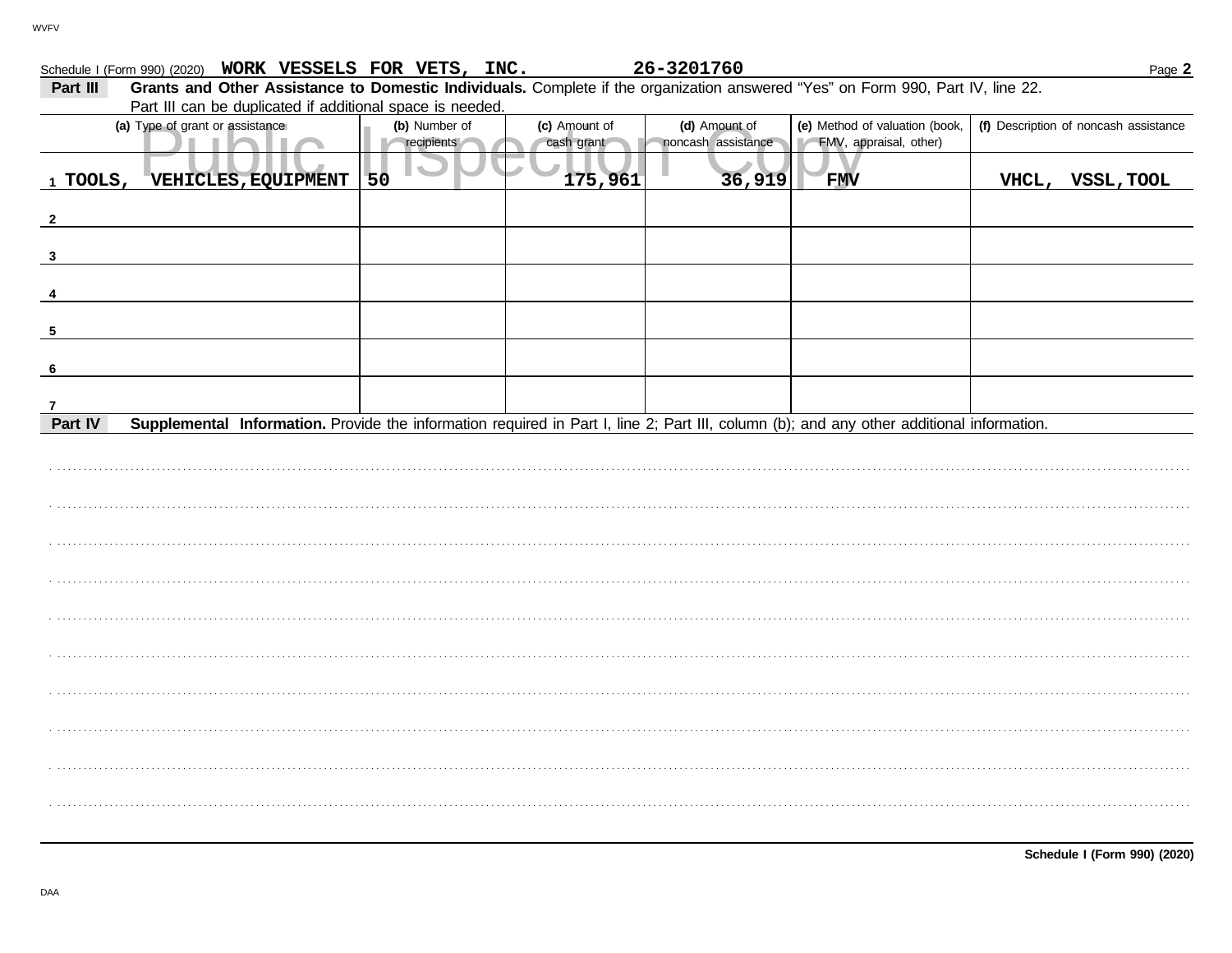|              | <b>SCHEDULE M</b>                                                                                                  |                              |   |                            |                                                                                       |        |    |                                | OMB No. 1545-0047     |     |     |
|--------------|--------------------------------------------------------------------------------------------------------------------|------------------------------|---|----------------------------|---------------------------------------------------------------------------------------|--------|----|--------------------------------|-----------------------|-----|-----|
|              | (Form 990)                                                                                                         |                              |   |                            | <b>Noncash Contributions</b>                                                          |        |    |                                | 2020                  |     |     |
|              |                                                                                                                    |                              |   |                            | La Complete if the organizations answered "Yes" on Form 990, Part IV, lines 29 or 30. |        |    |                                |                       |     |     |
|              | Department of the Treasury                                                                                         | <b>u</b> Attach to Form 990. |   |                            | <b>u</b> Go to www.irs.gov/Form990 for instructions and the latest information.       |        |    |                                | <b>Open To Public</b> |     |     |
|              | Internal Revenue Service<br>Name of the organization                                                               |                              |   |                            |                                                                                       |        |    | Employer identification number | Inspection            |     |     |
|              | WORK VESSELS FOR VETS, INC.                                                                                        |                              |   |                            |                                                                                       |        |    | 26-3201760                     |                       |     |     |
|              | <b>Types of Property</b><br>Part I                                                                                 |                              |   |                            |                                                                                       |        |    |                                |                       |     |     |
|              |                                                                                                                    | (a)                          |   | (b)                        | (c)                                                                                   |        |    | (d) L                          |                       |     |     |
|              |                                                                                                                    | Check if                     |   | Number of contributions or | Noncash contribution                                                                  |        |    | Method of determining          |                       |     |     |
|              |                                                                                                                    | applicable                   |   | items contributed          | amounts reported on<br>Form 990, Part VIII, line 1g                                   |        |    | noncash contribution amounts   |                       |     |     |
| 1            | Art - Works of art<br>.                                                                                            |                              |   |                            |                                                                                       |        |    |                                |                       |     |     |
| $\mathbf{2}$ | Art - Historical treasures                                                                                         |                              |   |                            |                                                                                       |        |    |                                |                       |     |     |
| 3            | Art - Fractional interests                                                                                         |                              |   |                            |                                                                                       |        |    |                                |                       |     |     |
| 4            | Books and publications                                                                                             |                              |   |                            |                                                                                       |        |    |                                |                       |     |     |
| 5            | Clothing and household                                                                                             |                              |   |                            |                                                                                       |        |    |                                |                       |     |     |
|              | goods                                                                                                              |                              |   |                            |                                                                                       |        |    |                                |                       |     |     |
| 6            | Cars and other vehicles                                                                                            |                              |   |                            |                                                                                       |        |    |                                |                       |     |     |
| 7            | Boats and planes                                                                                                   |                              |   |                            |                                                                                       |        |    |                                |                       |     |     |
| 8            |                                                                                                                    |                              |   |                            |                                                                                       |        |    |                                |                       |     |     |
| 9            | Securities - Publicly traded                                                                                       |                              |   |                            |                                                                                       |        |    |                                |                       |     |     |
| 10           | Securities - Closely held stock                                                                                    |                              |   |                            |                                                                                       |        |    |                                |                       |     |     |
| 11           | Securities - Partnership, LLC,                                                                                     |                              |   |                            |                                                                                       |        |    |                                |                       |     |     |
|              | or trust interests                                                                                                 |                              |   |                            |                                                                                       |        |    |                                |                       |     |     |
| 12           | Securities - Miscellaneous                                                                                         |                              |   |                            |                                                                                       |        |    |                                |                       |     |     |
| 13           | Qualified conservation                                                                                             |                              |   |                            |                                                                                       |        |    |                                |                       |     |     |
|              | contribution - Historic                                                                                            |                              |   |                            |                                                                                       |        |    |                                |                       |     |     |
|              |                                                                                                                    |                              |   |                            |                                                                                       |        |    |                                |                       |     |     |
| 14           | Qualified conservation                                                                                             |                              |   |                            |                                                                                       |        |    |                                |                       |     |     |
|              | contribution - Other                                                                                               |                              |   |                            |                                                                                       |        |    |                                |                       |     |     |
| 15           | Real estate - Residential                                                                                          |                              |   |                            |                                                                                       |        |    |                                |                       |     |     |
| 16           | Real estate - Commercial                                                                                           |                              |   |                            |                                                                                       |        |    |                                |                       |     |     |
| 17           | Real estate - Other                                                                                                |                              |   |                            |                                                                                       |        |    |                                |                       |     |     |
| 18           | Collectibles                                                                                                       |                              |   |                            |                                                                                       |        |    |                                |                       |     |     |
| 19           | Food inventory                                                                                                     |                              |   |                            |                                                                                       |        |    |                                |                       |     |     |
| 20           | Drugs and medical supplies                                                                                         |                              |   |                            |                                                                                       |        |    |                                |                       |     |     |
| 21<br>22     | Taxidermy                                                                                                          |                              |   |                            |                                                                                       |        |    |                                |                       |     |     |
| 23           | Historical artifacts<br>Scientific specimens                                                                       |                              |   |                            |                                                                                       |        |    |                                |                       |     |     |
| 24           | Archeological artifacts                                                                                            |                              |   |                            |                                                                                       |        |    |                                |                       |     |     |
| 25           | Other $\mathbf{u}$ ( VHCL, VSSL, TOOL)                                                                             | X                            | 9 |                            |                                                                                       | 48,219 |    | FMV, APPRAISALS                |                       |     |     |
| 26           |                                                                                                                    |                              |   |                            |                                                                                       |        |    |                                |                       |     |     |
| 27           | Other $\mathbf{u}(\dots, \dots, \dots, \dots, \dots, \dots)$                                                       |                              |   |                            |                                                                                       |        |    |                                |                       |     |     |
| 28           | Other $\mathbf{u}$ (                                                                                               |                              |   |                            |                                                                                       |        |    |                                |                       |     |     |
| 29           | Number of Forms 8283 received by the organization during the tax year for contributions for                        |                              |   |                            |                                                                                       |        |    |                                |                       |     |     |
|              | which the organization completed Form 8283, Part IV, Donee Acknowledgement                                         |                              |   |                            |                                                                                       |        | 29 |                                |                       |     |     |
|              |                                                                                                                    |                              |   |                            |                                                                                       |        |    |                                |                       | Yes | No. |
| 30a          | During the year, did the organization receive by contribution any property reported in Part I, lines 1 through     |                              |   |                            |                                                                                       |        |    |                                |                       |     |     |
|              | 28, that it must hold for at least three years from the date of the initial contribution, and which isn't required |                              |   |                            |                                                                                       |        |    |                                |                       |     |     |
|              | to be used for exempt purposes for the entire holding period?                                                      |                              |   |                            |                                                                                       |        |    |                                | <b>30a</b>            |     | x   |
| b            | If "Yes," describe the arrangement in Part II.                                                                     |                              |   |                            |                                                                                       |        |    |                                |                       |     |     |
| 31           | Does the organization have a gift acceptance policy that requires the review of any nonstandard                    |                              |   |                            |                                                                                       |        |    |                                |                       |     |     |
|              | contributions?                                                                                                     |                              |   |                            |                                                                                       |        |    |                                | 31                    |     | x   |
| 32a          | Does the organization hire or use third parties or related organizations to solicit, process, or sell noncash      |                              |   |                            |                                                                                       |        |    |                                |                       |     |     |
|              | contributions?                                                                                                     |                              |   |                            |                                                                                       |        |    |                                | 32a                   |     | x   |
| b            | If "Yes," describe in Part II.                                                                                     |                              |   |                            |                                                                                       |        |    |                                |                       |     |     |
| 33           | If the organization didn't report an amount in column (c) for a type of property for which column (a) is checked,  |                              |   |                            |                                                                                       |        |    |                                |                       |     |     |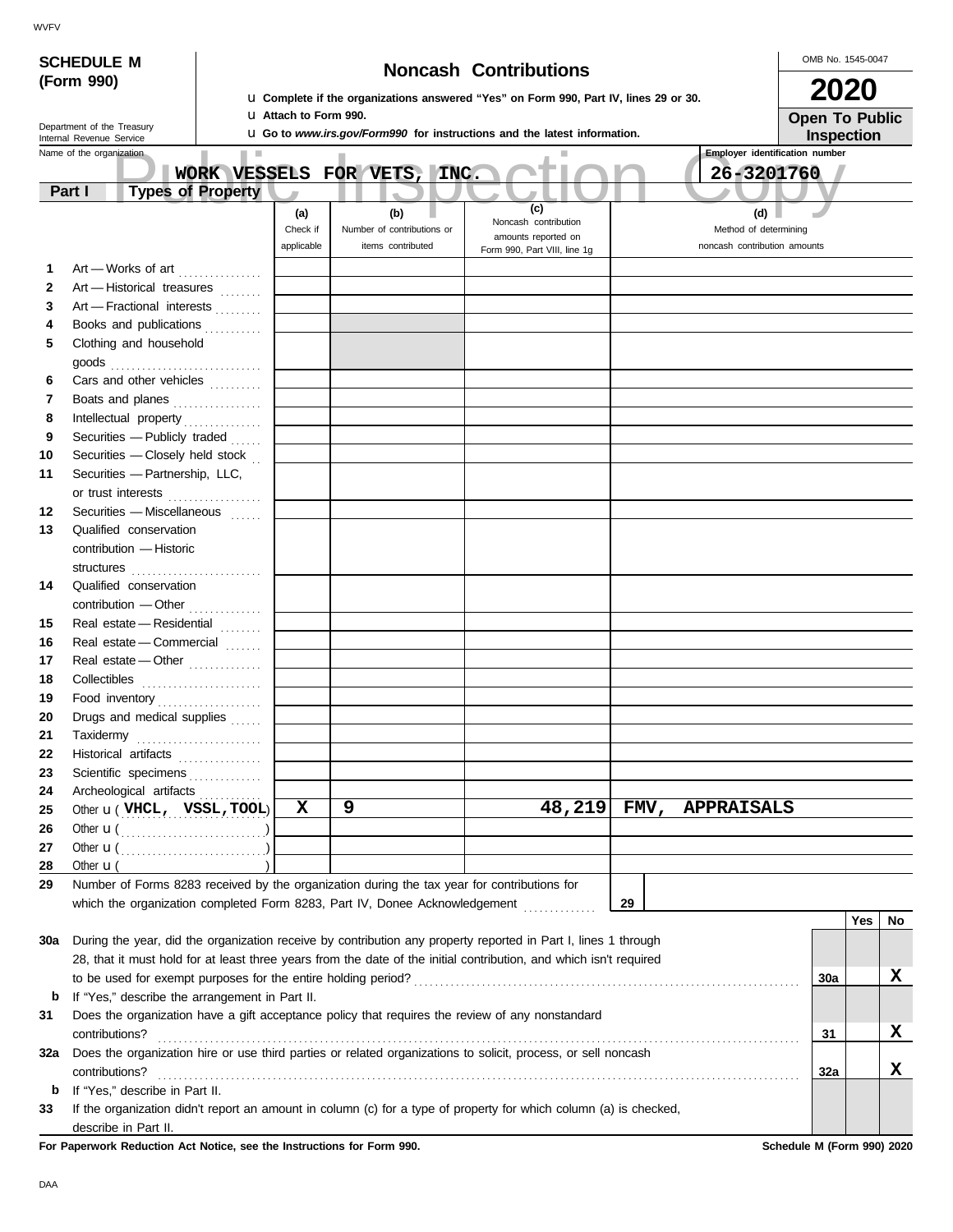|         | Schedule M (Form 990) 2020 WORK VESSELS FOR VETS, INC. |  |  |                                                                                   | 26-3201760 |                              |                                                                                                                                                                                                                              | Page 2 |
|---------|--------------------------------------------------------|--|--|-----------------------------------------------------------------------------------|------------|------------------------------|------------------------------------------------------------------------------------------------------------------------------------------------------------------------------------------------------------------------------|--------|
| Part II |                                                        |  |  |                                                                                   |            |                              | Supplemental Information. Provide the information required by Part I, lines 30b, 32b, and 33, and whether<br>the organization is reporting in Part I, column (b), the number of contributions, the number of items received, |        |
|         |                                                        |  |  | or a combination of both. Also complete this part for any additional information. |            |                              |                                                                                                                                                                                                                              |        |
|         |                                                        |  |  |                                                                                   |            | <b>Public Inspection Coo</b> |                                                                                                                                                                                                                              |        |
|         |                                                        |  |  |                                                                                   |            |                              |                                                                                                                                                                                                                              |        |
|         |                                                        |  |  |                                                                                   |            |                              |                                                                                                                                                                                                                              |        |
|         |                                                        |  |  |                                                                                   |            |                              |                                                                                                                                                                                                                              |        |
|         |                                                        |  |  |                                                                                   |            |                              |                                                                                                                                                                                                                              |        |
|         |                                                        |  |  |                                                                                   |            |                              |                                                                                                                                                                                                                              |        |
|         |                                                        |  |  |                                                                                   |            |                              |                                                                                                                                                                                                                              |        |
|         |                                                        |  |  |                                                                                   |            |                              |                                                                                                                                                                                                                              |        |
|         |                                                        |  |  |                                                                                   |            |                              |                                                                                                                                                                                                                              |        |
|         |                                                        |  |  |                                                                                   |            |                              |                                                                                                                                                                                                                              |        |
|         |                                                        |  |  |                                                                                   |            |                              |                                                                                                                                                                                                                              |        |
|         |                                                        |  |  |                                                                                   |            |                              |                                                                                                                                                                                                                              |        |
|         |                                                        |  |  |                                                                                   |            |                              |                                                                                                                                                                                                                              |        |
|         |                                                        |  |  |                                                                                   |            |                              |                                                                                                                                                                                                                              |        |
|         |                                                        |  |  |                                                                                   |            |                              |                                                                                                                                                                                                                              |        |
|         |                                                        |  |  |                                                                                   |            |                              |                                                                                                                                                                                                                              |        |
|         |                                                        |  |  |                                                                                   |            |                              |                                                                                                                                                                                                                              |        |
|         |                                                        |  |  |                                                                                   |            |                              |                                                                                                                                                                                                                              |        |
|         |                                                        |  |  |                                                                                   |            |                              |                                                                                                                                                                                                                              |        |
|         |                                                        |  |  |                                                                                   |            |                              |                                                                                                                                                                                                                              |        |
|         |                                                        |  |  |                                                                                   |            |                              |                                                                                                                                                                                                                              |        |
|         |                                                        |  |  |                                                                                   |            |                              |                                                                                                                                                                                                                              |        |
|         |                                                        |  |  |                                                                                   |            |                              |                                                                                                                                                                                                                              |        |
|         |                                                        |  |  |                                                                                   |            |                              |                                                                                                                                                                                                                              |        |
|         |                                                        |  |  |                                                                                   |            |                              |                                                                                                                                                                                                                              |        |
|         |                                                        |  |  |                                                                                   |            |                              |                                                                                                                                                                                                                              |        |
|         |                                                        |  |  |                                                                                   |            |                              |                                                                                                                                                                                                                              |        |